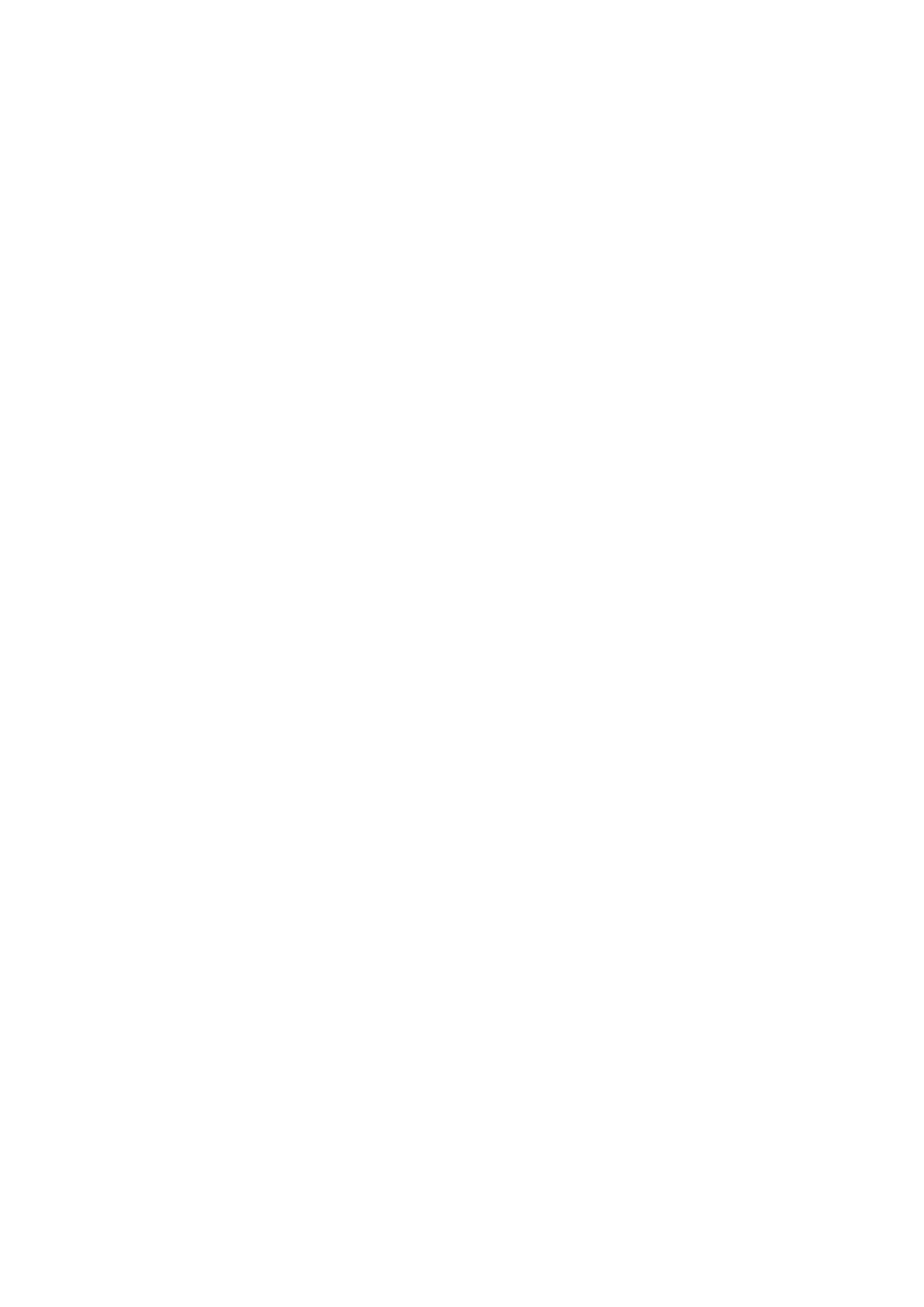# **1 Introduction**

The charged-particle transverse momentum  $(p_T)$  spectrum is an important tool for studying parton energy loss in the dense QCD medium, known as the quark gluon plasma (QGP), that is produced in high energy nucleus-nucleus (AA) collisions [\[1,](#page-18-0) [2\]](#page-18-1). In such collisions, high- $p_T$ particles, which originate from parton fragmentation, are sensitive to the amount of energy loss that the partons experience traversing the medium. By comparing high- $p<sub>T</sub>$  particle yields in AA collisions to predictions of theoretical models, insight into the fundamental properties of the QGP can be gained. Over the years, a number of results have been made available by experiments at SPS [\[3,](#page-18-2) [4\]](#page-18-3), at RHIC [\[5–](#page-18-4)[8\]](#page-18-5), and at the CERN LHC [\[9](#page-18-6)[–11\]](#page-18-7). The modification of high- $p_T$  particle production is typically quantified using the ratio of the charged-particle  $p_T$ spectrum in AA collisions to that of pp collisions, scaled by the average number of binary nucleon-nucleon collisions,  $\langle N_{\text{coll}}\rangle$ . This quantity is known as the nuclear modification factor,  $R_{AA}$ , and can also be formulated as function of  $p<sub>T</sub>$  as

<span id="page-2-0"></span>
$$
R_{\rm AA}(p_{\rm T}) = \frac{\mathrm{d}N^{\rm AA}/\mathrm{d}p_{\rm T}}{\langle N_{\rm coll} \rangle \mathrm{d}N^{\rm pp}/\mathrm{d}p_{\rm T}} = \frac{\mathrm{d}N^{\rm AA}/\mathrm{d}p_{\rm T}}{T_{\rm AA} \,\mathrm{d}\sigma^{\rm pp}/\mathrm{d}p_{\rm T}},\tag{1}
$$

where *N*<sup>AA</sup> and *N*<sup>pp</sup> are the charged-particle yields in AA collisions and pp collisions, and *σ*<sup>pp</sup> is the charged-particle cross section in pp collisions. The ratio of  $\langle N_{\text{coll}} \rangle$  with the total inelastic pp cross section, defined as  $T_{AA} = \langle N_{coll} \rangle / \sigma_{inel}^{pp}$ , is known as the nuclear overlap function and can be calculated from a Glauber model of the nuclear collision geometry [\[12\]](#page-18-8). In this work we adopt natural units, such that  $c = 1$ .

The factor of 5 suppression observed in the  $R_{AA}$  of charged hadrons and neutral pions at RHIC [\[5](#page-18-4)[–8\]](#page-18-5) was an indication of strong medium effects on particle production in the final state. However, the RHIC measurements were limited to a  $p_T$  range below 25 GeV and a collision enriowever, the Kritc measurements were filmled to a  $p_{\rm T}$  range below 25 Gev and a collision en-<br>ergy per nucleon pair, √s<sub>NN</sub>, less than or equal to 200 GeV. The QGP is expected to have a size, lifetime, and temperature that are affected by the collision energy. During the first two PbPb mettine, and temperature that are affected by the collision energy. During the first two rbrb<br>runs, the LHC collaborations measured the charged-particle  $R_{AA}$  at  $\sqrt{s_{NN}} = 2.76$  TeV, up to  $p_T$ around 50 GeV (ALICE [\[9\]](#page-18-6)), 100 GeV (CMS [\[11\]](#page-18-7)), and 150 GeV (ATLAS [\[10\]](#page-18-9)). A suppression by a factor of about 7 was observed in the 5–10 GeV  $p_T$  region [\[9–](#page-18-6)[11\]](#page-18-7). At higher  $p_T$ , the suppression was not as strong, approaching roughly a factor of 2 for particles with  $p<sub>T</sub>$  in the range of 40–100 GeV. At the end of 2015, in the first heavy ion data-taking period of the Run-2 at the *a* b–100 Gev. At the end of 2015, in the first heavy fon data-taking period of the Kun-2 at the<br>LHC, PbPb collisions at  $\sqrt{s_{NN}}$  = 5.02 TeV took place, allowing the study of the suppression of charged particles at a new collision energy frontier. Proton-proton data at the same collision energy were also taken, making direct comparison between particle production in pp and PbPb collisions possible.

To gain access to the properties of the QGP, it is necessary to separate the effects directly related to the hot partonic QCD system from those referred to as cold nuclear matter effects. Measurements in proton-nucleus collisions can be used for this purpose. The CMS Collaboration has previously published results for the nuclear modification factor  $R_{pA}^*$  using measured charged- $\frac{1}{\text{particle}}$  spectra in pPb collisions at  $\sqrt{s_{NN}} = 5.02$  TeV and a pp reference spectrum constructed by interpolation from previous measurements at higher and lower center-of-mass energies [\[13\]](#page-18-10). The asterisk in the notation refers to this usage of an interpolated reference spectrum. Similarly interpolation-based results are also available from the ATLAS [\[14\]](#page-19-0) and the ALICE [\[15\]](#page-19-1) experimerpolation-based results are also available from the ATLA5 [14] and the ALICE [15] exper-<br>iments. With the pp data taken in 2015 at  $\sqrt{s} = 5.02$  TeV, the measurement of the nuclear modification factor,  $R_{pA}$ , using a measured pp reference spectrum, becomes possible.

In this paper, the spectra of charged particles in the pseudorapidity window  $|\eta|$  < 1 in pp and In this paper, the spectra of charged particles in the pseudorapidity window  $|\eta| < 1$  in pp and  $R_{\rm pA}$ , pbPb collisions at  $\sqrt{s_{\rm NN}} = 5.02$  TeV, as well as the nuclear modification factors,  $R_{\rm AA}$  and  $R_{\rm pA}$ ,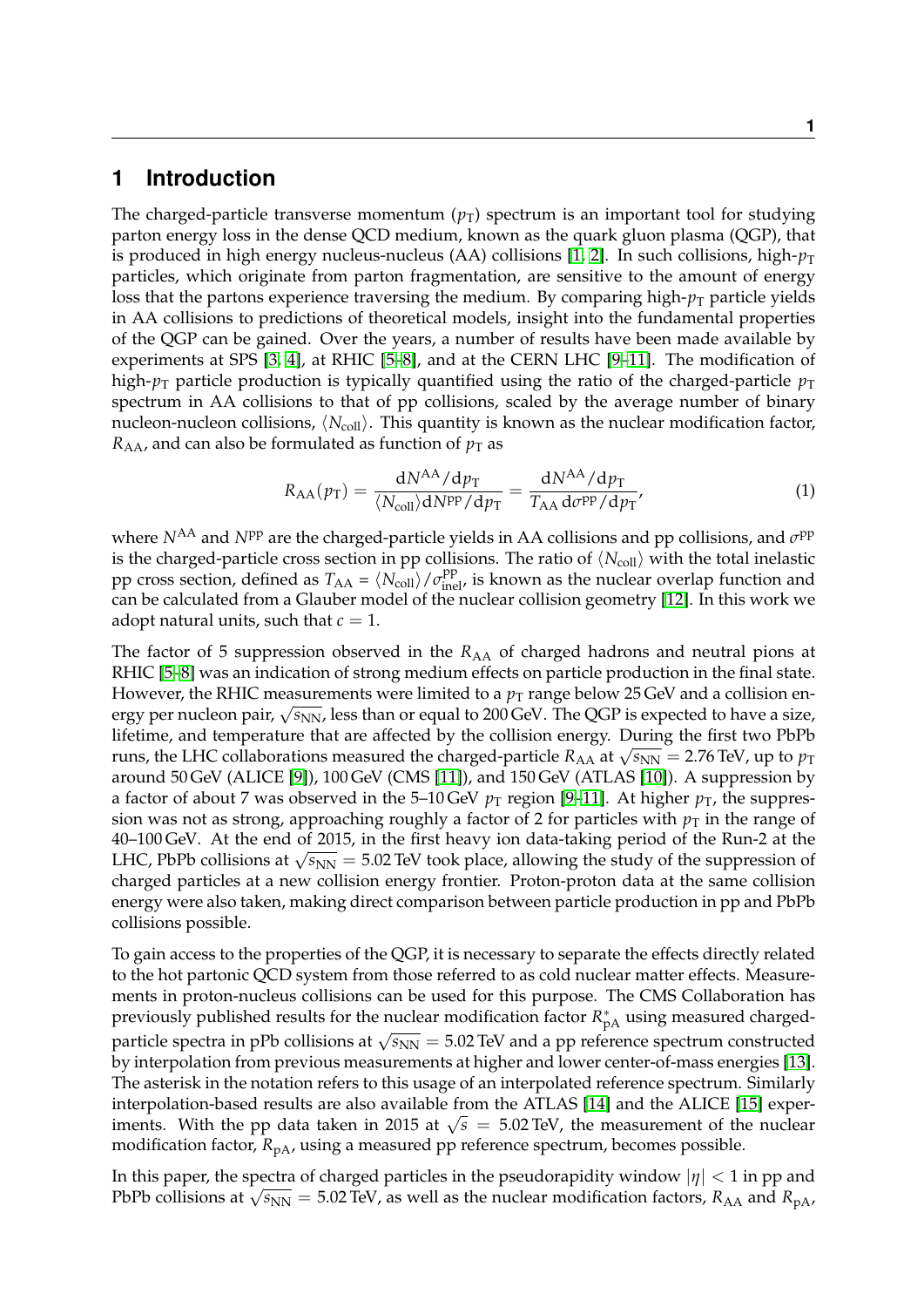are presented. Throughout this paper, for each collision system, the pseudorapidity is computed in the center-of-mass frame of the colliding nucleons. The measured  $R_{AA}$  is compared to model calculations, as well as to previous experimental results at lower collision energies.

# <span id="page-3-0"></span>**2 The CMS detector and data selection**

The central feature of the CMS apparatus is a superconducting solenoid of 6 m internal diameter, providing an axial magnetic field of 3.8 T. Within the solenoid volume are a silicon pixel and strip tracker covering the range of  $|\eta|$  < 2.5 [\[16\]](#page-19-2), a lead tungstate crystal electromagnetic calorimeter, and a brass and scintillator hadron calorimeter, each composed of a barrel and two endcap sections. Hadron forward calorimeters (HF), consisting of steel with embedded quartz fibers, extend the calorimeter coverage up to  $|\eta|$  < 5.2. Muons are measured in gas-ionization detectors embedded in the steel flux-return yoke outside the solenoid. A more detailed description of the CMS detector, together with a definition of the coordinate system used and the relevant kinematic variables, can be found in Ref. [\[16\]](#page-19-2).

The measurement of  $R_{AA}$  is performed using the 2015 pp and PbPb data taken at  $\sqrt{s_{NN}}$  = 5.02 TeV. The pp sample corresponds to an integrated luminosity of 27.4  $pb^{-1}$ , while the PbPb sample corresponds to an integrated luminosity of  $404 \mu b^{-1}$ . For pp collisions the average pileup (the mean of the Poisson distribution of the number of collisions per bunch crossing) pheup (the mean of the 1 0.580H distribution of the number of comsions per bunch crossing)<br>was approximately 0.9. For the measurement of *R*<sub>pA</sub>, 35 nb<sup>-1</sup> of  $\sqrt{s_{NN}}$  = 5.02 TeV pPb data are used.

The collision centrality in PbPb events, i.e. the degree of overlap of the two colliding nuclei, is determined from the total transverse energy, *E*T, deposition in both HF calorimeters. Collisioncentrality bins are given in percentage ranges of the total hadronic cross section, 0–5% corresponding to the 5% of collisions with the largest overlap of the two nuclei. The collision centrality can be related to properties of the PbPb collisions, such as the total number of binary nucleon-nucleon collisions,  $N_{\text{coll}}$ . The calculation of these properties is based on a Glauber model of the incoming nuclei and their constituent nucleons [\[12,](#page-18-8) [17\]](#page-19-3), as well as studies of binto-bin smearing, which is evaluated by examining the effects of finite resolution on fully simu-lated and reconstructed events [\[18\]](#page-19-4). The calculated average  $N_{coll}$  and  $T_{AA}$  values corresponding to the centrality ranges used, along with their systematic uncertainties, are listed in Table [1.](#page-4-0) The  $\sigma_{\rm inel}^{\rm PP}$  utilized in the Glauber calculation is 70  $\pm$  5 mb [\[19\]](#page-19-5). The nuclear radius and skin depth are  $6.62 \pm 0.06$  fm and  $0.546 \pm 0.010$  fm, respectively, and a minimal distance between nucleons of  $0.04 \pm 0.04$  fm is imposed [\[20\]](#page-19-6). In this paper, only  $T_{AA}$  is used in the calculation of  $R_{AA}$ , as given by the last formula in Eq. [\(1\)](#page-2-0).

The CMS online event selection employs a hardware-based level-1 trigger (L1) and a softwarebased high-level trigger (HLT). Minimum-bias pp and PbPb collisions were selected using an HF-based L1 trigger requiring signals above threshold in either one (pp) or both (PbPb) sides of HF calorimeters. These data were utilized to access the low- $p_T$  kinematic region of charged particles. In order to extend the  $p<sub>T</sub>$  reach of the results reported in this paper, events selected by jet triggers were used. High- $p<sub>T</sub>$  track triggers were also employed, but only as a cross-check of the result obtained with jet triggers.

At the L1 stage, the jet-triggered events in pp and PbPb collisions were selected by requiring the presence of L1-reconstructed jets above various  $E_T$  thresholds, listed in Table [2.](#page-4-1) While the lower-threshold triggers had to be prescaled because of the high instantaneous luminosity of the LHC, the highest threshold trigger was always unprescaled. In PbPb collisions, the L1 jet trigger algorithms performed an online event-by-event underlying-event subtraction, estimat-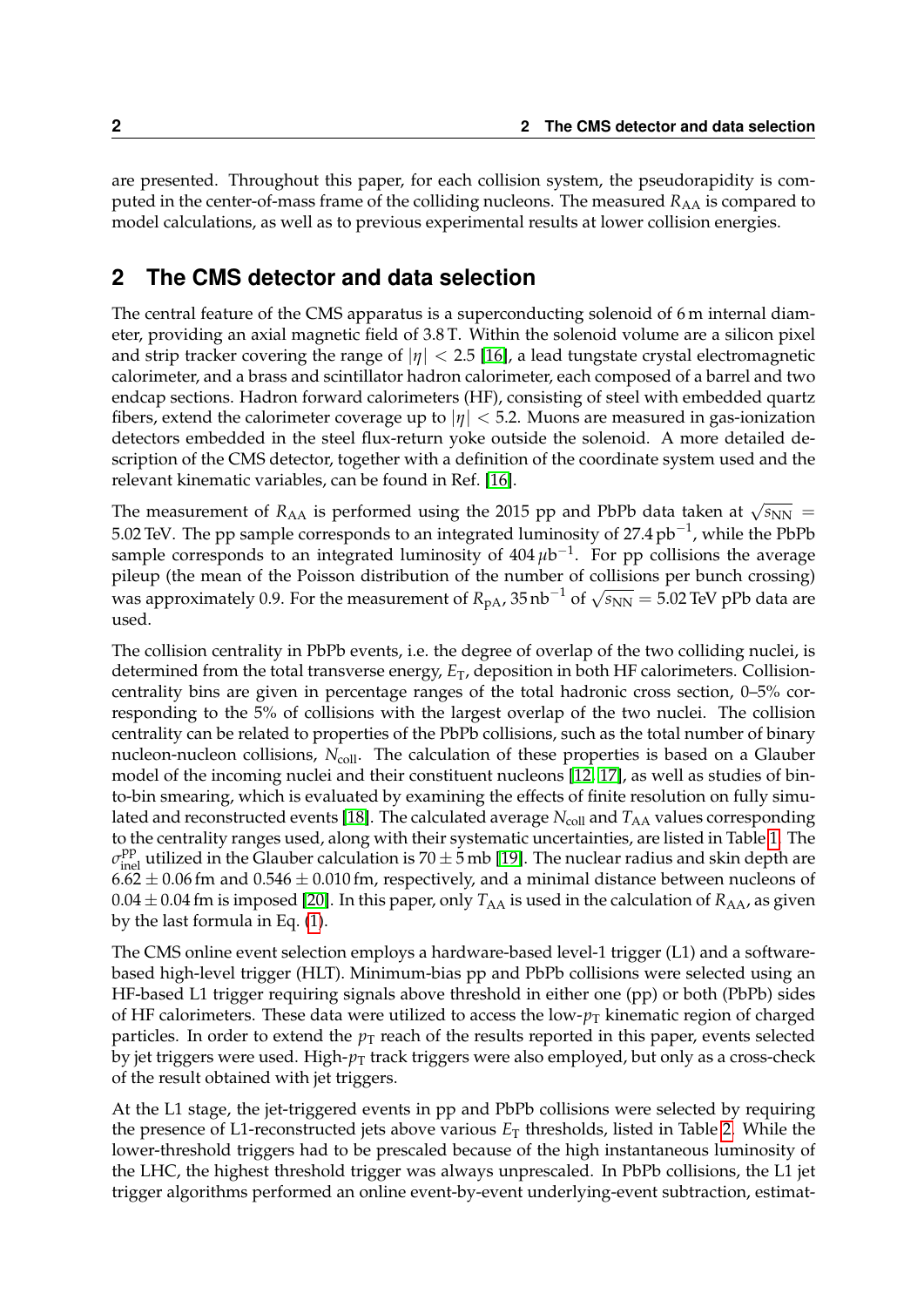| Centrality | $\langle N_{\rm coll} \rangle$ | $T_{AA}$ [mb <sup>-1</sup> ] |  |  |
|------------|--------------------------------|------------------------------|--|--|
| $0 - 5%$   | $1820^{+130}_{-140}$           | $26.0^{+0.5}_{-0.8}$         |  |  |
| $5 - 10%$  | $1430^{+100}_{-110}$           | $20.5^{+0.4}_{-0.6}$         |  |  |
| 10-30%     | $805^{+55}_{-58}$              | $11.5^{+0.3}_{-0.4}$         |  |  |
| 30-50%     | $267^{+20}_{-20}$              | $3.82^{+0.21}_{-0.21}$       |  |  |
| 50-70%     | $65.4^{+7.0}_{-6.6}$           | $0.934^{+0.096}_{-0.089}$    |  |  |
| 70-90%     | $10.7^{+1.7}_{-1.5}$           | $0.152^{+0.024}_{-0.021}$    |  |  |
| $0 - 10%$  | $1630^{+120}_{-120}$           | $23.2^{+0.4}_{-0.7}$         |  |  |
| $0 - 100%$ | $393^{+27}_{-28}$              | $5.61^{+0.16}_{-0.19}$       |  |  |

<span id="page-4-0"></span>Table 1: The values of  $\langle N_{\text{coll}} \rangle$  and  $T_{AA}$  and their uncertainties in  $\sqrt{s_{NN}} = 5.02$  TeV PbPb collisions for the centrality ranges used in this paper.

<span id="page-4-1"></span>Table 2: Summary of the  $E_T$  and  $p_T$  thresholds of the various L1 and HLT triggers used in the analysis for the two colliding systems. Please refer to the text about the exact meaning of the thresholds. Only the highest-threshold triggers collected data unprescaled. The MB symbol refers to seeding by a minimum-bias trigger.

| Collision system/trigger | L1 thresholds [GeV] | HLT thresholds [GeV] |  |
|--------------------------|---------------------|----------------------|--|
| pp                       |                     |                      |  |
| Jet triggers             | 28, 40, 48          | 40, 60, 80           |  |
| Track triggers           | MB, 28, 40, 48      | 12, 24, 34, 45, 53   |  |
| PbPb                     |                     |                      |  |
| Jet triggers             | 28, 44, 56          | 40, 60, 80, 100      |  |
| Track triggers           | MB, 16, 24          | 12, 18, 24, 34       |  |

ing the energy of the underlying event by averaging the deposited calorimeter  $E_T$  in rings of azimuthal angle (*φ*, in radians) as a function of *η*, for each event separately. Events triggered by high- $p<sub>T</sub>$  tracks in pp collisions were selected by the same L1 jet triggers as described above. In PbPb collisions, a special algorithm based on the  $E<sub>T</sub>$  of the highest- $E<sub>T</sub>$  underlying-event subtracted calorimeter trigger region ( $Δη$ ,  $Δφ = 0.348$ ) in the central ( $|η| < 1.044$ ) detector area was employed. The presence of a high- $p_T$  track is better correlated with the presence of a high-*E*<sup>T</sup> trigger region than with the presence of a multiregion-wide L1 jet. Therefore, seeding the high- $p<sub>T</sub>$  track triggers with the former algorithm leads to a lower overall L1 trigger rate. This was an important consideration in PbPb collisions, while it had much less importance in pp ones. Both the jet and the track triggers had variants selecting only PbPb collision events of specific centralities. This was made possible by an L1 algorithm, which estimated the collision centrality based on the sum of the  $E_T$  deposited in the HF calorimeter regions. The measurement of PbPb spectra reported in this paper makes use of such triggers to increase the number of events in peripheral centrality bins.

At the HLT, online versions of the pp and PbPb offline calorimeter jet and track reconstruction algorithms were run. In pp collisions, events selected by high-level jet triggers contain calorimeter clusters which are above various  $p<sub>T</sub>$  values (Table [2\)](#page-4-1) in the  $|\eta| < 5.1$  region. Such clusters were produced with the anti- $k<sub>T</sub>$  algorithm [\[21,](#page-19-7) [22\]](#page-19-8) of distance parameter R=0.4, and were corrected to establish a relative uniform calorimeter response in *η* and a calibrated absolute response in  $p<sub>T</sub>$ . In this configuration, the 80 GeV threshold trigger was unprescaled. In PbPb collisions, the  $R=0.4$  anti- $k<sub>T</sub>$  calorimeter jets were clustered and corrected after the energy due to the heavy-ion underlying event was subtracted in an *η*-dependent way [\[23\]](#page-19-9). Triggers with thresholds on the jet energy from 40 to 100 GeV were employed. The independent high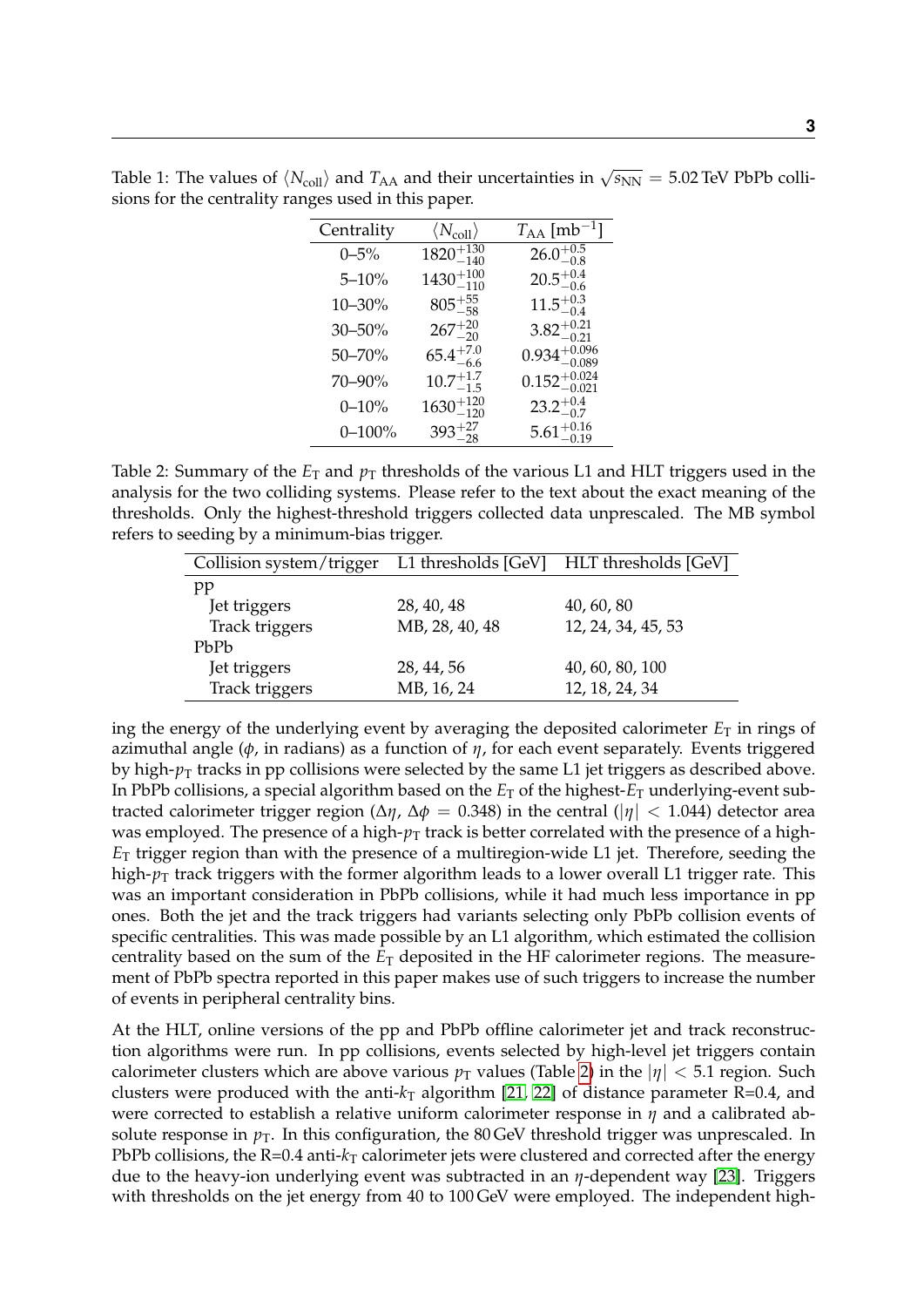*p*<sub>T</sub> track triggers looked for a track in the  $|\eta| < 2.4$  (pp) and  $|\eta| < 1.05$  (PbPb) regions above different  $p_T$  thresholds, listed in Table [2.](#page-4-1)

Events selected for offline analysis are required to pass a set of selection criteria designed to reject events from background processes (beam-gas collisions and beam scraping events). Events are required to have at least one reconstructed primary interaction vertex with at least two associated tracks. In pp collisions, the events are also required to have at least 25% of the tracks passing a tight track-quality selection requirement [\[24\]](#page-19-10). In PbPb collisions, the shapes of the clusters in the pixel detector are required to be compatible with those expected from particles produced by a PbPb collision. The PbPb collision event is also required to have at least three towers in each of the HF detectors with energy deposits of more than 3 GeV per tower.

# <span id="page-5-0"></span>**3 Track reconstruction and corrections**

The distributions reported in this paper are for primary charged particles. Primary charged particles are required to have a mean proper lifetime greater than 1 cm. The daughters of secondary decays are considered primary only if the mother particle had a mean proper lifetime less than 1 cm. Additionally, charged particles resulting from interactions with detector material are not considered primary particles.

The track reconstruction used in pp collisions for this study is described in Ref. [\[24\]](#page-19-10). In PbPb collisions, minor modifications are made to the pp algorithm in order to accommodate the much larger track multiplicities. Only tracks in the range |*η*| < 1 are used. Tracks are required to have a relative  $p<sub>T</sub>$  uncertainty of less than 10% in PbPb collisions and 30% in pp collisions. In PbPb collisions, tracks must also have at least 11 hits and satisfy a stringent fit quality requirement, specifically that the  $\chi^2$ , divided by both the number of degrees of freedom and the number of tracker layers hit, be less than 0.15. To decrease the likelihood of counting nonprimary charged particles originating from secondary decay products, a selection requirement of less than 3 standard deviations is applied on the significance of the distance of closest approach to at least one primary vertex in the event, for both collision systems. Finally, a selection based on the relationship of a track to calorimeter energy deposits along its trajectory is applied in order to curtail the contribution of misreconstructed tracks with very high  $p<sub>T</sub>$ . Tracks with  $p_T > 20$  GeV are required to have an associated energy deposit [\[25\]](#page-19-11) of at least half their momentum in the CMS calorimeters. This requirement was determined by comparing the distributions of the associated deposits for genuine and misreconstructed tracks in simulated events to tracks reconstructed in real data. The efficiency of the calorimeter-matching requirement is 98% (95%) in PbPb (pp) data for tracks selected for analysis by the previously mentioned other track selection criteria.

To correct for inefficiencies associated with the track reconstruction algorithms, simulated Monte Carlo (MC) samples are used. For pp collision data, these are generated with PYTHIA 8.209 [\[26\]](#page-19-12) tune CUETP8M1 [\[27\]](#page-19-13) minimum-bias, as well as QCD dijet samples binned in the transverse momentum of the hard scattering,  $\hat{p}_T$ . For PbPb collision data, HYDJET 1.9 [\[28\]](#page-19-14) minimum-bias events and HYDJET-embedded PYTHIA QCD dijet events are used. In the embedding procedure, a high-*p*ˆ<sup>T</sup> PYTHIA event is combined with a minimum-bias HYDJET event with the same vertex location. The combined event is then used as input to the full simulation of the CMS detector response.

In general the tracking efficiency, defined as the fraction of primary charged particles successfully reconstructed, is non-unitary due to algorithmic inefficiencies and detector acceptance effects. Furthermore, misreconstruction, where a track not corresponding to any charged particle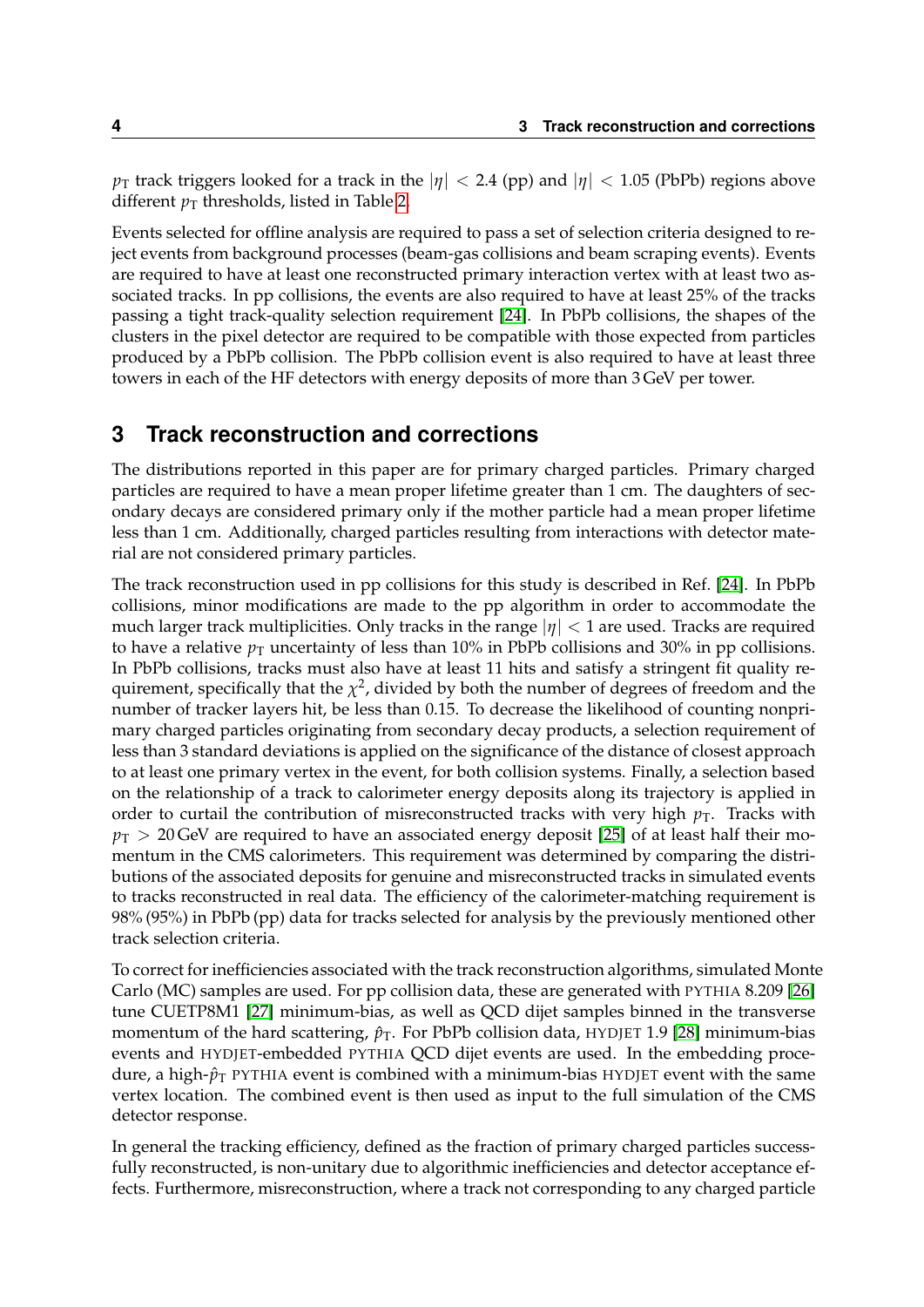is errantly reconstructed, can inject extra tracks into the analysis. Finally, tracks corresponding to products of secondary interactions or decays, which still pass all track selection criteria and are therefore selected for analysis, must also be taken into account. Corrections for these effects are applied on a track-by-track basis, and take into consideration the properties of each track:  $p_T$ , *η*,  $\phi$ , and radial distance of the track from the closest jet axis. The functional dependence of the corrections is assumed to factorize into the product of four single-variable functions in separate classes of track kinematics properties. This factorization is only approximate because of correlations between the variables. These correlations are accounted for in a systematic uncertainty. The tracking efficiency in pp is between 80 and 90% for most of the  $p_T$  range studied, except for  $p_T > 150$  GeV, where it decreases to 70%. The pp track misreconstruction rate and secondary rate are found to be less than 3% and 1%, respectively, in each  $p<sub>T</sub>$  bin examined. Owing to the dependence of the tracking efficiency on detector occupancy, the event centrality is also taken into account in the correction procedure for PbPb collisions. Additionally, to account for the slightly different  $\chi^2$ /dof in data and simulated events, a track-by-track reweighting is applied to the simulation during this calculation. The efficiency of the PbPb track reconstruction algorithm and track selection criteria for minimum-bias events is approximately 40% at 0.7 GeV. It then increases rapidly to around 65% at 1 GeV, where it reaches a plateau. It starts to decrease from  $p_T$  values of around 100 GeV until it reaches about 50% at 400 GeV. This efficiency is also centrality dependent; the  $p<sub>T</sub>$ -inclusive value is approximately 60% for central events and 75% for peripheral events. In general, the PbPb misreconstruction and secondary rates are very small because of the strict selection criteria applied to the tracks. The misreconstruction rate does increase at low track  $p<sub>T</sub>$  and also slightly at very high  $p<sub>T</sub>$ , to around 1.5%. Below 1 GeV it increases to 10% for the most central events. These numbers are in line with the expected tracking performance based on previous studies of similar tracking algorithms in pp expected tracking performance based on previous studies of similar tracking performance based on previous studies of similar tracking collisions at  $\sqrt{s}$  = 7 TeV [\[24\]](#page-19-10) and PbPb collisions at  $\sqrt{s_{NN}}$  = 2.76 TeV [\[29\]](#page-20-0).

Particles of different species have different track reconstruction and selection efficiencies at the same  $p<sub>T</sub>$ . As different MC event generators model the relative fractions of the particle species differently, the computed tracking efficiencies for inclusive primary charged particles depend on which MC generator is used to evaluate the correction. Notably, the reconstruction efficiency for primary charged strange baryons is very low, as they decay before leaving a sufficient number of tracker hits for direct reconstruction. In this measurement, the species-dependent track reconstruction efficiencies are first calculated and then weighted with the corresponding particle fractions produced by PYTHIA 8, tune CUETP8M1 and EPOS [\[30\]](#page-20-1), tune LHC [\[31\]](#page-20-2). PYTHIA is expected to underpredict the fraction of strange baryons present in PbPb collisions, while EPOS overpredicts strange baryon production in central collisions at lower collision center-of-mass energies [\[32\]](#page-20-3). Therefore we choose a working point between these two models by averaging the two sets of correction factors.

The  $p_T$  resolution of selected tracks in both pp and PbPb collisions remains below 2% up to 100 GeV. For higher  $p<sub>T</sub>$  it starts to increase, reaching about 6% at 400 GeV. The resulting change in the measured charged-particle yields introduced by the track resolution is found to be less than 1%. A correction is not made for this distortion, but rather the distortion is accounted for in the systematic uncertainty.

The distortion of the shape of the pp  $p<sub>T</sub>$  distribution due to the event selection requirements is calculated by evaluating the efficiency of the selection in "zero bias" data. Zero bias data were selected solely based on whether there were filled bunches in both beams crossing each other in the CMS interaction region. Therefore, the zero bias data set provides an unbiased sample to study the efficiency of the minimum-bias trigger and of the offline event selection. As a result of this study, a correction is applied for a small (less than 1%) distortion of the very low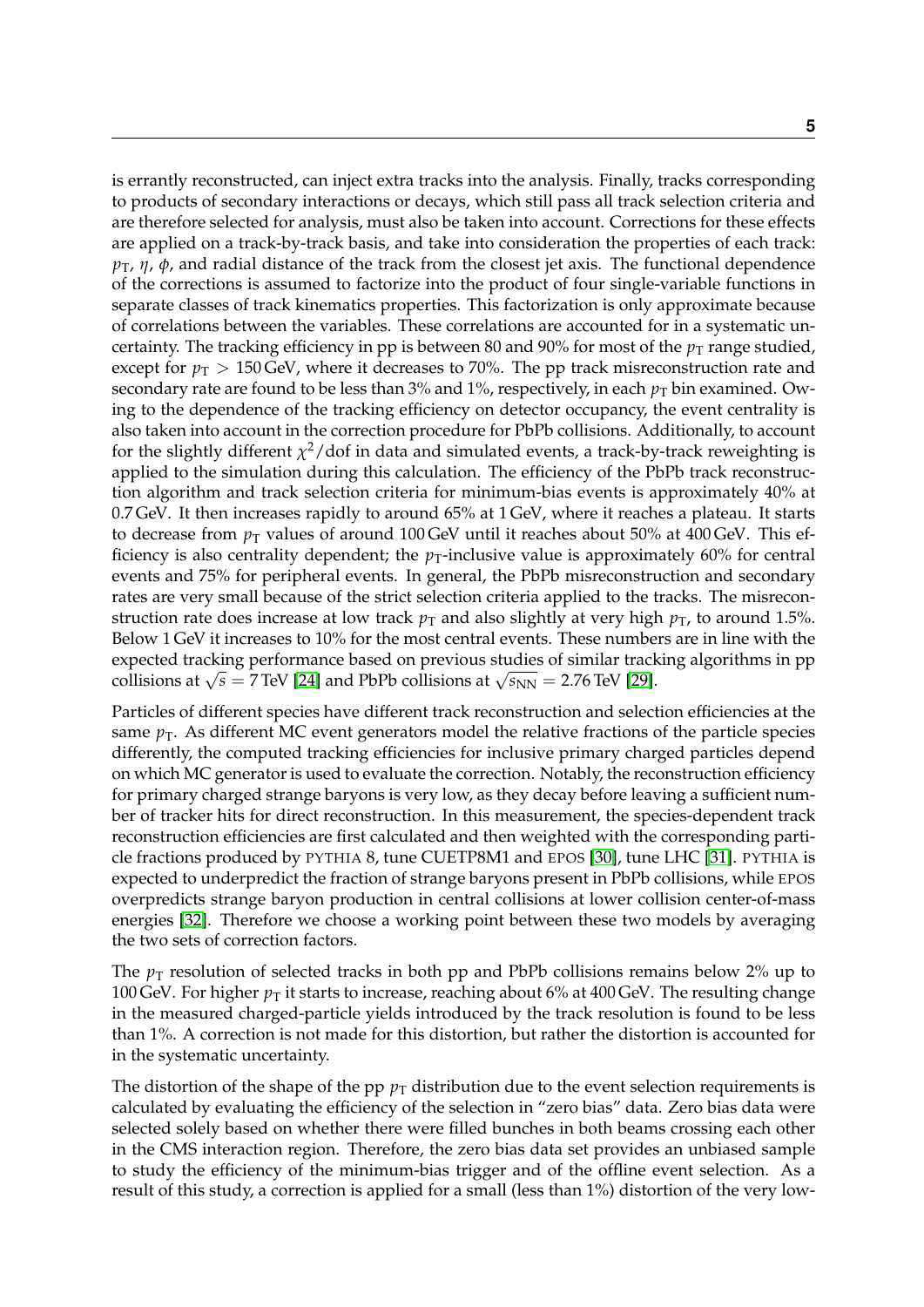$p<sub>T</sub>$  spectrum due to valid events failing to pass the event selection. For the PbPb sample, the event selection is fully efficient from 0 to 90% event centrality classes. For quantities inclusive in centrality, the event selection efficiency of  $99 \pm 2\%$  is corrected for. (Selection efficiencies higher than 100% are possible, reflecting the presence of ultra-peripheral collisions in the selected event sample.)

# **4 Combination of data from different triggers**

To obtain the inclusive charged-particle spectra up to a few hundred GeV of transverse momenta, data recorded by the minimum-bias and jet triggers are combined. The procedure is outlined in Refs. [\[11,](#page-18-7) [13\]](#page-18-10).

The event-weighting factors corresponding to the various triggers are computed by counting the number of events that contain a leading jet (defined as the jet with the highest  $p<sub>T</sub>$  in the event) in the range of  $|\eta| < 2$  with  $p<sub>T</sub>$  values in regions not affected by trigger thresholds. In these regions, the trigger efficiency of the higher-threshold trigger is constant relative to that of the lower-threshold trigger. The ratio of the number of such events in the two triggered sets of data is used as a weighting factor. For example, the region above which the jet trigger with a  $p<sub>T</sub>$  threshold of 40 GeV has constant efficiency is determined by comparing the  $p<sub>T</sub>$  distribution of the leading jets to that of the minimum-bias data. Similarly, the constant efficiency region of the 60 GeV jet trigger is determined by comparison to the 40 GeV jet trigger, etc.

<span id="page-7-0"></span>

Figure 1: Left: ratio of the leading jet  $p<sub>T</sub>$  distributions in PbPb collisions in the 0–30% centrality range from various triggers, after the data have been normalized to one another. Lines have been added to guide the eye. Right: contributions from the various jet triggers (colored histograms) to the combined, but otherwise uncorrected, track spectrum (black markers) in the 0–5% centrality range in PbPb collisions. The statistical uncertainties are smaller than the size of the data markers.

To determine the inclusive particle spectrum, events are first uniquely classified into leading jet  $p_T$  classes. The pp spectra are constructed by taking events from the minimum-bias,  $40 \text{ GeV}$ jet, 60 GeV jet, 80 GeV jet, and 100 GeV jet triggers, for each respective class. The particle spectra are evaluated in each class separately, and then combined using the normalization factors described in the previous paragraph. The procedure outlined above is verified by constructing a charged-particle spectrum from an alternative combination of event samples triggered by high- $p_T$  track triggers. The final spectra are found to be consistent with each other. In PbPb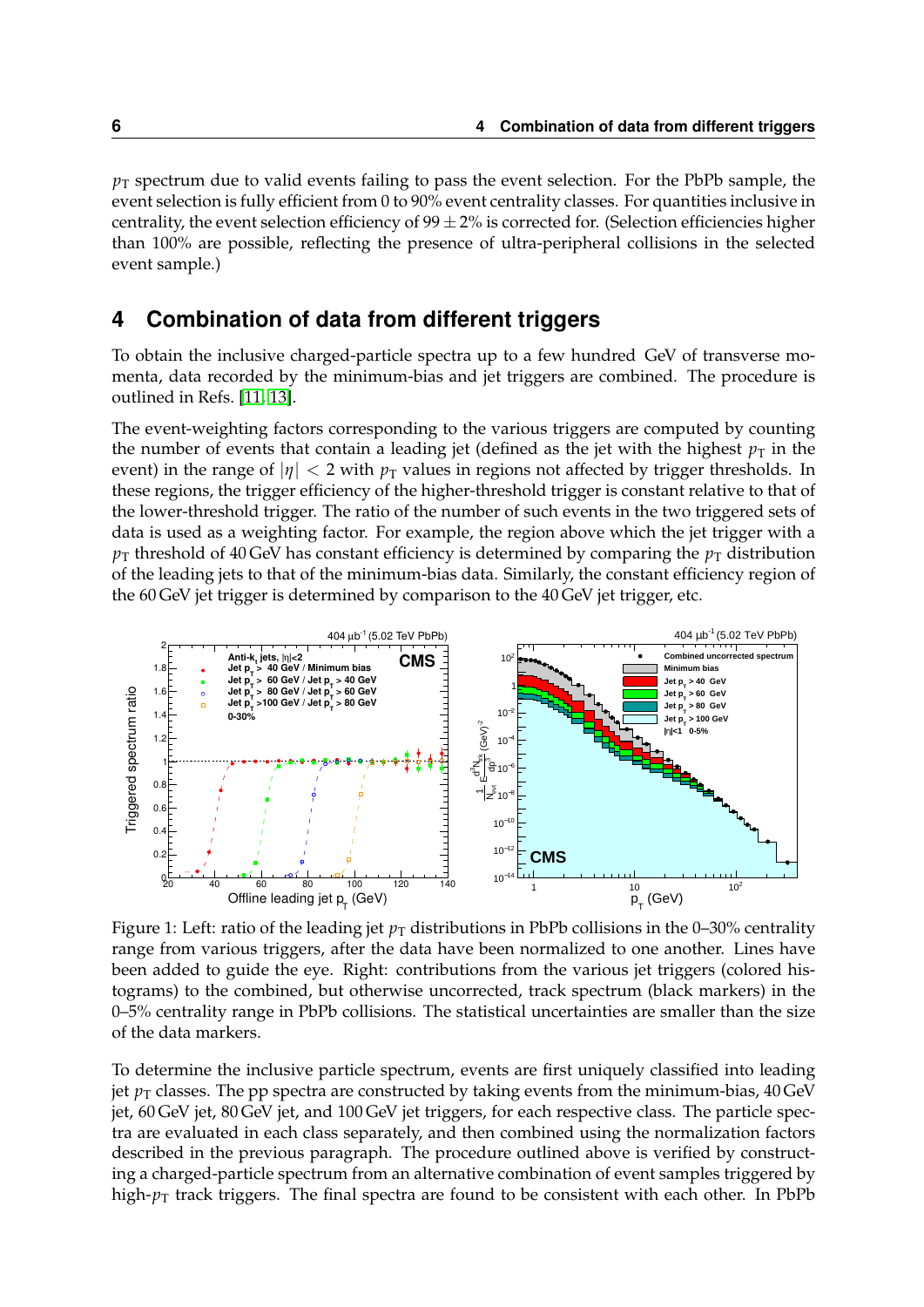collisions, the overall normalization of the combined spectrum is performed using the number of minimum-bias events in the appropriate centrality range. In pp collisions, the normalization is set by the integrated luminosity.

The ratio of the normalized distribution of the leading jet  $p<sub>T</sub>$  from minimum-bias and from various jet-triggered data in PbPb collisions in the 0–30% centrality range can be seen in the left panel of Fig. [1.](#page-7-0) The constant-efficiency regions are selected to be above  $p_T$  of 60, 80, 100, and 120 GeV for the triggers having a threshold of 40, 60, 80, and 100 GeV, respectively. The contribution from each of the data sets selected by the different jet trigger thresholds to the combined, but otherwise uncorrected, track spectrum in the 0–5% centrality range can be seen in the right panel of Fig. [1.](#page-7-0) The combined spectrum includes contributions from each jet trigger threshold data set at each charged-particle  $p<sub>T</sub>$  bin, although the relative contributions of the different data sets naturally vary strongly as a function of  $p_T$ .

The scheme outlined above is slightly modified for the combination of the spectra using events from the 0–30% centrality range. In that range, due to the large minimum-bias data set and the absence of the peripheral-specific jet triggers (see Section [2\)](#page-3-0), the minimum-bias data provide higher statistical power than the data triggered with the 40 GeV jet trigger. Thus, the data from this jet trigger path are not used, and the minimum-bias sample is combined with the higherthreshold jet-triggered sample. The 40 GeV jet trigger is shown in Fig. [1](#page-7-0) for illustration.

# <span id="page-8-0"></span>**5 Systematic uncertainties**

The systematic uncertainties influencing the measurement of the spectra of charged particles in pp and PbPb collisions as well as the  $R_{AA}$  are presented in Table [3.](#page-9-0) The ranges quoted cover both the  $p_T$  and the centrality dependence of the uncertainties. In the following, each source of systematic uncertainty is discussed separately, including a discussion on the cancellation of the spectra uncertainties in  $R_{AA}$ .

- Particle species composition. As described in Section [3,](#page-5-0) the tracking corrections used in the analysis correspond to a particle species composition that lies halfway between that from PYTHIA 8, tune CUETP8M1 and EPOS, tune LHC. We assign the difference between these corrections and the corrections given by the PYTHIA 8 or the EPOS particle compositions as a systematic uncertainty in the pp and PbPb spectra. The systematic uncertainty has a strong  $p<sub>T</sub>$  dependence, directly related to how much the two models differ at a given  $p<sub>T</sub>$ . Below a  $p<sub>T</sub>$  of around 1.5 GeV, the uncertainty is 1% both in pp and PbPb data. For higher  $p<sub>T</sub>$ , the uncertainty increases rapidly with  $p_T$ , reaching a value of about 8% (pp) and 13.5% (PbPb in the 0–5% centrality range) at 3 GeV, followed by a steady decrease to 1% at and above 10 GeV. The uncertainties are evaluated in bins of centrality, resulting in higher uncertainties for more central events. For  $R_{AA}$ , the conservative assumption of no cancellation of this uncertainty is made, resulting in uncertainty values between 1.5 and 15.5%.
- MC/data tracking efficiency difference. The difference in the track reconstruction efficiency in pp data and pp simulation was studied by comparing the relative fraction of reconstructed D<sup>∗</sup> mesons in the D<sup>∗</sup> → D*π* → K*ππ* and D<sup>∗</sup> → D*π* → K*ππππ* decay channels in simulated and data events, following Ref. [\[33\]](#page-20-4). Additional comparisons were made between track quality variables before track selections in both pp and PbPb data and simulation. Based on these two studies,  $p_T$ -independent uncertainties of 4% (pp) and 5% (PbPb) are assigned.

To study the potential cancellation of the pp and PbPb uncertainties in  $R_{AA}$ , an ex-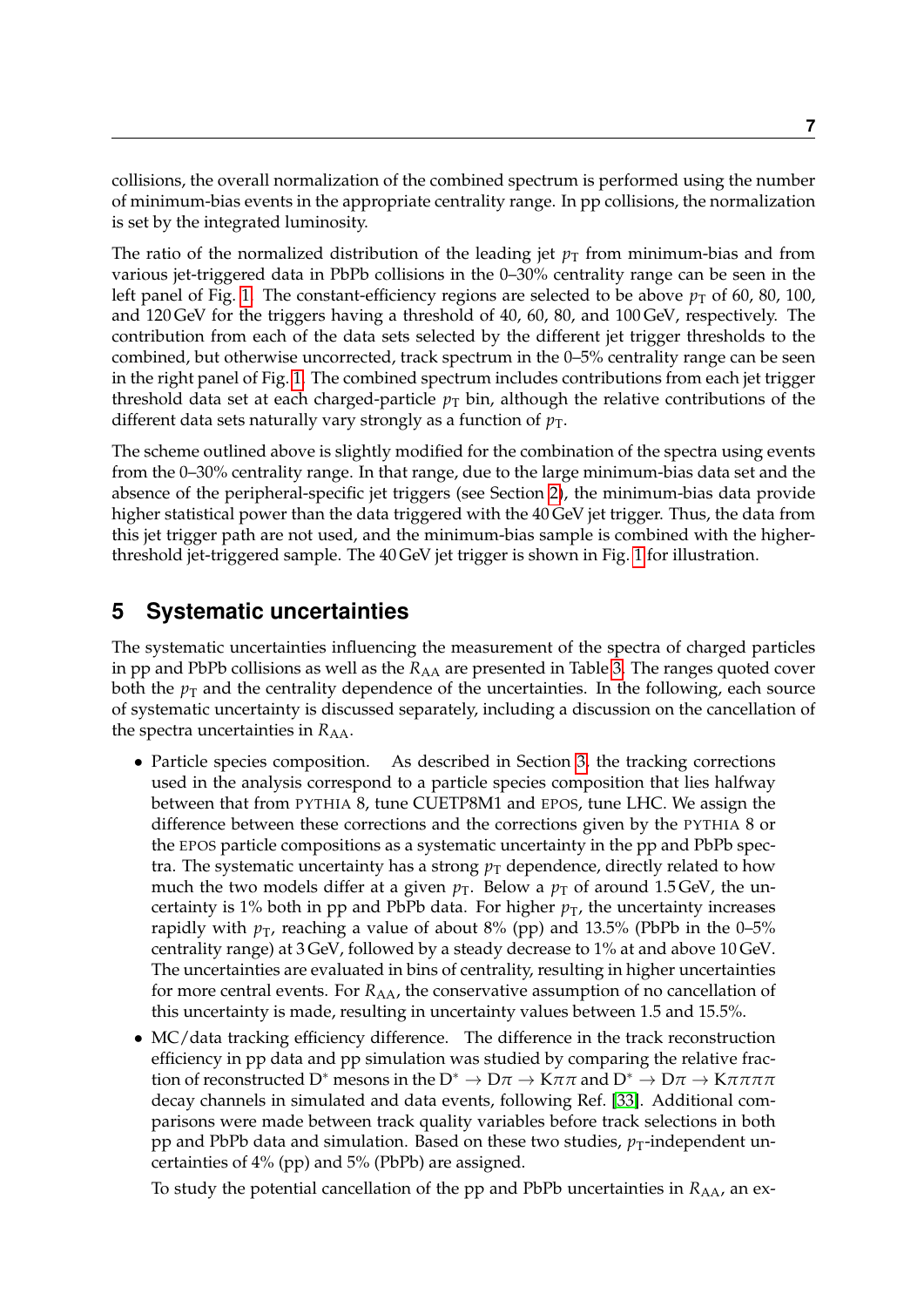amination of the relative difference between pp and PbPb of MC/data tracking efficiency discrepancies is performed. First, the ratio of the uncorrected track spectra in data in the 30–100% centrality bin is computed using the pp and the PbPb reconstruction algorithms. The same ratio is also evaluated using MC events as inputs. Finally, the ratio of the previously-computed MC and data ratios is constructed. Assuming that the misreconstruction rate in data and MC is the same, this double ratio is proportional to the relative MC/data tracking efficiency difference between pp and PbPb. Small differences between data and MC, which break the assumption on the misreconstruction rate, are accounted for with the "fraction of misreconstructed tracks" systematic uncertainty discussed later in this section. Based on this study, an uncertainty ranging from 2% (70–90% centrality bin) to 6.5% (0–30% centrality bins) is assigned to the  $R_{AA}$  measurement.

<span id="page-9-0"></span>Table 3: Systematic uncertainties associated with the measurement of the charged-particle specrable 5: systematic uncertainties associated with the measurement of the charged-particle spectra and  $R_{AA}$  using  $\sqrt{s_{NN}} = 5.02$  TeV pp and PbPb collision data. The ranges quoted cover both the  $p_T$  and the centrality dependence of the uncertainties. The combined uncertainty in  $R_{AA}$ does not include the integrated luminosity and the *T*<sub>AA</sub> uncertainties.

| Sources                                | Uncertainty [%] |              |              |
|----------------------------------------|-----------------|--------------|--------------|
|                                        | pp              | PbPb         | $R_{AA}$     |
| Particle species composition           | $1 - 8$         | $1.0 - 13.5$ | $1.5 - 15.5$ |
| MC/data tracking efficiency difference |                 | $4 - 5$      | $2.0 - 6.5$  |
| Tracking correction procedure          |                 | $1 - 4$      | $1.5 - 4.0$  |
| PbPb track selection                   |                 | 4            | 4            |
| Pileup                                 | 3               | $\leq$ 1     | 3            |
| Fraction of misreconstructed tracks    |                 | < 1.5        | $\leq$ 3     |
| Trigger combination                    | $<$ 1           |              |              |
| Momentum resolution                    |                 |              |              |
| Event selection correction             | $<$ 1           |              | $<$ 1        |
| Combined uncertainty                   | $7 - 10$        | $7 - 15$     | $7.0 - 17.5$ |
| Glauber model uncertainty $(T_{AA})$   |                 |              | $1.8 - 16.1$ |
| Integrated luminosity                  |                 |              | 2.3          |

- Tracking correction procedure. The accuracy of the tracking correction procedure is tested in simulated events by comparing the fully corrected track spectrum to the spectrum of simulated particles. In such comparisons, differences smaller than 1% (pp) and 3% (PbPb) are observed. The main source of the differences is the fact that the tracking efficiency only approximately factorizes into single-variable functions of track  $p_T$ , track  $\eta$  and  $\phi$ , event centrality, and radial distance of the tracks from jets in the bins of track  $p<sub>T</sub>$  and event centrality used for the calculation of the tracking correction factors. Such differences in the tracking corrections are one of the two sources of systematic uncertainty in the derivation of tracking correction factors considered in this analysis. The second source of systematic uncertainty is related to only having a limited number of simulated events to determine the correction factors. While this uncertainty for pp collisions is negligible, for PbPb collisions it can reach 3% and is accounted for in a  $p<sub>T</sub>$  and centrality-dependent way. No cancellation of the tracking correction uncertainties in pp and PbPb collisions is assumed in the computation of  $R_{AA}$ .
- PbPb track selection. The track selection criteria are stricter in PbPb than in pp collisions. Selecting on more track quality variables naturally introduces a larger dependence on the underlying MC/data (dis)agreement for the track quality vari-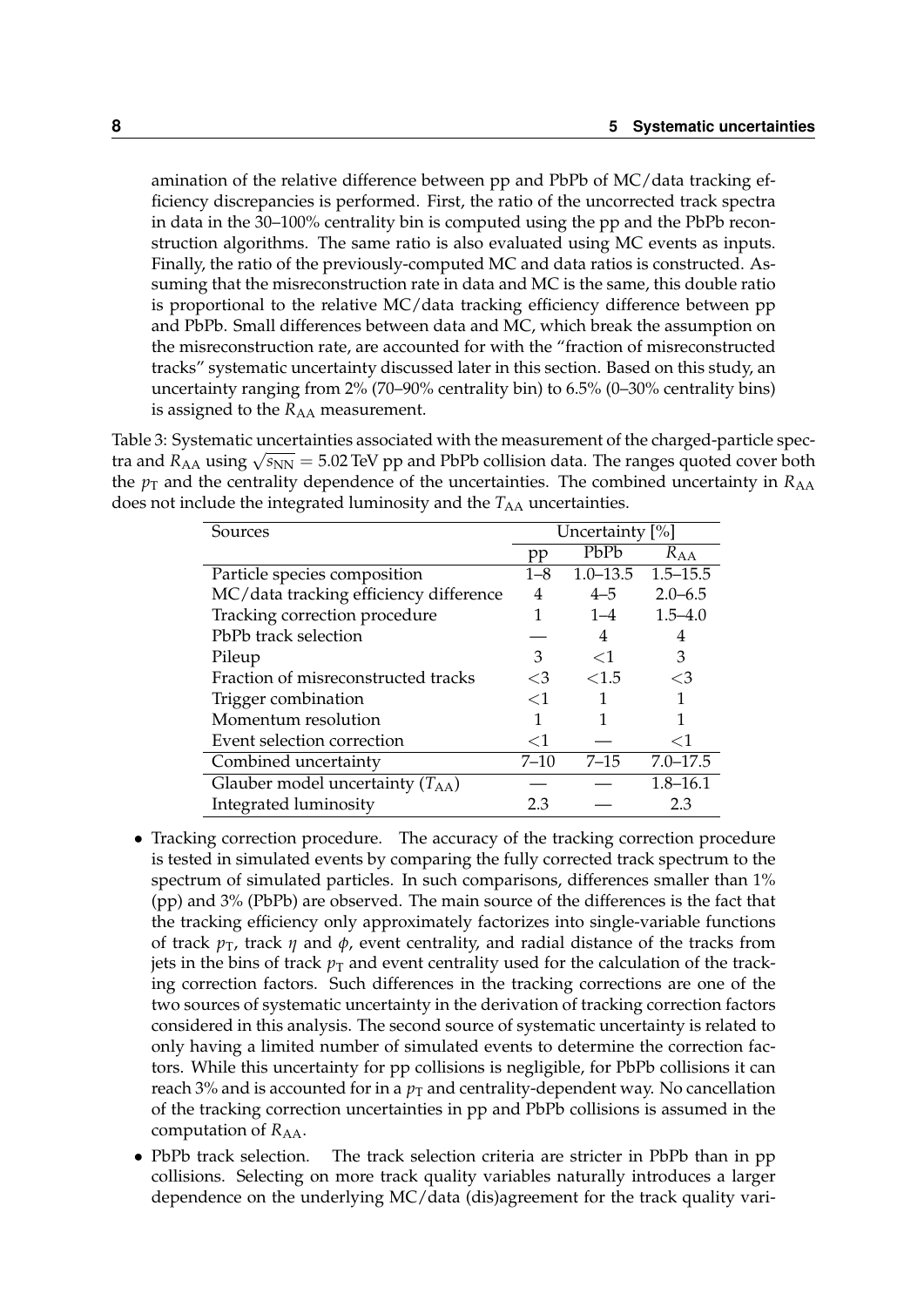ables in question. To study the effect of such disagreements, the reconstruction of charged-particle spectra was repeated using looser track selection criteria. Based on the differences observed in the fully corrected spectra, an uncertainty of 4% is assigned for the PbPb spectra, as well as in  $R_{AA}$ .

- Pileup. In this analysis, tracks compatible with any of the primary vertices are selected. To assess the possible effect of pileup on the particle spectrum, the spectrum was recomputed using only single-vertex collision events. Based on the differences observed in the shape of the spectra, a systematic uncertainty of 3% is evaluated. For PbPb collisions, the much smaller pileup is found to have a negligible effect on the reported charged-particle spectra. Consequently, the 3% uncertainty in the pp spectrum is propagated to  $R_{AA}$ .
- Fraction of misreconstructed tracks. The fraction of misreconstructed tracks is computed from simulated events. To account for possible differences in the misreconstruction fraction between simulated and data events, the total amount of the corrections, less than 3% in pp and less than 1.5% in PbPb collisions, is assigned as a systematic uncertainty in the charged-particle spectra in a  $p<sub>T</sub>$ -dependent fashion. These uncertainties are conservatively assumed to not cancel for the calculation of the uncertainty in  $R_{AA}$ .
- Trigger combination. The method of combining the different triggers used in this analysis relies on the calculation of overlaps in the leading jet spectra between the different triggers. The calculated trigger weights are subject to statistical fluctuations due to a statistically limited data sample. To assess the corresponding uncertainty in  $R_{AA}$ , the uncertainties on the trigger weights associated to each trigger path are weighted according to the fraction of the particle spectrum that the trigger contributes in a given  $p<sub>T</sub>$  bin. The overall uncertainty is found to range from negligible to 1%. The uncertainty is highest for peripheral events and increases with  $p<sub>T</sub>$ .
- Momentum resolution. The variation of the yield of charged particles in any given  $p<sub>T</sub>$  bin due to the finite resolution of the track reconstruction is evaluated using simulated events. The yields are found to only change by around 1% both in pp and PbPb collisions. For *R<sub>AA</sub>*, the same 1% systematic uncertainty is conservatively assigned.
- Event selection correction. The bias resulting from the event selection conditions on the shape of the pp spectrum and  $R_{AA}$  distributions is corrected by a procedure, which directly evaluates the event selection efficiency based on zero-bias data alone (see Section [3\)](#page-5-0). To estimate the corresponding systematic uncertainty, the event selection correction is also evaluated using simulated events. The charged-particle  $p_T$ distribution in pp and the  $R_{AA}$  distribution, reconstructed with the MC-based alternative event selection correction, are found to differ by less than 1% from the main result. For centrality-inclusive PbPb quantities, an uncertainty due to event selection is combined with the  $T_{AA}$  uncertainty.
- Glauber model uncertainty. The systematic uncertainty in the Glauber model normalization factor  $(T_{AA})$  ranges from 1.8% (in the 0–5% centrality bin) to 16.1% (in the 70–90% centrality bin). The uncertainties in the  $T_{AA}$  values are derived from propagating the uncertainties in the event selection efficiency, and in the nuclear radius, skin depth, and minimum distance between nucleons in the Pb nucleus [\[20\]](#page-19-6) parameters of the Glauber model.
- Integrated luminosity. The uncertainty in the integrated luminosity for pp collisions is 2.3%. For the PbPb analysis, no luminosity information is used as per-event yields are measured.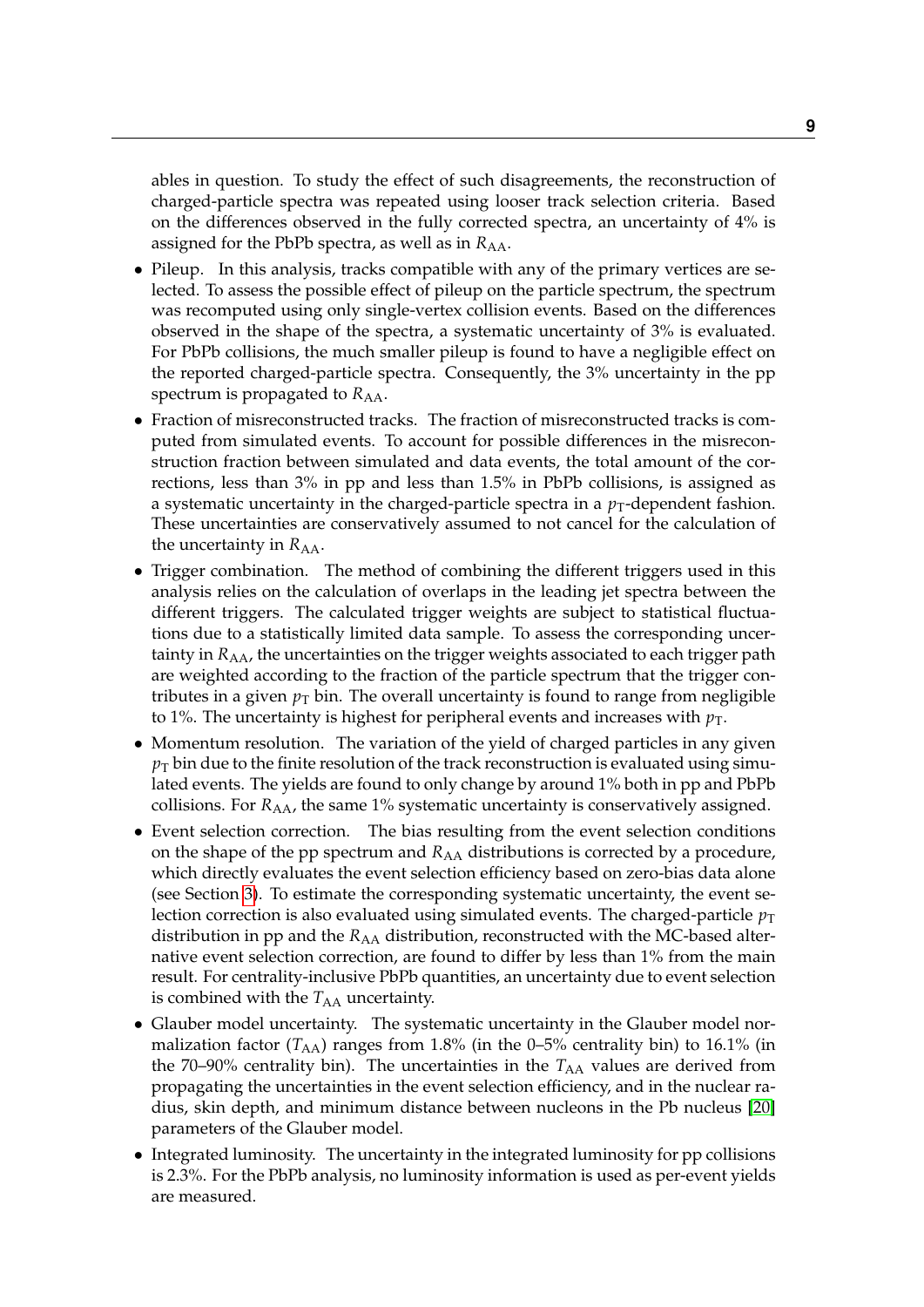# <span id="page-11-0"></span>**6 Results**



Figure 2: (Top panel) Charged-particle per-event yields measured in various PbPb centrality classes, as well as in pp data. A factor of 70 mb is used to scale the pp spectrum from a differential cross section to a per-event yield for direct comparison. The statistical uncertainties are smaller than the size of the markers for most points. (Bottom panel) Systematic uncertainties as a function of  $p<sub>T</sub>$  for representative data sets. The pp uncertainty contains a 2.3% fully correlated uncertainty in the pp integrated luminosity.

The measured charged-particle spectra are shown in Fig. [2](#page-11-0) for both pp and PbPb collisions at  $\sqrt{s_{NN}}$  = 5.02 TeV. The PbPb results are shown in the 0–5%, 5–10%, 10–30%, 30–50%, 50–70%, and 70–90% centrality ranges, and are given as per-event differential yields. The two most central bins have been scaled by constant factors of three and ten for visual clarity. The pp spectrum, for the purposes of measuring the  $R_{AA}$ , is measured as a differential cross section. In order to convert this quantity to a per-event yield for comparison on the same figure, a scaling factor of 70 mb, corresponding approximately to the total inelastic pp cross section, is applied. No correction is applied for the finite size of the  $p<sub>T</sub>$  bins; the points represent the average yield across the bin. The spectrum in pp collisions resembles a power law beyond a  $p<sub>T</sub>$  of around 5 GeV. In comparison, the spectra in central PbPb collisions are visibly modified, leading to  $p_T$ dependent structures in *R*AA. Representative systematic uncertainties are shown in the lower panel for central and peripheral PbPb data, as well as for the pp data. The pp uncertainty shown includes a 2.3% correlated uncertainty coming from the use of the pp integrated luminosity in the determination of the spectrum normalization.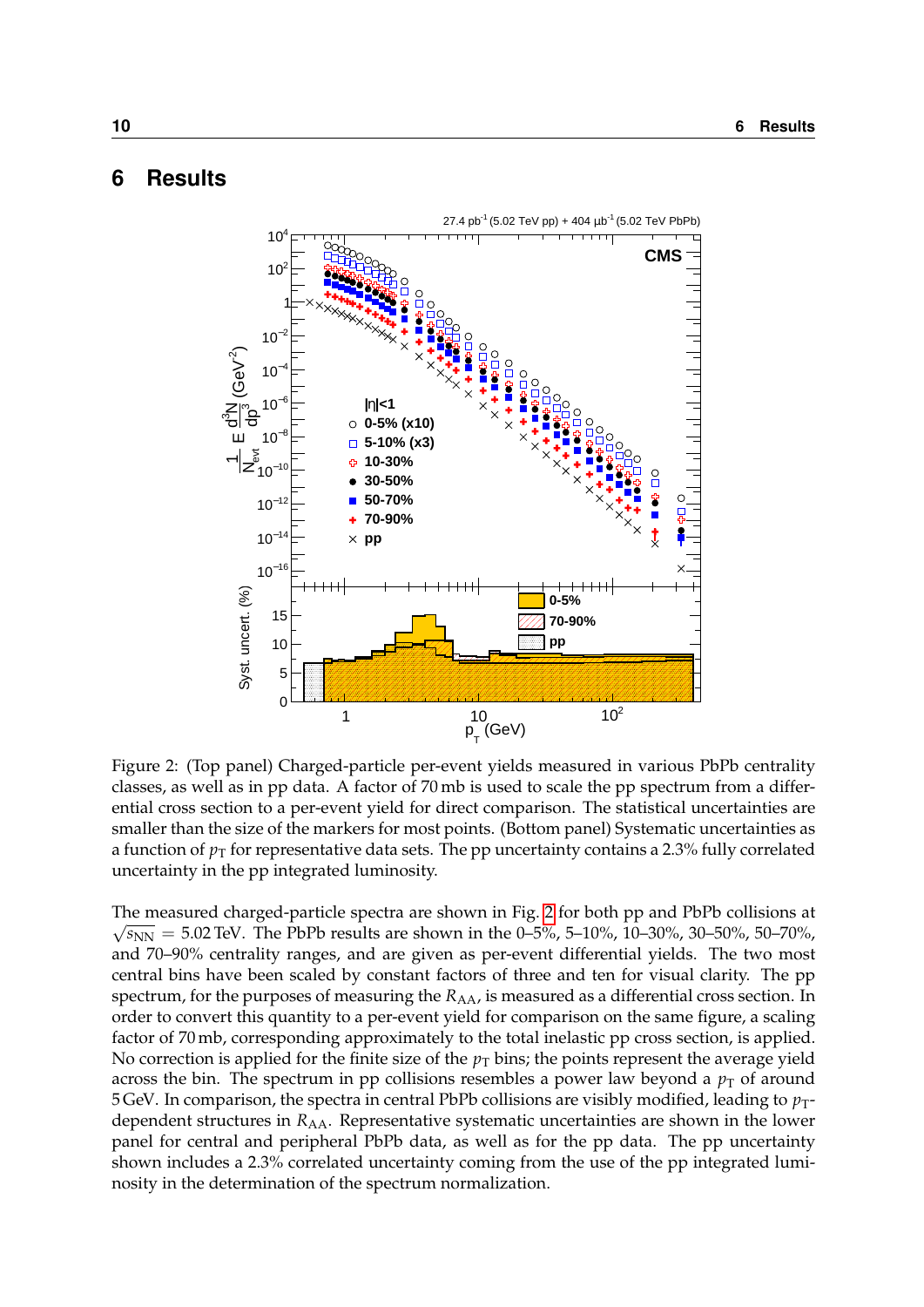<span id="page-12-0"></span>

Figure 3: Charged-particle  $R_{AA}$  measured in six different centrality ranges at  $\sqrt{s_{NN}} = 5.02$  TeV *Figure 5:* Charged-particle  $K_{AA}$  measured in six different centrality ranges at  $\sqrt{s_{NN}} = 5.02$  TeV compared to results at  $\sqrt{s_{NN}} = 2.76$  TeV from CMS [\[11\]](#page-18-7) (all centrality bins), ALICE [\[9\]](#page-18-6) (in the 0–5% and 5–10% centrality ranges), and ATLAS [\[10\]](#page-18-9) (in the 0–5% centrality range). The yellow boxes represents the systematic uncertainty of the 5.02 TeV CMS points.

The measured nuclear modification factors for primary charged particles in PbPb collisions are shown in Fig. [3.](#page-12-0) The error bars represent statistical uncertainties. The blue and gray boxes around unity show the  $T<sub>AA</sub>$  and pp luminosity uncertainties, respectively, while the yellow band represents the other systematic uncertainties as discussed in Section [5.](#page-8-0) The *R*<sub>AA</sub> distributions show a characteristic suppression pattern over most of the  $p<sub>T</sub>$  range measured, having local maxima at about a  $p<sub>T</sub>$  of 2 GeV and local minima at around 7 GeV. These features are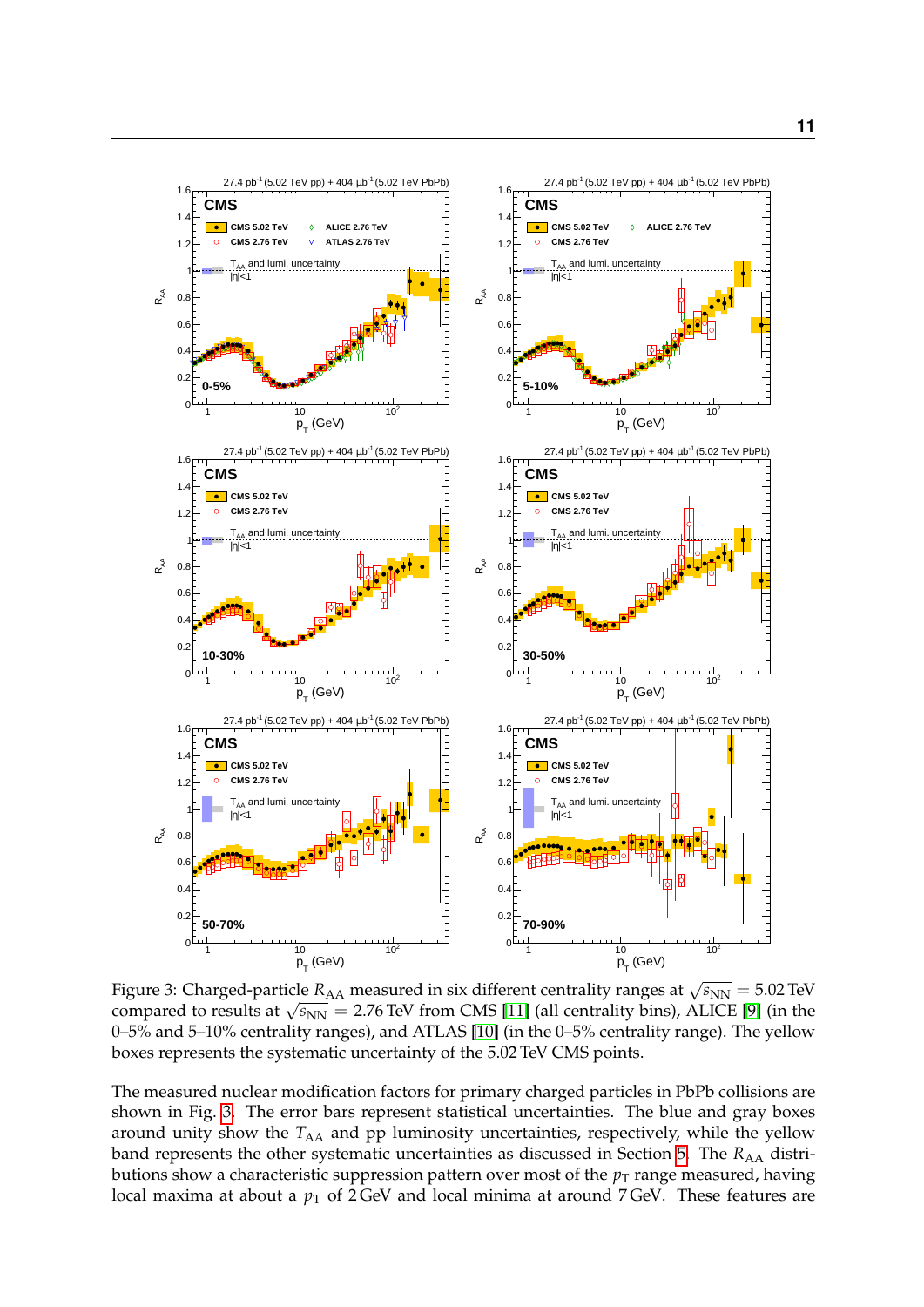much stronger for central collisions than for peripheral ones, and are presumably the result of the competition between nuclear parton distribution function effects [\[34\]](#page-20-5), radial flow [\[35\]](#page-20-6), parton energy loss, and the Cronin effect [\[36,](#page-20-7) [37\]](#page-20-8), which all depend upon centrality. The suppression seen for 0–5% collisions is about 7–8 for  $p<sub>T</sub>$  of around 6–9 GeV. Above these  $p<sub>T</sub>$  values, radial flow is insignificant and the shape of  $R_{AA}$  is expected to be dominated by parton energy loss. At larger  $p_T$ ,  $R_{AA}$  appears to exhibit a continuous rise up to the highest  $p_T$  values measured, with *R*<sub>AA</sub> values approaching unity. On the other hand, the *R*<sub>AA</sub> for the 70–90% centrality class displays relatively little  $p_T$  dependence. It is approximately centered around 0.75, albeit with a large systematic uncertainty which is dominated by a 16.1% contribution from the *T*<sub>AA</sub> uncertainty. In all centrality classes, the uncertainties show a characteristic increase in the 2–10 GeV  $p_T$  region driven by the uncertainty due to the particle composition, which is largest in that region (see Section [5\)](#page-8-0).

The measured  $R_{AA}$  distributions at  $\sqrt{s_{NN}} = 5.02$  TeV are also compared to the CMS measure-The measured  $K_{AA}$  distributions at  $\sqrt{s_{NN}} = 3.02$  $\sqrt{s_{NN}} = 3.02$  $\sqrt{s_{NN}} = 3.02$  TeV are also compared to the CMS measure-<br>ments at  $\sqrt{s_{NN}} = 2.76$  TeV [\[11\]](#page-18-7) in Fig. 3. Additionally, for the 0–5% and 5–10% bins, results from one or both of the ALICE [\[9\]](#page-18-6) and ATLAS [\[10\]](#page-18-9) collaborations are shown. The error bars represent the statistical uncertainties, while the boxes indicate all systematic uncertainties, other than the luminosity and *T*<sub>AA</sub> uncertainties, for both CMS measurements. The 2.76 TeV CMS measurement has a  $6\%$  pp luminosity uncertainty and a  $T<sub>AA</sub>$  uncertainty, which is similar to that for 5.02 TeV [\[11\]](#page-18-7). The measured  $R_{AA}$  distributions at 2.76 and 5.02 TeV are quantitatively similar to each other. At  $p_T$  values below about 7 GeV, the 5.02 TeV data tend to be higher, however the difference is mostly covered by the systematic uncertainties of the respective measurements. It is worth noting that because of the different particle composition corrections applied in pp and PbPb at 5.02 TeV, the  $R_{AA}$  is shifted upward by 1 to 5% in the  $p_T$  region of 1–14 GeV compared to an *R<sub>AA</sub>*, where no such correction is applied, such as the 2.76 TeV CMS result. Above about 10 GeV and for central collisions, the 5.02 TeV  $R_{AA}$  tends to be slightly smaller than the 2.76 TeV one. For peripheral collisions, we see the opposite trend.

Figure [4](#page-14-0) shows a comparison of the measured  $R_{AA}$  distributions in the 0–10% and 30–50% cen-trality ranges to the predictions from models described in Refs. [\[38–](#page-20-9)[43\]](#page-20-10). The  $SCET_G$  model [\[38\]](#page-20-9) is based on the generalization of the DGLAP evolution equations to include final-state mediuminduced parton showers combined with initial-state effects. This model gives a good description of the measured data over the full  $p_T$  range of the prediction, for  $p_T$  between 5 and 200 GeV. In the Hybrid model [\[39\]](#page-20-11), the in-medium rate of energy loss is predicted using a strongly coupled theory. This parametrization is then used to retroactively modify the particle shower produced by PYTHIA 8.183. Hadronization is accomplished using the PYTHIA implementation of the Lund string model [\[44\]](#page-21-0). The model tends to predict less suppression than the other models considered here, but is consistent with the measured data. The model of Bianchi et al. [\[40\]](#page-20-12) attempts to use the scale-dependence of the QGP parton distribution function to describe data at both RHIC and the LHC. The calculation allows the medium transport coefficient,  $\hat{q}$ , to vary with the energy scale of jets traversing the medium. Although the model agrees with the data well at high  $p<sub>T</sub>$ , some discrepancy can be seen at the lower  $p<sub>T</sub>$  range of the prediction. The CU-JET 3.0 model [\[41\]](#page-20-13) is constructed by generalizing the perturbative-QCD-based CUJET 2.0 model built upon the Gyulassy–Levai–Vitev opacity series formalism [\[45\]](#page-21-1). These generalizations include two complementary nonperturbative features of the QCD confinement cross-over phase transition: suppression of quark and gluon degrees of freedom, and the emergence of chromomagnetic monopoles. For central collisions, the model predicts a suppression for charged hadrons plus neutral pions that is larger than seen in the data for charged particles. In the 30–50% centrality bin, however, the model is compatible with most of the data points. The pre-diction by Andrés et al. [\[42\]](#page-20-14) comes from using the 'quenching weights' formalism and fitting a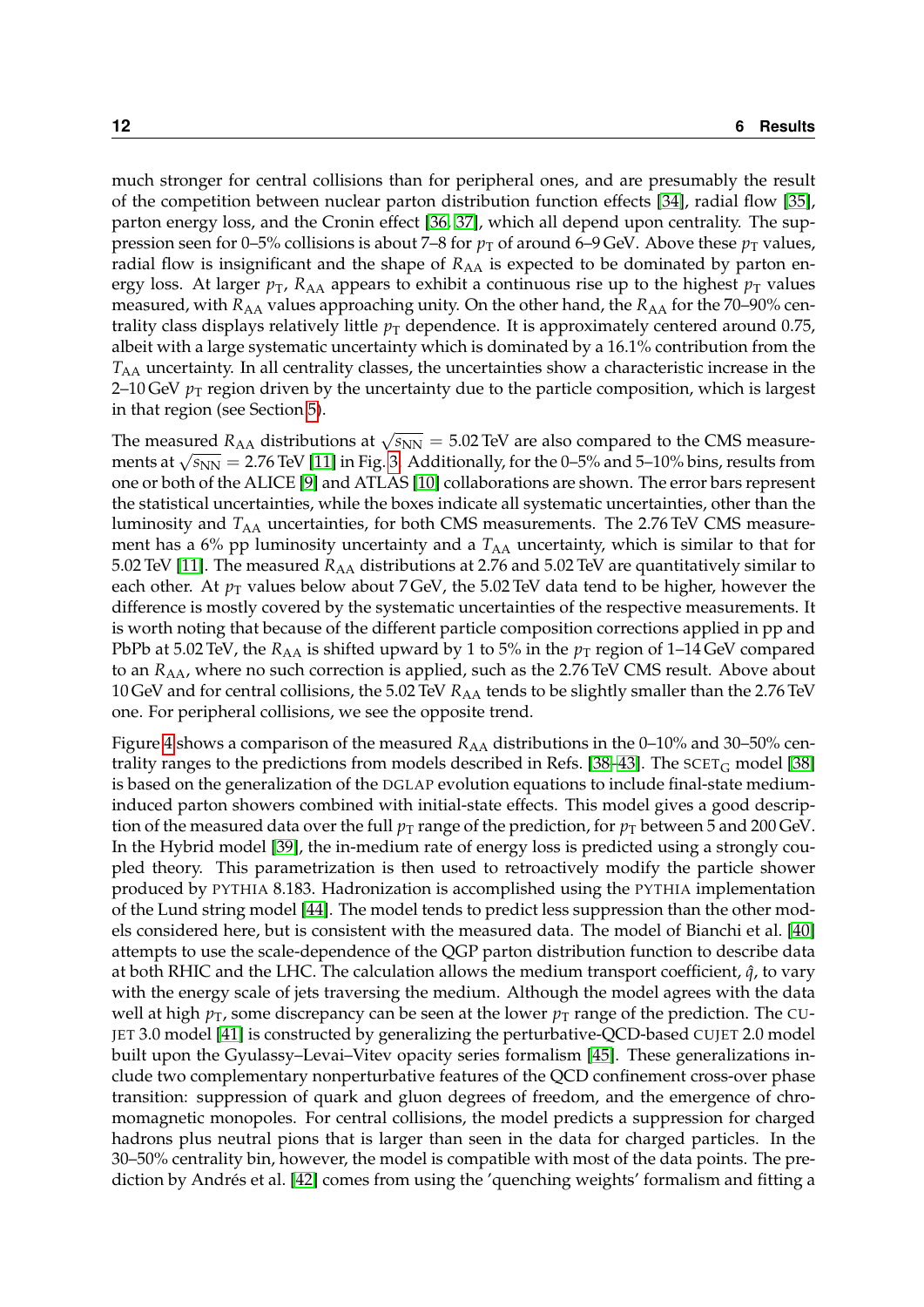<span id="page-14-0"></span>

Figure 4: Charged-particle  $R_{AA}$  measured in the 0–10% (left) and 30–50% (right) centrality rigure 4: Charged-particle K<sub>AA</sub> measured in the 0–10% (left) and 50–50% (right) centrality<br>ranges at  $\sqrt{s_{NN}}$  = 5.02 TeV compared to predictions of models from Refs. [\[38–](#page-20-9)[43\]](#page-20-10). The yellow band represents the systematic uncertainty of the 5.02 TeV CMS points.

*K* factor to the inclusive particle suppression at LHC energies to parametrize the departure of *q*ˆ from an ideal estimate. The *K* factor used to determine the predicted suppression at 5.02 TeV is assumed to be the same as the one extracted from the fit to the 2.76 TeV data. The predicted *R*AA shows a stronger suppression than the one seen in data. As the authors note in Ref. [\[42\]](#page-20-14), a *K* value needed to reproduce the CMS data is about 10% smaller than the one used. This indicates that the medium created at the higher collision energy is closer to the ideal limit,  $\hat{q}$   $\simeq$  2 $\varepsilon^{3/4}$  [\[46\]](#page-21-2), where  $\varepsilon$  is the energy density of the QGP. Finally, the V-USPHYDRO+BBMG model [\[43\]](#page-20-10) couples event-by-event hydrodynamic flow and energy density profiles calculated with V-USPHYDRO [\[47\]](#page-21-3) to the BBMG jet-energy-loss framework [\[48\]](#page-21-4). For the curve shown in Fig. [4,](#page-14-0) it is assumed that the jet energy loss is proportional to the distance travelled in the medium, that the shear viscosity to entropy density ratio of the medium is 0.05 (less than the Kovtun-Son-Starinets boundary of 1/4*π* [\[49\]](#page-21-5)), and that the freeze-out temperature is 160 MeV. The predicted  $R_{AA}$  describes the data well lying on the lower edge of the range covered by the systematic uncertainties of the measurement.

The evolution of central  $R_{AA}$  with the collision center-of-mass energy, from the SPS [\[3,](#page-18-2) [4\]](#page-18-3) to RHIC [\[50,](#page-21-6) [51\]](#page-21-7), and then to the LHC [\[9](#page-18-6)[–11\]](#page-18-7), is presented in Fig. [5.](#page-15-0) The data from WA98 and PHENIX are for neutral pions, while the data given by NA49 and STAR are for charged pions and hadrons, respectively. The results from the present analysis are shown by the black dots. The error bars show the statistical uncertainties, while the yellow band surrounding the new  $\sqrt{s_{NN}}$  = 5.02 TeV CMS points represents the systematic uncertainties, including that of the integrated luminosity (in the previous figures the luminosity uncertainty is shown along with the  $T_{AA}$  uncertainty as a separate error box around unity). The  $T_{AA}$  uncertainties, which are less than 5%, are not included in the figure. The prediction of the models of Refs. [\[38](#page-20-9)[–43\]](#page-20-10) at  $\sqrt{s_{NN}}$  = 5.02 TeV are also shown. The measured nuclear modification factors at all energies show a rising trend at low  $p<sub>T</sub>$  up to 2 GeV, followed by local minima at RHIC and the LHC at around 7 GeV. At higher  $p_T$ , both the RHIC and LHC data show an increase of  $R_{AA}$  with increasing  $p_T$ .

As the collision energy increases, high  $p<sub>T</sub>$  charged-particle spectra flatten and extend to larger values. If the average energy loss of a particle at a given  $p<sub>T</sub>$  is fixed, this flattening would cause *R*<sub>AA</sub> to exhibit less suppression. The similar *R*<sub>AA</sub> values measured at 2.76 and 5.02 TeV indicate that the effect of flattening spectra could be balanced by a larger average energy loss in the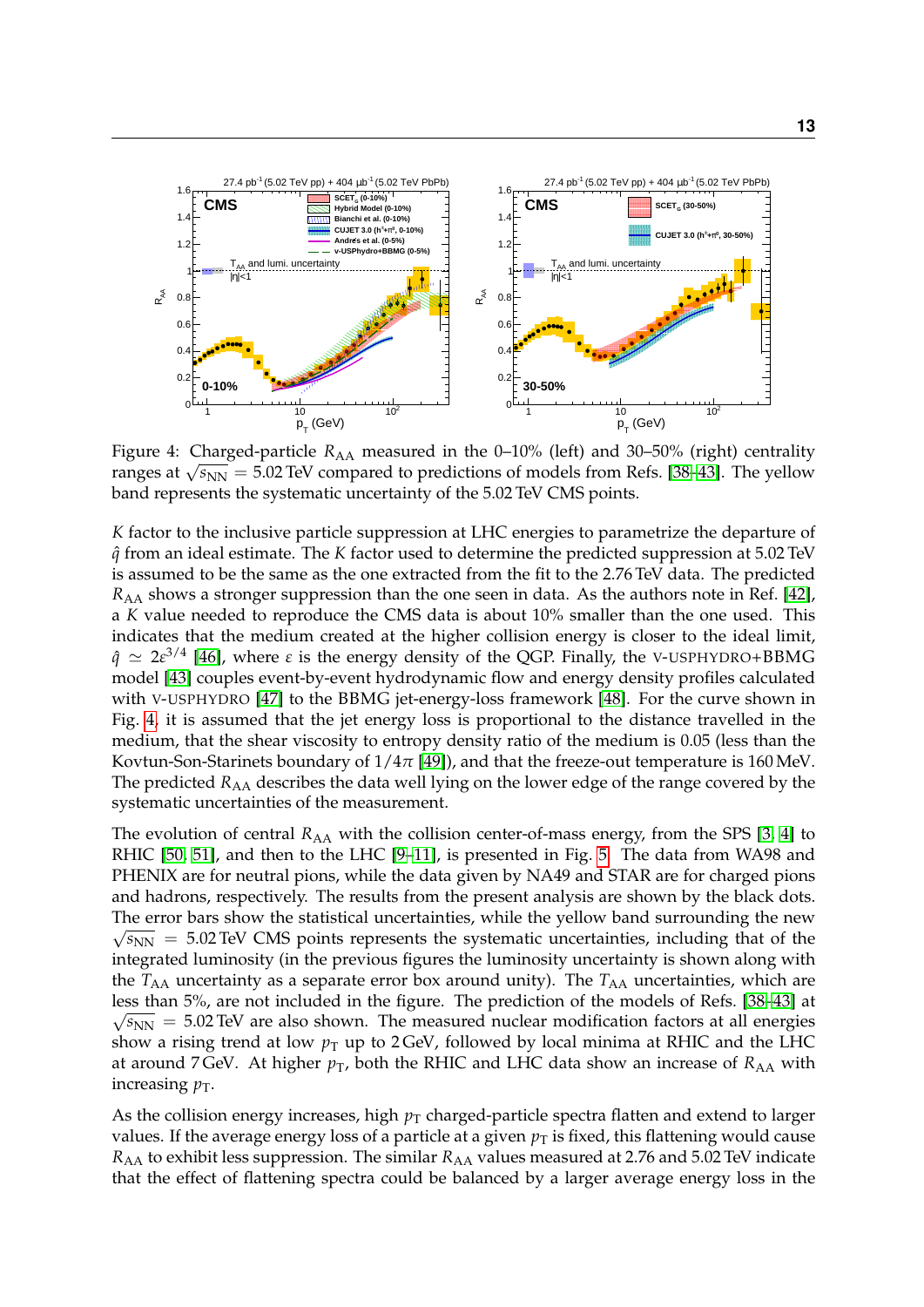<span id="page-15-0"></span>higher-energy collisions at a fixed  $p_T$  [\[2\]](#page-18-1). A similar argument could explain the relatively close proximity of the 200 GeV PHENIX and 5.02 TeV CMS measurements for particle  $p_T > 10$  GeV, despite the latter having 25 times the collision energy.



Figure 5: Measurements of the nuclear modification factors in central heavy-ion collisions at four different center-of-mass energies, for neutral pions (SPS, RHIC), charged hadrons (*h* ±) (SPS, RHIC), and charged particles (LHC), from Refs. [\[3,](#page-18-2) [4,](#page-18-3) [9](#page-18-6)[–11,](#page-18-7) [50–](#page-21-6)[52\]](#page-21-8), compared to predic- $(3r3, KHC)$ , and charged particles  $(LHC)$ , from Refs. [3, 4, 9–11, 30–32], compared to predictions of six models for  $\sqrt{s_{NN}} = 5.02$  TeV PbPb collisions from Refs. [\[38](#page-20-9)[–43\]](#page-20-10). The error bars represent the statistical uncertainties. The yellow band around the 5.02 TeV CMS data points show the systematic uncertainties of this measurement, including that of the integrated luminosity. The  $T_{AA}$  uncertainties, of the order of  $\pm 5%$ , are not shown. Percentage values in parentheses indicate centrality ranges.

In order to better understand the relationship between the strong suppression seen in  $R_{AA}$  and potential cold nuclear matter effects, a previous  $R_{\rm pA}^{*}$  measurement, using 35 nb $^{-1}$  of pPb data  $\frac{1}{\sqrt{s_{NN}}}$  =5.02 TeV and an interpolated pp reference [\[13\]](#page-18-10), is recalculated using the pp reference spectrum measured in this paper at <sup>√</sup> *s* =5.02 TeV. In order to do this, the corrections for the finite size of the  $p<sub>T</sub>$  bins applied to the published pPb data are removed, as such a correction is not applied to the pp spectrum measured here. An additional correction for the particle species composition in pPb collisions is calculated and applied in a fashion similar the measured pp spectrum. The previously published data [\[13\]](#page-18-10) took this effect into account with a systematic uncertainty, but the correction is applied here in order to benefit from potential cancellations arising from the use of similar analysis procedures on both spectra. The systematic uncertainty due to the particle composition effect was then updated in order to reflect the presence of this additional correction. Figure [6](#page-16-0) shows the comparison between the nuclear modification factors additional correction. Figure 6 shows the comparison between the nuclear modification factors in inclusive pPb and PbPb collisions at  $\sqrt{s_\mathrm{NN}} = 5.02$  TeV. At  $p_\mathrm{T} < 2$  GeV a rising trend is seen in both systems, which in PbPb collisions is followed by a pronounced suppression in the 2 <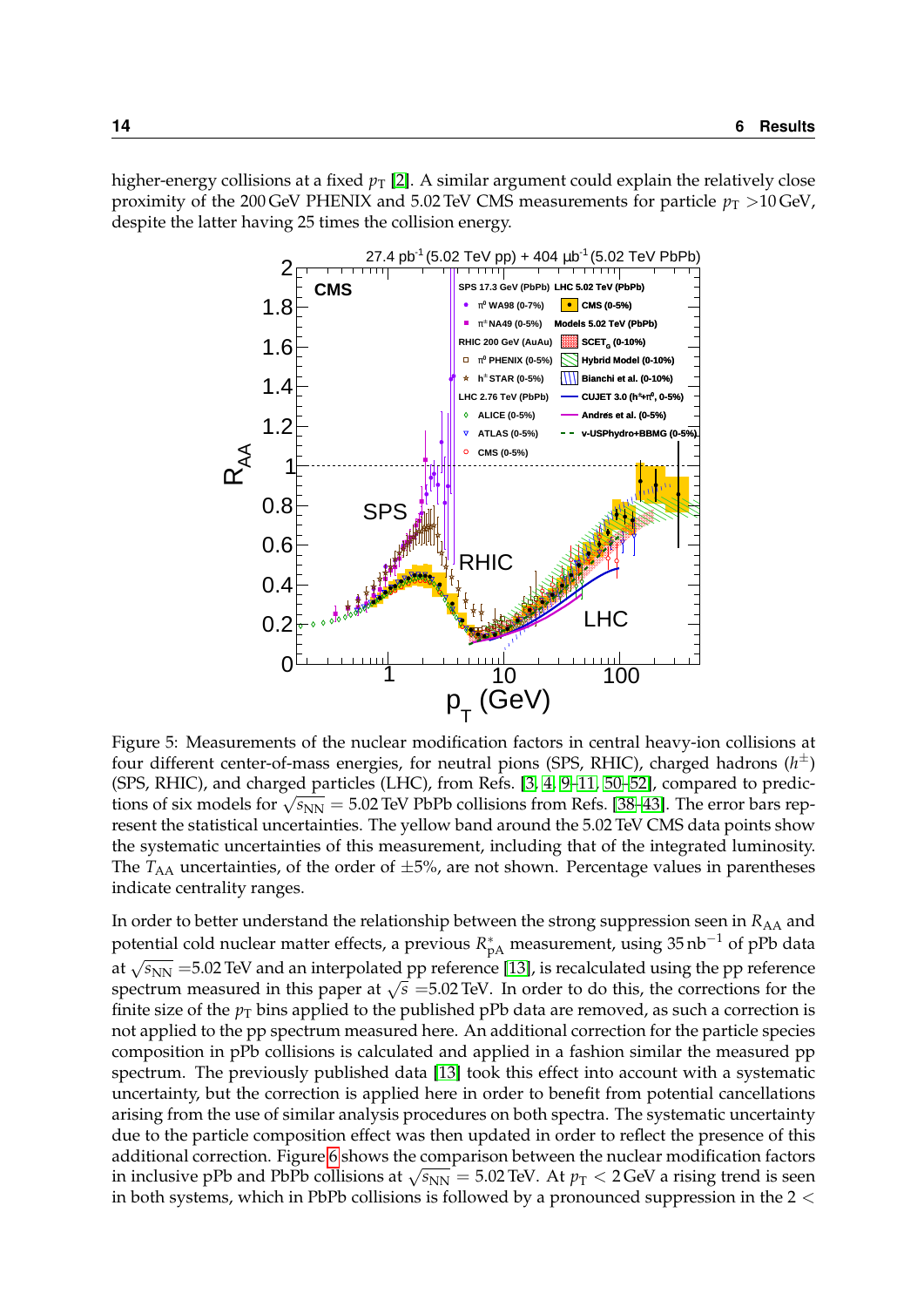$p_{\text{T}} < 10$  GeV region, and a rising trend from around 10 GeV to the highest  $p_{\text{T}}$ . In the pPb system, there is no suppression in the intermediate  $p<sub>T</sub>$  region, suggesting that in PbPb collisions the suppression is a hot medium effect. Above  $p<sub>T</sub> > 10$  GeV in the pPb system, a weak momentum dependence is seen leading to a moderate excess above unity at high  $p<sub>T</sub>$ . This excess is less pronounced than the one seen in  $R_{pA}^*$  when using an interpolated pp reference spectrum [\[13\]](#page-18-10). At the  $p_T$  value of the largest deviation, 65 GeV,  $R_{\rm pA}$  is 1.19  $\pm$  0.02 (stat)<sup>+0.13</sup> (syst), while  $R_{\rm pA}^*$ is 1.41  $\pm$  0.01 (stat)<sup>+0.20</sup> (syst). The *R*<sub>pA</sub> values above unity in the intermediate  $p_T$  region are qualitatively similar to other observed enhancements due to the Cronin effect and radial flow in pA and dA systems [\[37,](#page-20-8) [53\]](#page-21-9). Furthermore, the moderate excess above 10 GeV is suggestive of anti-shadowing effects in the nuclear parton distribution function [\[34\]](#page-20-5).

<span id="page-16-0"></span>

Figure 6: Measurements of the nuclear modification factor for an inclusive centrality class for both PbPb and pPb collisions. The  $R_{pA}$  values are formed using the previously published CMS pPb data [\[13\]](#page-18-10) and the pp reference spectrum described in this paper. Please refer to the main text about the exact procedure followed. The green and yellow boxes show the systematic uncertainties for  $R_{pA}$  and  $R_{AA}$ , respectively, while the  $T_{pA}$ ,  $T_{AA}$ , and pp luminosity uncertainties are shown as boxes at low  $p_T$  around unity.

# **7 Summary**

The transverse momentum spectra of charged particles in pp and PbPb collisions at  $\sqrt{s_{\rm NN}} =$ 5.02 TeV have been measured in the pseudorapidity window  $|\eta| < 1$  in the  $p_T$  ranges of 0.5– 400 (pp) and 0.7–400 GeV (PbPb). Using these spectra, the nuclear modification factor R<sub>AA</sub> has been constructed in several bins of collision centrality. In the  $0-5\%$  bin, the  $R_{AA}$  shows a maximum suppression of a factor of 7–8 around  $p_T = 7 \text{ GeV}$ . At higher  $p_T$ , it exhibits a rise, reaching a value of  $R_{AA} = 0.86 \pm 0.28$  in the  $p_T$  bin from 250 to 400 GeV. As collisions become more peripheral, a weakening of both the magnitude and  $p<sub>T</sub>$  dependence of this suppression is observed. Comparisons of the measured  $R_{AA}$  values to the 2.76 TeV results reveal similar  $p_T$ dependence and similar suppression. Predictions of the high- $p_T R_{AA}$  coming from the SCET<sub>G</sub>,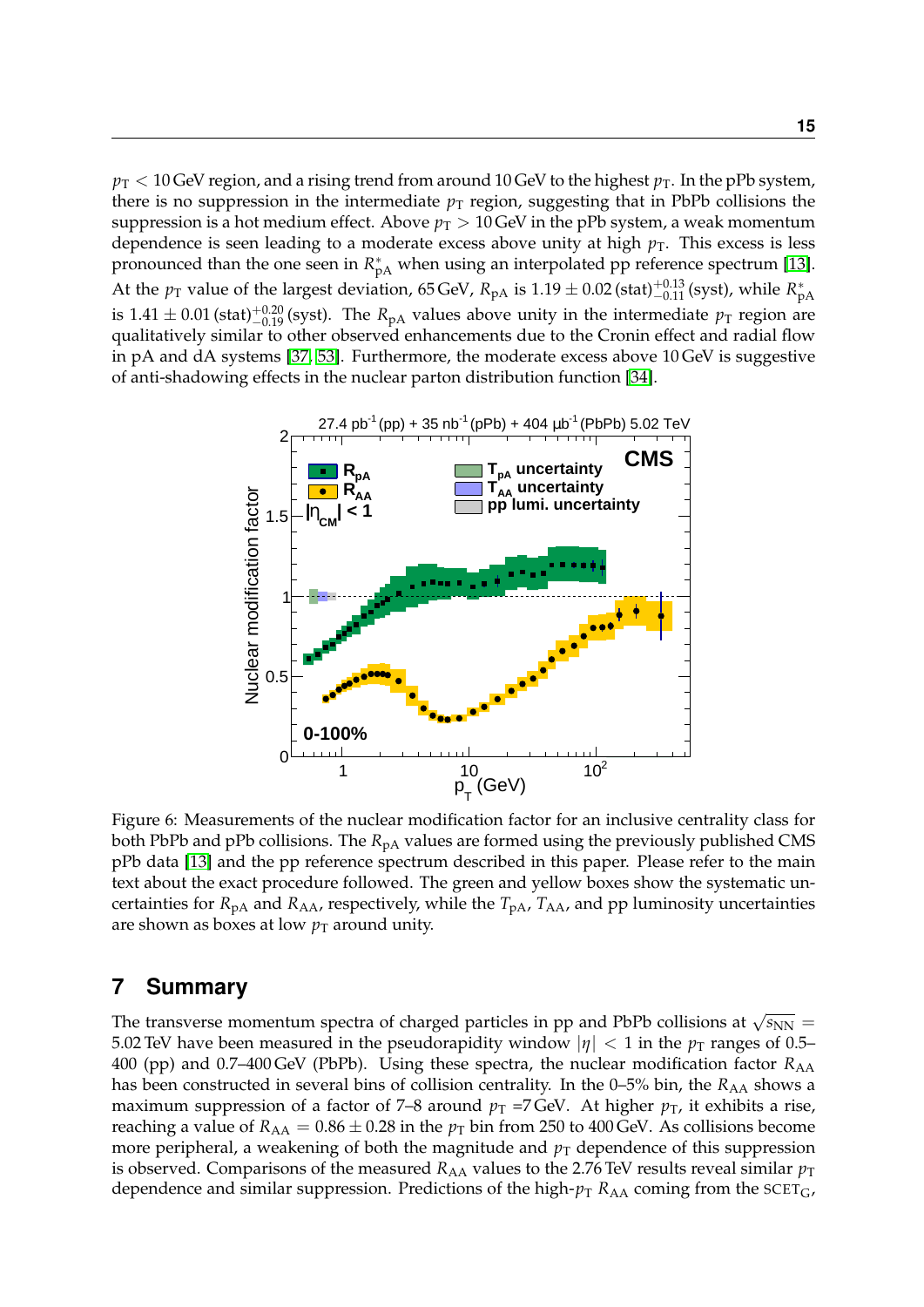Hybrid, and V-USPHYDRO+BBMG models are found to approximately reproduce the present data. In central collisions, the CUJET 3.0 model and a model parametrizing the departure of the medium transport coefficient,  $\hat{q}$ , from an ideal estimate, both predict  $R_{AA}$  suppressions that are slightly larger than seen in data. A model allowing *q*ˆ to vary is able to predict the data at high  $p<sub>T</sub>$ , but expects a larger suppression around 10 GeV. The nuclear modification factor in pPb collisions has been recomputed switching from an interpolation-based reference to the newly comsions has been recomputed switching from an interpolation-based reference to the newly<br>measured pp data at  $\sqrt{s} = 5.02$  TeV. In the pPb system, in contrast to the PbPb system, no suppression is observed in the 2–10 GeV region. A weak momentum dependence is seen for  $p_{\rm T} > 10$  GeV in the pPb system, leading to a moderate excess above unity at high  $p_{\rm T}$ . The pPb and PbPb nuclear modification factors presented in this paper, covering  $p<sub>T</sub>$  ranges up to 120 and 400 GeV, respectively, provide stringent constraints on cold and hot nuclear matter effects.

# **Acknowledgments**

We congratulate our colleagues in the CERN accelerator departments for the excellent performance of the LHC and thank the technical and administrative staffs at CERN and at other CMS institutes for their contributions to the success of the CMS effort. In addition, we gratefully acknowledge the computing centers and personnel of the Worldwide LHC Computing Grid for delivering so effectively the computing infrastructure essential to our analyses. Finally, we acknowledge the enduring support for the construction and operation of the LHC and the CMS detector provided by the following funding agencies: BMWFW and FWF (Austria); FNRS and FWO (Belgium); CNPq, CAPES, FAPERJ, and FAPESP (Brazil); MES (Bulgaria); CERN; CAS, MoST, and NSFC (China); COLCIENCIAS (Colombia); MSES and CSF (Croatia); RPF (Cyprus); SENESCYT (Ecuador); MoER, ERC IUT and ERDF (Estonia); Academy of Finland, MEC, and HIP (Finland); CEA and CNRS/IN2P3 (France); BMBF, DFG, and HGF (Germany); GSRT (Greece); OTKA and NIH (Hungary); DAE and DST (India); IPM (Iran); SFI (Ireland); INFN (Italy); MSIP and NRF (Republic of Korea); LAS (Lithuania); MOE and UM (Malaysia); BUAP, CINVESTAV, CONACYT, LNS, SEP, and UASLP-FAI (Mexico); MBIE (New Zealand); PAEC (Pakistan); MSHE and NSC (Poland); FCT (Portugal); JINR (Dubna); MON, RosAtom, RAS and RFBR (Russia); MESTD (Serbia); SEIDI and CPAN (Spain); Swiss Funding Agencies (Switzerland); MST (Taipei); ThEPCenter, IPST, STAR and NSTDA (Thailand); TUBITAK and TAEK (Turkey); NASU and SFFR (Ukraine); STFC (United Kingdom); DOE and NSF (USA).

Individuals have received support from the Marie-Curie programme and the European Research Council and EPLANET (European Union); the Leventis Foundation; the A. P. Sloan Foundation; the Alexander von Humboldt Foundation; the Belgian Federal Science Policy Office; the Fonds pour la Formation a la Recherche dans l'Industrie et dans l'Agriculture (FRIA- ` Belgium); the Agentschap voor Innovatie door Wetenschap en Technologie (IWT-Belgium); the Ministry of Education, Youth and Sports (MEYS) of the Czech Republic; the Council of Science and Industrial Research, India; the HOMING PLUS programme of the Foundation for Polish Science, cofinanced from European Union, Regional Development Fund, the Mobility Plus programme of the Ministry of Science and Higher Education, the National Science Center (Poland), contracts Harmonia 2014/14/M/ST2/00428, Opus 2013/11/B/ST2/04202, 2014/13/B/ST2/02543 and 2014/15/B/ST2/03998, Sonata-bis 2012/07/E/ST2/01406; the Thalis and Aristeia programmes cofinanced by EU-ESF and the Greek NSRF; the National Priorities Research Program by Qatar National Research Fund; the Programa Clarín-COFUND del Principado de Asturias; the Rachadapisek Sompot Fund for Postdoctoral Fellowship, Chulalongkorn University and the Chulalongkorn Academic into Its 2nd Century Project Advancement Project (Thailand); and the Welch Foundation, contract C-1845.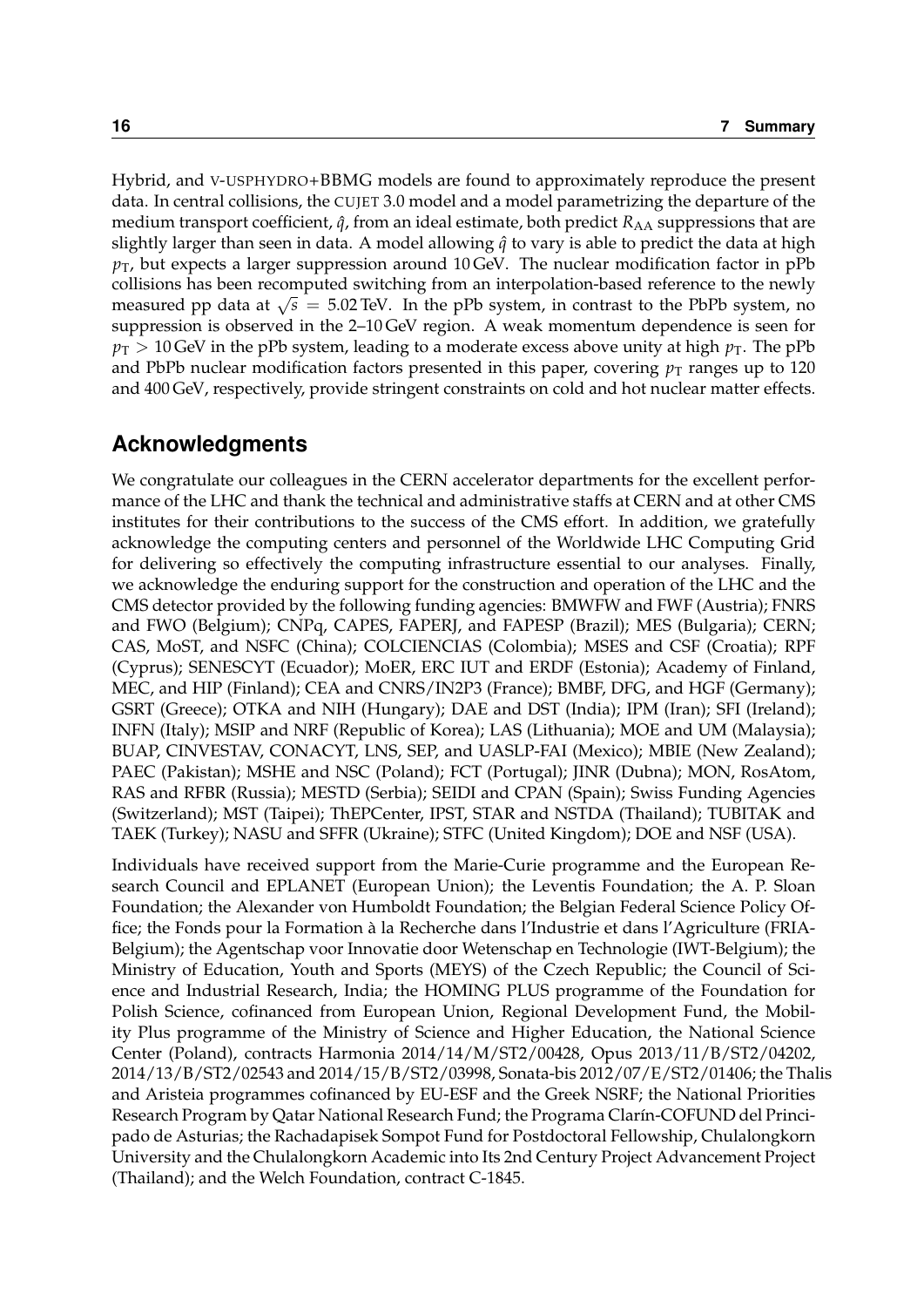# **References**

- <span id="page-18-0"></span>[1] [J. D. Bjorken, "Energy Loss of Energetic Partons in Quark-Gluon Plasma: Possible](http://lss.fnal.gov/archive/preprint/fermilab-pub-82-059-t.shtml) Extinction of High  $p_T$  [Jets in Hadron-Hadron Collisions",](http://lss.fnal.gov/archive/preprint/fermilab-pub-82-059-t.shtml) Technical Report FERMILAB-PUB-82-059-T, 1982.
- <span id="page-18-1"></span>[2] D. d'Enterria, "Jet quenching", in *Relativistic Heavy Ion Physics*, R. Stock, ed., volume 23, p. 99. 2010. [arXiv:0902.2011](http://www.arXiv.org/abs/0902.2011). Landolt-Börnstein/SpringerMaterials. [doi:10.1007/978-3-642-01539-7\\_16](http://dx.doi.org/10.1007/978-3-642-01539-7_16).
- <span id="page-18-2"></span>[3] WA98 Collaboration, "Transverse mass distributions of neutral pions from <sup>208</sup>Pb-induced reactions at 158·*A* GeV", *Eur. Phys. J. C* **23** (2002) 225, [doi:10.1007/s100520100886](http://dx.doi.org/10.1007/s100520100886), [arXiv:nucl-ex/0108006](http://www.arXiv.org/abs/nucl-ex/0108006).
- <span id="page-18-3"></span>[4] D. d'Enterria, "Indications of suppressed high  $p<sub>T</sub>$  hadron production in nucleus - nucleus collisions at CERN-SPS", *Phys. Lett. B* **596** (2004) 32, [doi:10.1016/j.physletb.2004.06.071](http://dx.doi.org/10.1016/j.physletb.2004.06.071), [arXiv:nucl-ex/0403055](http://www.arXiv.org/abs/nucl-ex/0403055).
- <span id="page-18-4"></span>[5] BRAHMS Collaboration, "Quark gluon plasma and color glass condensate at RHIC? The perspective from the BRAHMS experiment", *Nucl. Phys. A* **757** (2005) 1, [doi:10.1016/j.nuclphysa.2005.02.130](http://dx.doi.org/10.1016/j.nuclphysa.2005.02.130), [arXiv:nucl-ex/0410020](http://www.arXiv.org/abs/nucl-ex/0410020).
- [6] PHOBOS Collaboration, "The PHOBOS perspective on discoveries at RHIC", *Nucl. Phys. A* **757** (2005) 28, [doi:10.1016/j.nuclphysa.2005.03.084](http://dx.doi.org/10.1016/j.nuclphysa.2005.03.084), [arXiv:nucl-ex/0410022](http://www.arXiv.org/abs/nucl-ex/0410022).
- [7] STAR Collaboration, "Experimental and theoretical challenges in the search for the quark gluon plasma: The STAR collaboration's critical assessment of the evidence from RHIC collisions", *Nucl. Phys. A* **757** (2005) 102, [doi:10.1016/j.nuclphysa.2005.03.085](http://dx.doi.org/10.1016/j.nuclphysa.2005.03.085), [arXiv:nucl-ex/0501009](http://www.arXiv.org/abs/nucl-ex/0501009).
- <span id="page-18-5"></span>[8] PHENIX Collaboration, "Formation of dense partonic matter in relativistic nucleus nucleus collisions at RHIC: Experimental evaluation by the PHENIX collaboration", *Nucl. Phys. A* **757** (2005) 184, [doi:10.1016/j.nuclphysa.2005.03.086](http://dx.doi.org/10.1016/j.nuclphysa.2005.03.086), [arXiv:nucl-ex/0410003](http://www.arXiv.org/abs/nucl-ex/0410003).
- <span id="page-18-6"></span>[9] ALICE Collaboration, "Centrality dependence of charged particle production at large  $\pi$ EICE Conaboration, Centrality dependence of charged particle production at large transverse momentum in Pb–Pb collisions at  $\sqrt{s_{NN}}$  = 2.76 TeV", *Phys. Lett. B* 720 (2013) 52, [doi:10.1016/j.physletb.2013.01.051](http://dx.doi.org/10.1016/j.physletb.2013.01.051), [arXiv:1208.2711](http://www.arXiv.org/abs/1208.2711).
- <span id="page-18-9"></span>[10] ATLAS Collaboration, "Measurement of charged-particle spectra in Pb+Pb collisions at √  $\sqrt{s_{NN}}$  = 2.76 TeV with the ATLAS detector at the LHC", *JHEP* **09** (2015) 050, [doi:10.1007/JHEP09\(2015\)050](http://dx.doi.org/10.1007/JHEP09(2015)050), [arXiv:1504.04337](http://www.arXiv.org/abs/1504.04337).
- <span id="page-18-7"></span>[11] CMS Collaboration, "Study of high- $p<sub>T</sub>$  charged particle suppression in PbPb compared to  $\frac{1}{2}$  collisions at  $\sqrt{s_{NN}}$  = 2.76 TeV", *Eur. Phys. J. C* **72** (2012) 1945, [doi:10.1140/epjc/s10052-012-1945-x](http://dx.doi.org/10.1140/epjc/s10052-012-1945-x), [arXiv:1202.2554](http://www.arXiv.org/abs/1202.2554).
- <span id="page-18-8"></span>[12] M. L. Miller, K. Reygers, S. J. Sanders, and P. Steinberg, "Glauber modeling in high energy nuclear collisions", *Ann. Rev. Nucl. Part. Sci.* **57** (2007) 205, [doi:10.1146/annurev.nucl.57.090506.123020](http://dx.doi.org/10.1146/annurev.nucl.57.090506.123020), [arXiv:nucl-ex/0701025](http://www.arXiv.org/abs/nucl-ex/0701025).
- <span id="page-18-10"></span>[13] CMS Collaboration, "Nuclear effects on the transverse momentum spectra of charged  $\frac{1}{2}$  collaboration, Tyuclear effects on the transverse momentum spectra of particles in pPb collisions at  $\sqrt{s_{NN}} = 5.02$  TeV", *Eur. Phys. J. C* 75 (2015) 237, [doi:10.1140/epjc/s10052-015-3435-4](http://dx.doi.org/10.1140/epjc/s10052-015-3435-4).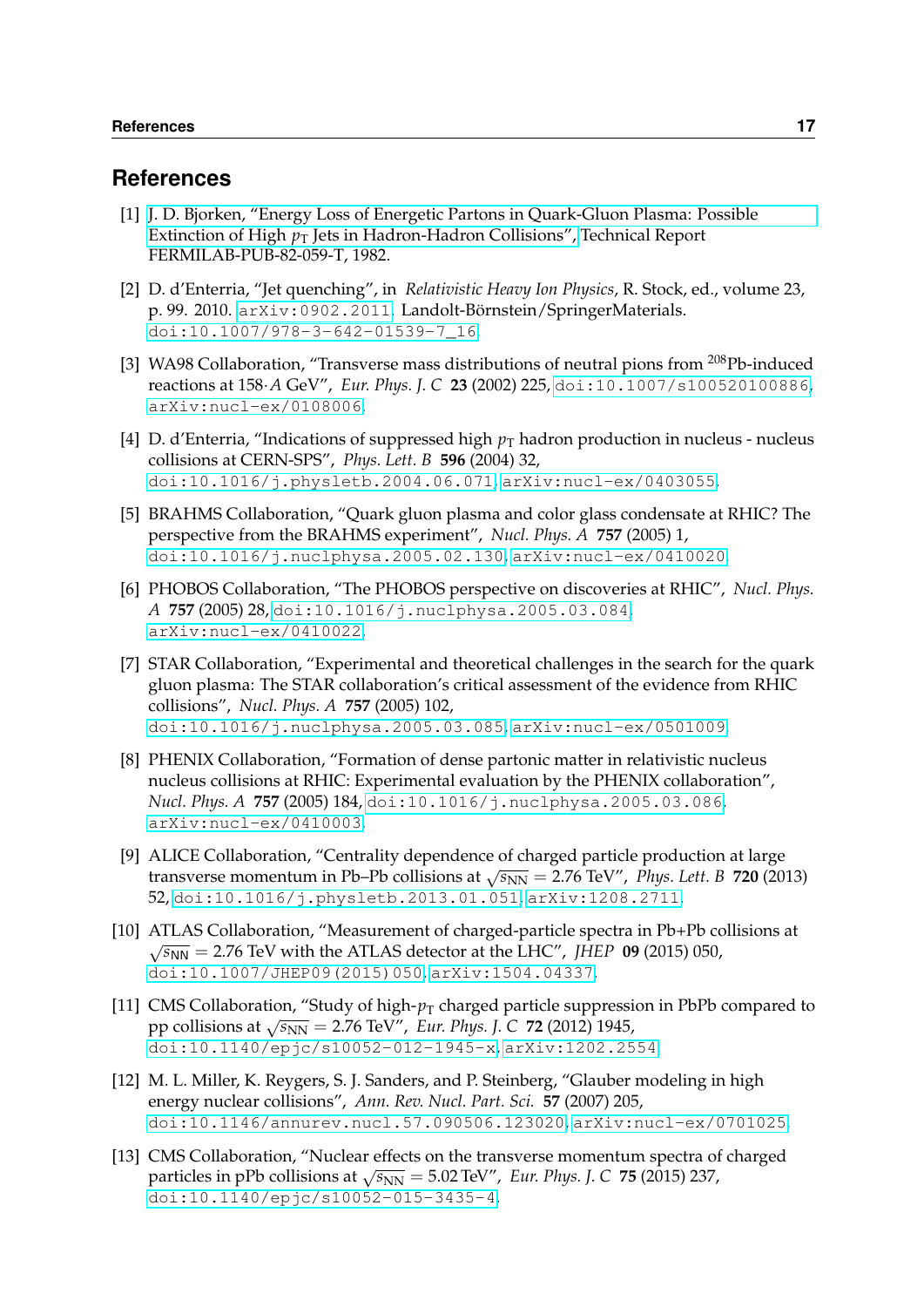- <span id="page-19-0"></span>[14] ATLAS Collaboration, "Transverse momentum, rapidity, and centrality dependence of ATLAS Conaboration, Transverse inomentum, rapidity, and centrality dependence of inclusive charged-particle production in  $\sqrt{s_{NN}} = 5.02$  TeV p+Pb collisions measured by the ATLAS experiment", (2016). [arXiv:1605.06436](http://www.arXiv.org/abs/1605.06436). Submitted to Phys. Lett. B.
- <span id="page-19-1"></span>[15] ALICE Collaboration, "Transverse Momentum Distribution and Nuclear Modification Factor of Charged Particles in p-Pb Collisions at  $\sqrt{s_{NN}} = 5.02$  TeV", *Phys. Rev. Lett.* **110** Factor of Charged Particles in p-Pb Collisions at  $\sqrt{s_{NN}} = 5.02$  TeV", *Phys. Rev. Lett.* **110** (2013) 082302, [doi:10.1103/PhysRevLett.110.082302](http://dx.doi.org/10.1103/PhysRevLett.110.082302), [arXiv:1210.4520](http://www.arXiv.org/abs/1210.4520).
- <span id="page-19-2"></span>[16] CMS Collaboration, "The CMS experiment at the CERN LHC", *JINST* **3** (2008) S08004, [doi:10.1088/1748-0221/3/08/S08004](http://dx.doi.org/10.1088/1748-0221/3/08/S08004).
- <span id="page-19-3"></span>[17] B. Alver et al., "Importance of correlations and fluctuations on the initial source eccentricity in high-energy nucleus-nucleus collisions", *Phys. Rev. C* **77** (2008) 014906, [doi:10.1103/PhysRevC.77.014906](http://dx.doi.org/10.1103/PhysRevC.77.014906), [arXiv:0711.3724](http://www.arXiv.org/abs/0711.3724).
- <span id="page-19-4"></span>[18] CMS Collaboration, "Observation and studies of jet quenching in PbPb collisions at nucleon-nucleon center-of-mass energy = 2.76 TeV", *Phys. Rev. C* **84** (2011) 024906, [doi:10.1103/PhysRevC.84.024906](http://dx.doi.org/10.1103/PhysRevC.84.024906), [arXiv:1102.1957](http://www.arXiv.org/abs/1102.1957).
- <span id="page-19-5"></span>[19] Particle Data Group, K. A. Olive et al., "Review of Particle Physics", *Chin. Phys. C* **38** (2014) 090001, [doi:10.1088/1674-1137/38/9/090001](http://dx.doi.org/10.1088/1674-1137/38/9/090001).
- <span id="page-19-6"></span>[20] H. De Vries, C. W. De Jager, and C. De Vries, "Nuclear charge-density-distribution parameters from elastic electron scattering", *At. Data Nucl. Data Tables* **36** (1987) 495, [doi:10.1016/0092-640X\(87\)90013-1](http://dx.doi.org/10.1016/0092-640X(87)90013-1).
- <span id="page-19-7"></span>[21] M. Cacciari, G. P. Salam, and G. Soyez, "The anti-*k<sup>t</sup>* jet clustering algorithm", *JHEP* **04** (2008) 063, [doi:10.1088/1126-6708/2008/04/063](http://dx.doi.org/10.1088/1126-6708/2008/04/063), [arXiv:0802.1189](http://www.arXiv.org/abs/0802.1189).
- <span id="page-19-8"></span>[22] M. Cacciari, G. P. Salam, and G. Soyez, "FastJet user manual", *Eur. Phys. J. C* **72** (2012) 1896, [doi:10.1140/epjc/s10052-012-1896-2](http://dx.doi.org/10.1140/epjc/s10052-012-1896-2), [arXiv:1111.6097](http://www.arXiv.org/abs/1111.6097).
- <span id="page-19-9"></span>[23] O. Kodolova, I. Vardanian, A. Nikitenko, and A. Oulianov, "The performance of the jet identification and reconstruction in heavy ions collisions with CMS detector", *Eur. Phys. J. C* **50** (2007) 117, [doi:10.1140/epjc/s10052-007-0223-9](http://dx.doi.org/10.1140/epjc/s10052-007-0223-9).
- <span id="page-19-10"></span>[24] CMS Collaboration, "Description and performance of track and primary-vertex reconstruction with the CMS tracker", *JINST* **9** (2014) P10009, [doi:10.1088/1748-0221/9/10/P10009](http://dx.doi.org/10.1088/1748-0221/9/10/P10009), [arXiv:1405.6569](http://www.arXiv.org/abs/1405.6569).
- <span id="page-19-11"></span>[25] [CMS Collaboration, "Commissioning of the Particle-Flow reconstruction in](https://cds.cern.ch/record/1279341) [Minimum-Bias and Jet Events from pp Collisions at 7 TeV",](https://cds.cern.ch/record/1279341) CMS Physics Analysis Summary CMS-PAS-PFT-10-002, 2010.
- <span id="page-19-12"></span>[26] T. Sjöstrand, S. Mrenna, and P. Z. Skands, "A brief introduction to PYTHIA 8.1", *Comput. Phys. Commun.* **178** (2008) 852, [doi:10.1016/j.cpc.2008.01.036](http://dx.doi.org/10.1016/j.cpc.2008.01.036), [arXiv:0710.3820](http://www.arXiv.org/abs/0710.3820).
- <span id="page-19-13"></span>[27] CMS Collaboration, "Event generator tunes obtained from underlying event and multiparton scattering measurements", *Eur. Phys. J. C* **76** (2016) 155, [doi:10.1140/epjc/s10052-016-3988-x](http://dx.doi.org/10.1140/epjc/s10052-016-3988-x), [arXiv:1512.00815](http://www.arXiv.org/abs/1512.00815).
- <span id="page-19-14"></span>[28] I. P. Lokhtin and A. M. Snigirev, "A model of jet quenching in ultrarelativistic heavy ion collisions and high-*p*<sup>T</sup> hadron spectra at RHIC", *Eur. Phys. J. C* **45** (2006) 211, [doi:10.1140/epjc/s2005-02426-3](http://dx.doi.org/10.1140/epjc/s2005-02426-3), [arXiv:hep-ph/0506189](http://www.arXiv.org/abs/hep-ph/0506189).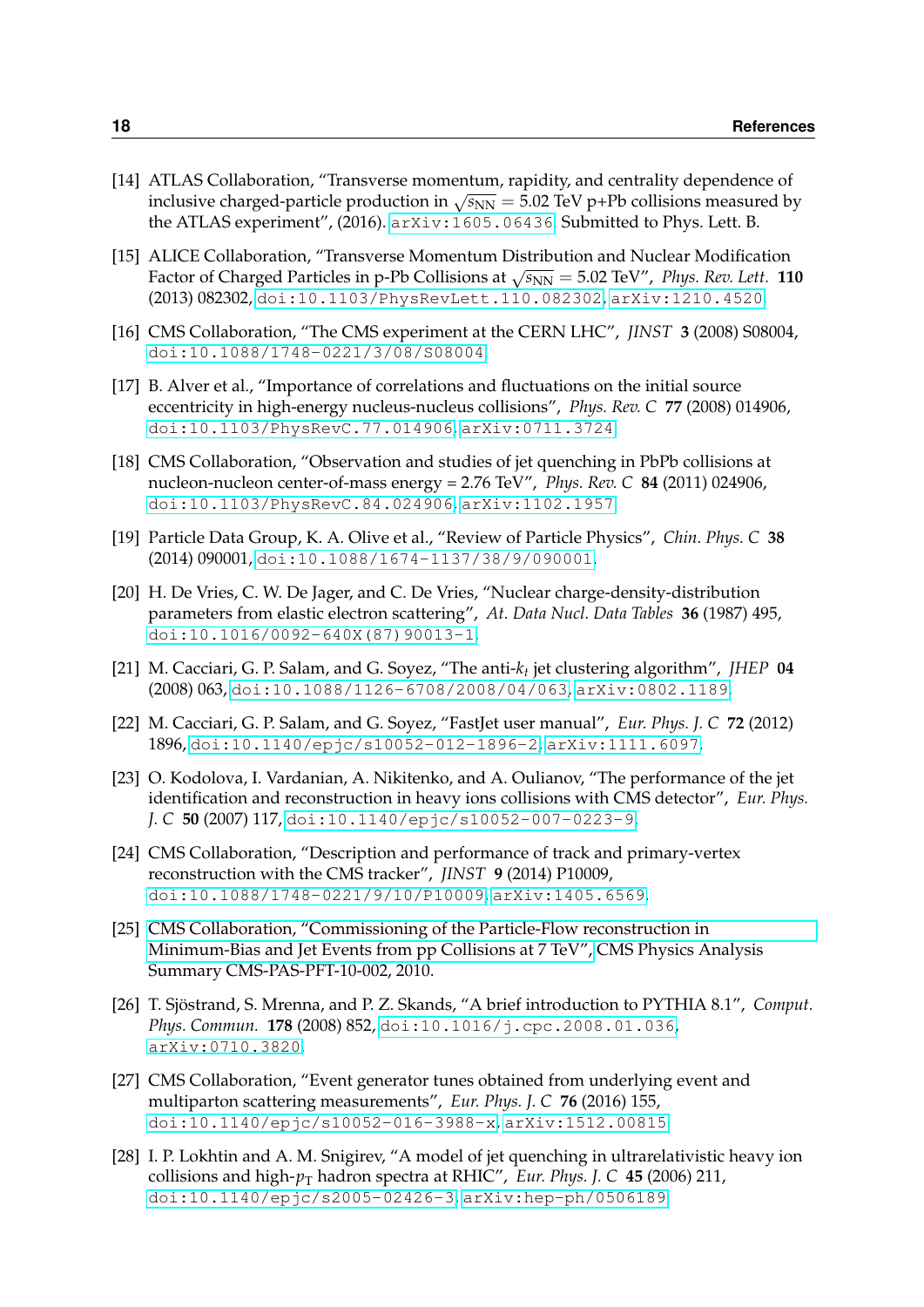- <span id="page-20-0"></span>[29] CMS Collaboration, "Measurement of transverse momentum relative to dijet systems in  $PbPb$  and pp collisions at  $\sqrt{s_{NN}}$  = 2.76 TeV", *JHEP* **01** (2016) 006, [doi:10.1007/JHEP01\(2016\)006](http://dx.doi.org/10.1007/JHEP01(2016)006), [arXiv:1509.09029](http://www.arXiv.org/abs/1509.09029).
- <span id="page-20-1"></span>[30] K. Werner, F.-M. Liu, and T. Pierog, "Parton ladder splitting and the rapidity dependence of transverse momentum spectra in deuteron-gold collisions at RHIC", *Phys. Rev. C* **74** (2006) 044902, [doi:10.1103/PhysRevC.74.044902](http://dx.doi.org/10.1103/PhysRevC.74.044902), [arXiv:hep-ph/0506232](http://www.arXiv.org/abs/hep-ph/0506232).
- <span id="page-20-2"></span>[31] T. Pierog et al., "EPOS LHC: Test of collective hadronization with data measured at the CERN Large Hadron Collider", *Phys. Rev. C* **92** (2015) 034906, [doi:10.1103/PhysRevC.92.034906](http://dx.doi.org/10.1103/PhysRevC.92.034906), [arXiv:1306.0121](http://www.arXiv.org/abs/1306.0121).
- <span id="page-20-3"></span>[32] ALICE Collaboration, "Multi-strange baryon production at mid-rapidity in Pb-Pb  $\epsilon$ Collisions at  $\sqrt{s_{NN}}$  = 2.76 TeV", *Phys. Lett. B* **728** (2014) 216, [doi:10.1016/j.physletb.2013.11.048](http://dx.doi.org/10.1016/j.physletb.2013.11.048), [arXiv:1307.5543](http://www.arXiv.org/abs/1307.5543). [Corrigendum: [doi:10.1016/j.physletb.2014.05.052](http://dx.doi.org/10.1016/j.physletb.2014.05.052).
- <span id="page-20-4"></span>[33] [CMS Collaboration, "Measurement of Tracking Efficiency",](https://cds.cern.ch/record/1279139) CMS Physics Analysis Summary CMS-PAS-TRK-10-002, 2010.
- <span id="page-20-5"></span>[34] M. Arneodo, "Nuclear effects in structure functions", *Phys. Rep.* **240** (1994) 301, [doi:10.1016/0370-1573\(94\)90048-5](http://dx.doi.org/10.1016/0370-1573(94)90048-5).
- <span id="page-20-6"></span>[35] CMS Collaboration, "Measurement of the elliptic anisotropy of charged particles  $\frac{1}{2}$  conabotation, we assume that the emptical ansolopy of charged particles produced in PbPb collisions at  $\sqrt{s_{NN}} = 2.76$  TeV", *Phys. Rev. C* 87 (2013) 014902, [doi:10.1103/PhysRevC.87.014902](http://dx.doi.org/10.1103/PhysRevC.87.014902), [arXiv:1204.1409](http://www.arXiv.org/abs/1204.1409).
- <span id="page-20-7"></span>[36] J. W. Cronin et al., "Production of hadrons at large transverse momentum at 200, 300, and 400 GeV", *Phys. Rev. D* **11** (1975) 3105, [doi:10.1103/PhysRevD.11.3105](http://dx.doi.org/10.1103/PhysRevD.11.3105).
- <span id="page-20-8"></span>[37] PHENIX Collaboration, "Spectra and ratios of identified particles in Au+Au and *d*+Au  $\frac{1}{\text{FINX}}$  Conaboration, Spectra and Tatios of identified particle collisions at  $\sqrt{s_{\text{NN}}}$  = 200 GeV", *Phys. Rev. C* **88** (2013) 024906, [doi:10.1103/PhysRevC.88.024906](http://dx.doi.org/10.1103/PhysRevC.88.024906), [arXiv:1304.3410](http://www.arXiv.org/abs/1304.3410).
- <span id="page-20-9"></span>[38] Y.-T. Chien et al., "Jet quenching from QCD evolution", *Phys. Rev. D* **93** (2016) 074030, [doi:10.1103/PhysRevD.93.074030](http://dx.doi.org/10.1103/PhysRevD.93.074030), [arXiv:1509.02936](http://www.arXiv.org/abs/1509.02936).
- <span id="page-20-11"></span>[39] J. Casalderrey-Solana et al., "A hybrid strong/weak coupling approach to jet quenching", *JHEP* **10** (2014) 019, [doi:10.1007/JHEP10\(2014\)019](http://dx.doi.org/10.1007/JHEP10(2014)019), [arXiv:1405.3864](http://www.arXiv.org/abs/1405.3864). [Erratum: [doi:10.1007/JHEP09\(2015\)175](http://dx.doi.org/10.1007/JHEP09(2015)175)].
- <span id="page-20-12"></span>[40] E. Bianchi et al., "The *x* and  $Q^2$  dependence of  $\hat{q}$ , quasi-particles and the JET puzzle", (2017). [arXiv:1702.00481](http://www.arXiv.org/abs/1702.00481).
- <span id="page-20-13"></span>[41] J. Xu, J. Liao, and M. Gyulassy, "Bridging soft-hard transport properties of quark-gluon plasmas with CUJET3.0", *JHEP* **02** (2016) 169, [doi:10.1007/JHEP02\(2016\)169](http://dx.doi.org/10.1007/JHEP02(2016)169), [arXiv:1508.00552](http://www.arXiv.org/abs/1508.00552).
- <span id="page-20-14"></span>[42] C. Andrés et al., "Energy versus centrality dependence of the jet quenching parameter  $\hat{q}$ at RHIC and LHC: a new puzzle?", *Eur. Phys. J. C* **76** (2016) 475, [doi:10.1140/epjc/s10052-016-4320-5](http://dx.doi.org/10.1140/epjc/s10052-016-4320-5), [arXiv:1606.04837](http://www.arXiv.org/abs/1606.04837).
- <span id="page-20-10"></span>[43] J. Noronha-Hostler, B. Betz, J. Noronha, and M. Gyulassy, "Event-by-Event Hydrodynamics + Jet Energy Loss: A Solution to the  $R_{AA} \otimes v_2$  Puzzle", *Phys. Rev. Lett.* **116** (2016) 252301, [doi:10.1103/PhysRevLett.116.252301](http://dx.doi.org/10.1103/PhysRevLett.116.252301), [arXiv:1602.03788](http://www.arXiv.org/abs/1602.03788).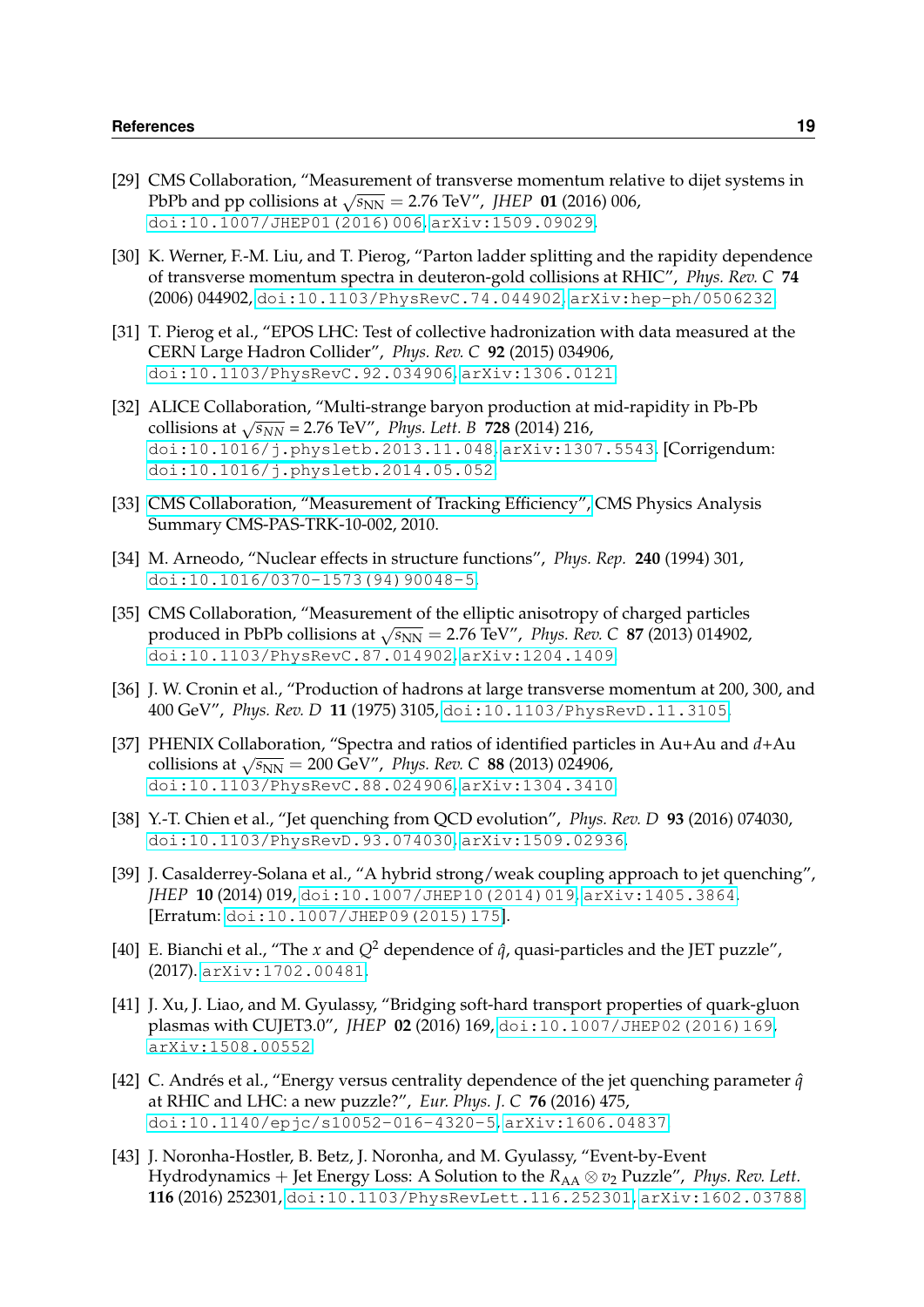- <span id="page-21-0"></span>[44] J. Casalderrey-Solana et al., "Angular Structure of Jet Quenching Within a Hybrid Strong/Weak Coupling Model", (2016). [arXiv:1609.05842](http://www.arXiv.org/abs/1609.05842).
- <span id="page-21-1"></span>[45] M. Gyulassy, P. Levai, and I. Vitev, "Jet tomography of Au+Au reactions including multigluon fluctuations", *Phys. Lett. B* **538** (2002) 282, [doi:10.1016/S0370-2693\(02\)01990-1](http://dx.doi.org/10.1016/S0370-2693(02)01990-1), [arXiv:nucl-th/0112071](http://www.arXiv.org/abs/nucl-th/0112071).
- <span id="page-21-2"></span>[46] R. Baier, "Jet quenching", *Nucl. Phys. A* **715** (2003) 209, [doi:10.1016/S0375-9474\(02\)01429-X](http://dx.doi.org/10.1016/S0375-9474(02)01429-X), [arXiv:hep-ph/0209038](http://www.arXiv.org/abs/hep-ph/0209038).
- <span id="page-21-3"></span>[47] J. Noronha-Hostler et al., "Bulk viscosity effects in event-by-event relativistic hydrodynamics", *Phys. Rev. C* **88** (2013) 044916, [doi:10.1103/PhysRevC.88.044916](http://dx.doi.org/10.1103/PhysRevC.88.044916), [arXiv:1305.1981](http://www.arXiv.org/abs/1305.1981).
- <span id="page-21-4"></span>[48] B. Betz, M. Gyulassy, and G. Torrieri, "Fourier harmonics of high-*p<sup>T</sup>* particles probing the fluctuating intitial condition geometries in heavy-ion collisions", *Phys. Rev. C* **84** (2011) 024913, [doi:10.1103/PhysRevC.84.024913](http://dx.doi.org/10.1103/PhysRevC.84.024913), [arXiv:1102.5416](http://www.arXiv.org/abs/1102.5416).
- <span id="page-21-5"></span>[49] P. Kovtun, D. T. Son, and A. O. Starinets, "Holography and hydrodynamics: Diffusion on stretched horizons", *JHEP* **10** (2003) 064, [doi:10.1088/1126-6708/2003/10/064](http://dx.doi.org/10.1088/1126-6708/2003/10/064), [arXiv:hep-th/0309213](http://www.arXiv.org/abs/hep-th/0309213).
- <span id="page-21-6"></span>[50] PHENIX Collaboration, "Neutral pion production with respect to centrality and reaction  $\frac{p_0}{p_1}$  and  $\frac{p_0}{p_0}$  and  $\frac{p_0}{p_0}$  and  $\frac{p_0}{p_0}$  and  $\frac{p_0}{p_0}$  and  $\frac{p_0}{p_0}$  and  $\frac{p_0}{p_0}$  and  $\frac{p_0}{p_0}$  and  $\frac{p_0}{p_0}$  and  $\frac{p_0}{p_0}$  and  $\frac{p_0}{p_0}$  and  $\frac{p_0}{p_0}$  and  $\frac{p$ [doi:10.1103/PhysRevC.87.034911](http://dx.doi.org/10.1103/PhysRevC.87.034911), [arXiv:1208.2254](http://www.arXiv.org/abs/1208.2254).
- <span id="page-21-7"></span>[51] STAR Collaboration, "Transverse-Momentum and Collision-Energy Dependence of High *p<sup>T</sup>* Hadron Suppression in Au+Au COLLISions at Ultrarelativistic Energies", *Phys. Rev. Lett.* **91** (2003) 172302, [doi:10.1103/PhysRevLett.91.172302](http://dx.doi.org/10.1103/PhysRevLett.91.172302), [arXiv:nucl-ex/0305015](http://www.arXiv.org/abs/nucl-ex/0305015).
- <span id="page-21-8"></span>[52] NA49 Collaboration, "High transverse momentum hadron spectra at  $\sqrt{s_{NN}} = 17.3$  GeV, in Pb+Pb and p+p collisions", *Phys. Rev. C* **77** (2008) 034906, [doi:10.1103/PhysRevC.77.034906](http://dx.doi.org/10.1103/PhysRevC.77.034906), [arXiv:0711.0547](http://www.arXiv.org/abs/0711.0547).
- <span id="page-21-9"></span>[53] CMS Collaboration, "Evidence for Collective Multiparticle Correlations in pPbCollisions", *Phys. Rev. Lett.* **115** (2015) 012301, [doi:10.1103/PhysRevLett.115.012301](http://dx.doi.org/10.1103/PhysRevLett.115.012301), [arXiv:1502.05382](http://www.arXiv.org/abs/1502.05382).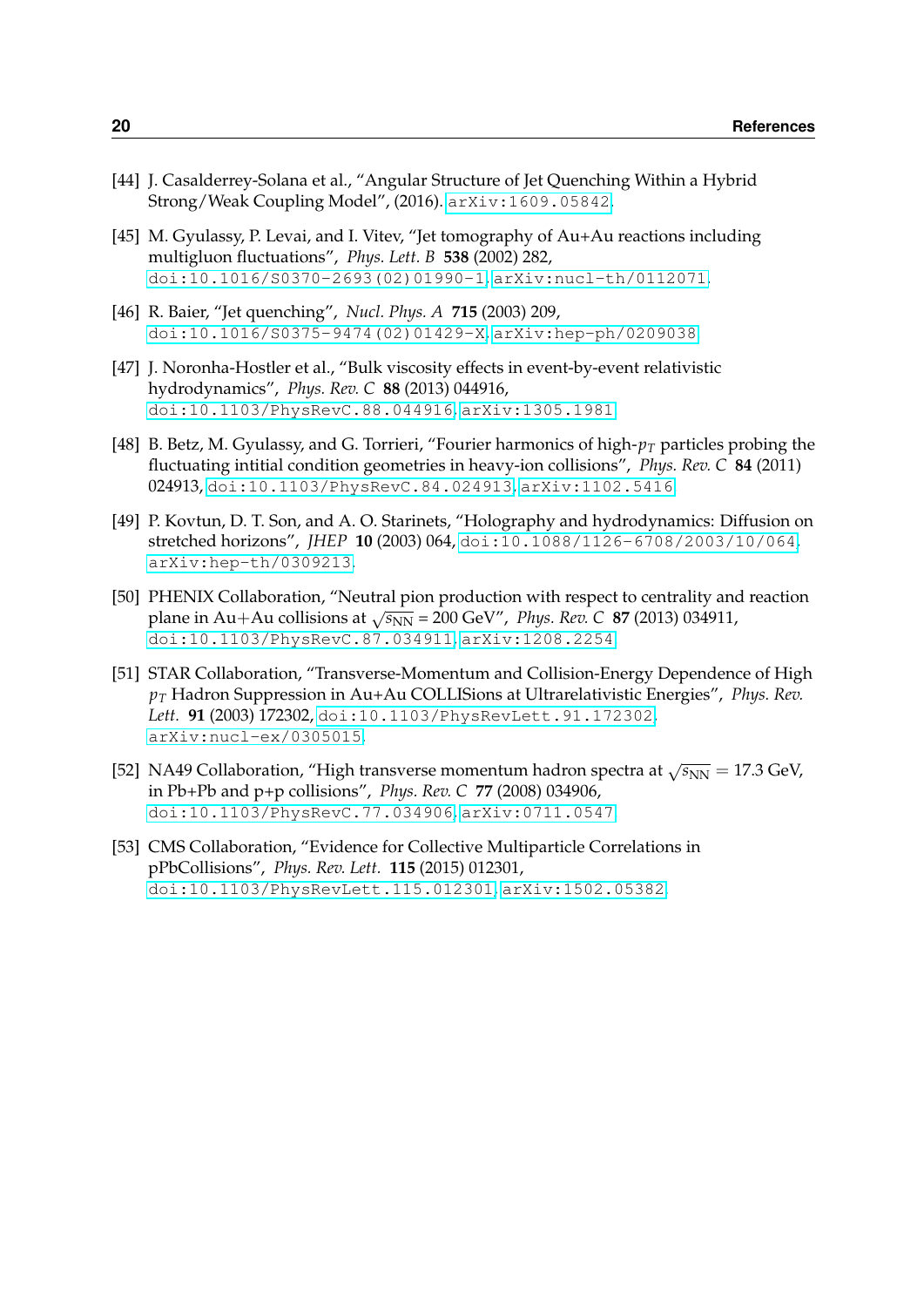# <span id="page-22-0"></span>**A The CMS Collaboration**

# **Yerevan Physics Institute, Yerevan, Armenia**

V. Khachatryan, A.M. Sirunyan, A. Tumasyan

# **Institut für Hochenergiephysik, Wien, Austria**

W. Adam, E. Asilar, T. Bergauer, J. Brandstetter, E. Brondolin, M. Dragicevic, J. Erö, M. Flechl, M. Friedl, R. Frühwirth<sup>1</sup>, V.M. Ghete, C. Hartl, N. Hörmann, J. Hrubec, M. Jeitler<sup>1</sup>, A. König, I. Krätschmer, D. Liko, T. Matsushita, I. Mikulec, D. Rabady, N. Rad, B. Rahbaran, H. Rohringer, J. Schieck $^1$ , J. Strauss, W. Waltenberger, C.-E. Wulz $^1$ 

# **Institute for Nuclear Problems, Minsk, Belarus**

O. Dvornikov, V. Makarenko, V. Zykunov

**National Centre for Particle and High Energy Physics, Minsk, Belarus**

V. Mossolov, N. Shumeiko, J. Suarez Gonzalez

## **Universiteit Antwerpen, Antwerpen, Belgium**

S. Alderweireldt, E.A. De Wolf, X. Janssen, J. Lauwers, M. Van De Klundert, H. Van Haevermaet, P. Van Mechelen, N. Van Remortel, A. Van Spilbeeck

## **Vrije Universiteit Brussel, Brussel, Belgium**

S. Abu Zeid, F. Blekman, J. D'Hondt, N. Daci, I. De Bruyn, K. Deroover, S. Lowette, S. Moortgat, L. Moreels, A. Olbrechts, Q. Python, S. Tavernier, W. Van Doninck, P. Van Mulders, I. Van Parijs

## **Universit´e Libre de Bruxelles, Bruxelles, Belgium**

H. Brun, B. Clerbaux, G. De Lentdecker, H. Delannoy, G. Fasanella, L. Favart, R. Goldouzian, A. Grebenyuk, G. Karapostoli, T. Lenzi, A. Léonard, J. Luetic, T. Maerschalk, A. Marinov, A. Randle-conde, T. Seva, C. Vander Velde, P. Vanlaer, D. Vannerom, R. Yonamine, F. Zenoni, F. Zhang<sup>2</sup>

# **Ghent University, Ghent, Belgium**

A. Cimmino, T. Cornelis, D. Dobur, A. Fagot, G. Garcia, M. Gul, I. Khvastunov, D. Poyraz, S. Salva, R. Schöfbeck, M. Tytgat, W. Van Driessche, E. Yazgan, N. Zaganidis

# **Universit´e Catholique de Louvain, Louvain-la-Neuve, Belgium**

H. Bakhshiansohi, C. Beluffi<sup>3</sup>, O. Bondu, S. Brochet, G. Bruno, A. Caudron, S. De Visscher, C. Delaere, M. Delcourt, B. Francois, A. Giammanco, A. Jafari, P. Jez, M. Komm, G. Krintiras, V. Lemaitre, A. Magitteri, A. Mertens, M. Musich, C. Nuttens, K. Piotrzkowski, L. Quertenmont, M. Selvaggi, M. Vidal Marono, S. Wertz

#### **Universit´e de Mons, Mons, Belgium**

N. Beliy

# **Centro Brasileiro de Pesquisas Fisicas, Rio de Janeiro, Brazil**

W.L. Aldá Júnior, F.L. Alves, G.A. Alves, L. Brito, C. Hensel, A. Moraes, M.E. Pol, P. Rebello Teles

#### **Universidade do Estado do Rio de Janeiro, Rio de Janeiro, Brazil**

E. Belchior Batista Das Chagas, W. Carvalho, J. Chinellato<sup>4</sup>, A. Custódio, E.M. Da Costa, G.G. Da Silveira<sup>5</sup>, D. De Jesus Damiao, C. De Oliveira Martins, S. Fonseca De Souza, L.M. Huertas Guativa, H. Malbouisson, D. Matos Figueiredo, C. Mora Herrera, L. Mundim, H. Nogima, W.L. Prado Da Silva, A. Santoro, A. Sznajder, E.J. Tonelli Manganote<sup>4</sup>, A. Vilela Pereira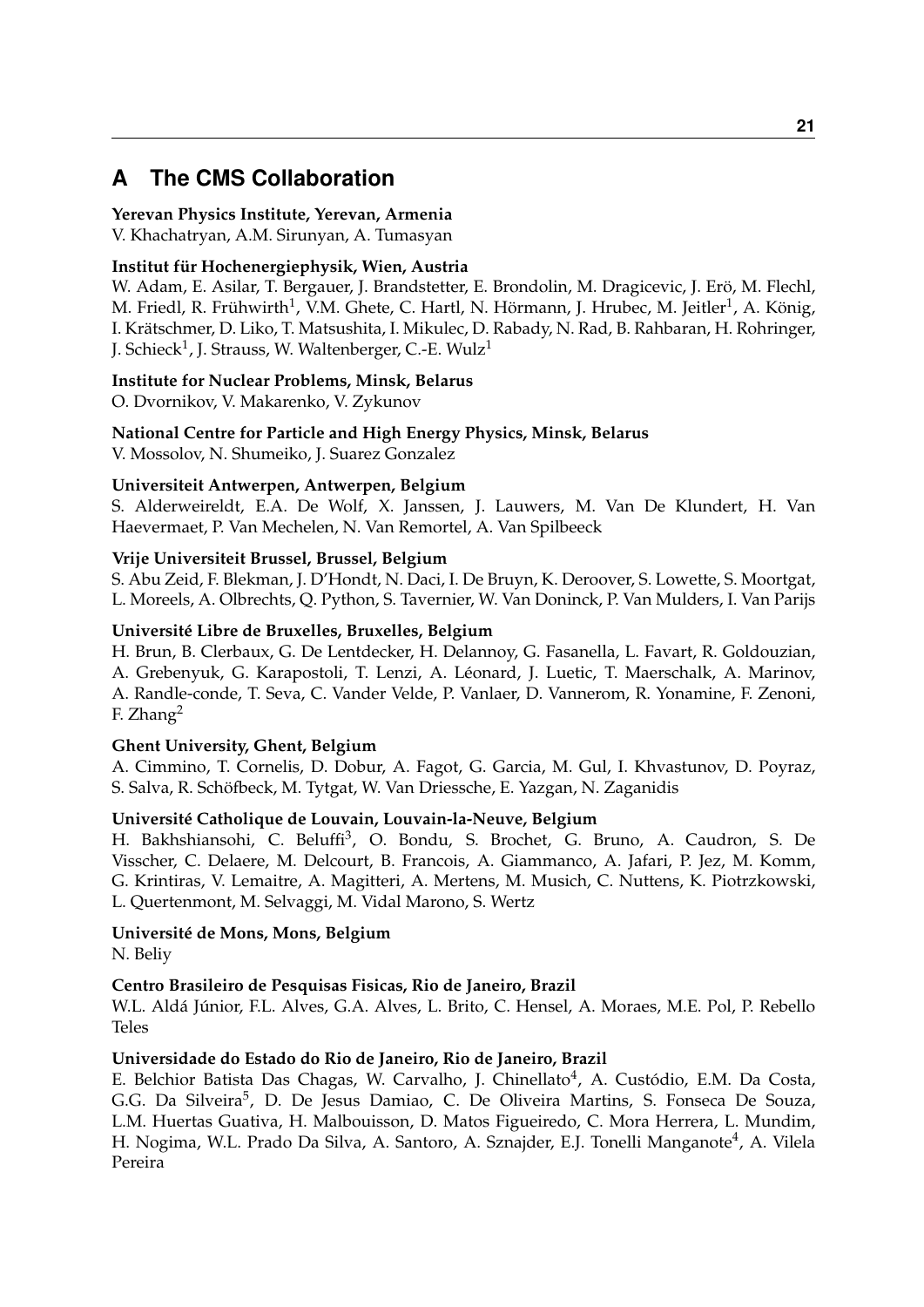## Universidade Estadual Paulista <sup>a</sup>, Universidade Federal do ABC <sup>b</sup>, São Paulo, Brazil

S. Ahuja*<sup>a</sup>* , C.A. Bernardes*<sup>b</sup>* , S. Dogra*<sup>a</sup>* , T.R. Fernandez Perez Tomei*<sup>a</sup>* , E.M. Gregores*<sup>b</sup>* , P.G. Mercadante<sup>b</sup>, C.S. Moon<sup>a</sup>, S.F. Novaes<sup>a</sup>, Sandra S. Padula<sup>a</sup>, D. Romero Abad<sup>b</sup>, J.C. Ruiz Vargas

#### **Institute for Nuclear Research and Nuclear Energy, Sofia, Bulgaria**

A. Aleksandrov, R. Hadjiiska, P. Iaydjiev, M. Rodozov, S. Stoykova, G. Sultanov, M. Vutova

#### **University of Sofia, Sofia, Bulgaria**

A. Dimitrov, I. Glushkov, L. Litov, B. Pavlov, P. Petkov

#### **Beihang University, Beijing, China** W. Fang $<sup>6</sup>$ </sup>

#### **Institute of High Energy Physics, Beijing, China**

M. Ahmad, J.G. Bian, G.M. Chen, H.S. Chen, M. Chen, Y. Chen<sup>7</sup>, T. Cheng, C.H. Jiang, D. Leggat, Z. Liu, F. Romeo, S.M. Shaheen, A. Spiezia, J. Tao, C. Wang, Z. Wang, H. Zhang, J. Zhao

**State Key Laboratory of Nuclear Physics and Technology, Peking University, Beijing, China** Y. Ban, G. Chen, Q. Li, S. Liu, Y. Mao, S.J. Qian, D. Wang, Z. Xu

#### **Universidad de Los Andes, Bogota, Colombia**

C. Avila, A. Cabrera, L.F. Chaparro Sierra, C. Florez, J.P. Gomez, C.F. González Hernández, J.D. Ruiz Alvarez, J.C. Sanabria

#### **University of Split, Faculty of Electrical Engineering, Mechanical Engineering and Naval Architecture, Split, Croatia**

N. Godinovic, D. Lelas, I. Puljak, P.M. Ribeiro Cipriano, T. Sculac

**University of Split, Faculty of Science, Split, Croatia** Z. Antunovic, M. Kovac

# **Institute Rudjer Boskovic, Zagreb, Croatia**

V. Brigljevic, D. Ferencek, K. Kadija, B. Mesic, S. Micanovic, L. Sudic, T. Susa

#### **University of Cyprus, Nicosia, Cyprus**

A. Attikis, G. Mavromanolakis, J. Mousa, C. Nicolaou, F. Ptochos, P.A. Razis, H. Rykaczewski, D. Tsiakkouri

**Charles University, Prague, Czech Republic** M. Finger $^8$ , M. Finger Jr. $^8$ 

# **Universidad San Francisco de Quito, Quito, Ecuador**

E. Carrera Jarrin

**Academy of Scientific Research and Technology of the Arab Republic of Egypt, Egyptian Network of High Energy Physics, Cairo, Egypt** A.A. Abdelalim<sup>9,10</sup>, Y. Mohammed<sup>11</sup>, E. Salama<sup>12,13</sup>

**National Institute of Chemical Physics and Biophysics, Tallinn, Estonia** M. Kadastik, L. Perrini, M. Raidal, A. Tiko, C. Veelken

**Department of Physics, University of Helsinki, Helsinki, Finland** P. Eerola, J. Pekkanen, M. Voutilainen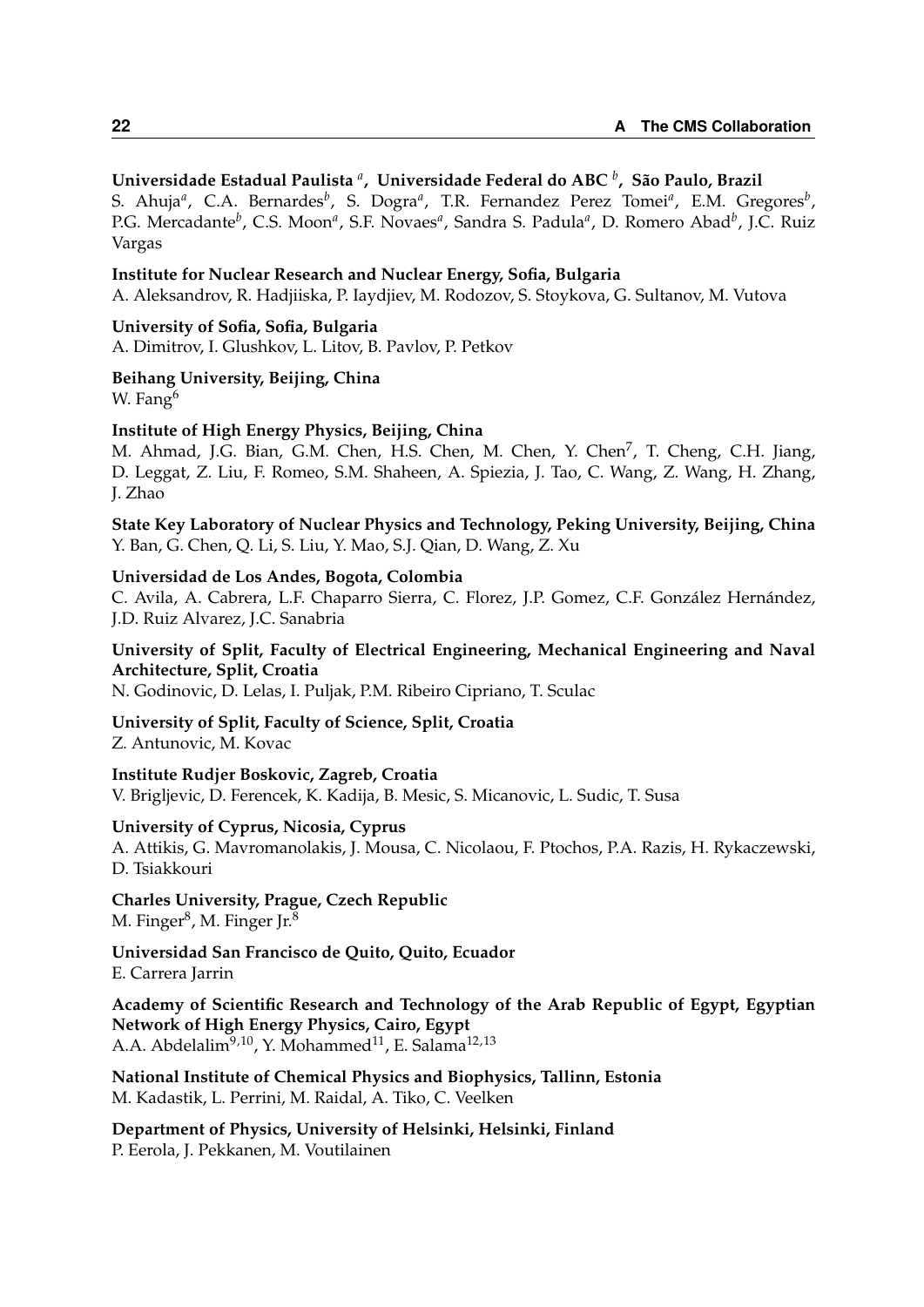#### **Helsinki Institute of Physics, Helsinki, Finland**

J. Härkönen, T. Järvinen, V. Karimäki, R. Kinnunen, T. Lampén, K. Lassila-Perini, S. Lehti, T. Linden, P. Luukka, J. Tuominiemi, E. Tuovinen, L. Wendland ´

# **Lappeenranta University of Technology, Lappeenranta, Finland**

J. Talvitie, T. Tuuva

#### **IRFU, CEA, Université Paris-Saclay, Gif-sur-Yvette, France**

M. Besancon, F. Couderc, M. Dejardin, D. Denegri, B. Fabbro, J.L. Faure, C. Favaro, F. Ferri, S. Ganjour, S. Ghosh, A. Givernaud, P. Gras, G. Hamel de Monchenault, P. Jarry, I. Kucher, E. Locci, M. Machet, J. Malcles, J. Rander, A. Rosowsky, M. Titov, A. Zghiche

#### **Laboratoire Leprince-Ringuet, Ecole Polytechnique, IN2P3-CNRS, Palaiseau, France**

A. Abdulsalam, I. Antropov, S. Baffioni, F. Beaudette, P. Busson, L. Cadamuro, E. Chapon, C. Charlot, O. Davignon, R. Granier de Cassagnac, M. Jo, S. Lisniak, P. Miné, M. Nguyen, C. Ochando, G. Ortona, P. Paganini, P. Pigard, S. Regnard, R. Salerno, Y. Sirois, T. Strebler, Y. Yilmaz, A. Zabi

## Institut Pluridisciplinaire Hubert Curien, Université de Strasbourg, Université de Haute **Alsace Mulhouse, CNRS/IN2P3, Strasbourg, France**

J.-L. Agram14, J. Andrea, A. Aubin, D. Bloch, J.-M. Brom, M. Buttignol, E.C. Chabert, N. Chanon, C. Collard, E. Conte<sup>14</sup>, X. Coubez, J.-C. Fontaine<sup>14</sup>, D. Gelé, U. Goerlach, A.-C. Le Bihan, K. Skovpen, P. Van Hove

# **Centre de Calcul de l'Institut National de Physique Nucleaire et de Physique des Particules, CNRS/IN2P3, Villeurbanne, France**

S. Gadrat

# **Université de Lyon, Université Claude Bernard Lyon 1, CNRS-IN2P3, Institut de Physique Nucl´eaire de Lyon, Villeurbanne, France**

S. Beauceron, C. Bernet, G. Boudoul, C.A. Carrillo Montoya, R. Chierici, D. Contardo, B. Courbon, P. Depasse, H. El Mamouni, J. Fan, J. Fay, S. Gascon, M. Gouzevitch, G. Grenier, B. Ille, F. Lagarde, I.B. Laktineh, M. Lethuillier, L. Mirabito, A.L. Pequegnot, S. Perries, A. Popov15, D. Sabes, V. Sordini, M. Vander Donckt, P. Verdier, S. Viret

#### **Georgian Technical University, Tbilisi, Georgia**

T. Toriashvili $^{16}$ 

#### **Tbilisi State University, Tbilisi, Georgia**

Z. Tsamalaidze $8$ 

## **RWTH Aachen University, I. Physikalisches Institut, Aachen, Germany**

C. Autermann, S. Beranek, L. Feld, A. Heister, M.K. Kiesel, K. Klein, M. Lipinski, A. Ostapchuk, M. Preuten, F. Raupach, S. Schael, C. Schomakers, J. Schulz, T. Verlage, H. Weber, V. Zhukov<sup>15</sup>

#### **RWTH Aachen University, III. Physikalisches Institut A, Aachen, Germany**

A. Albert, M. Brodski, E. Dietz-Laursonn, D. Duchardt, M. Endres, M. Erdmann, S. Erdweg, T. Esch, R. Fischer, A. Güth, M. Hamer, T. Hebbeker, C. Heidemann, K. Hoepfner, S. Knutzen, M. Merschmeyer, A. Meyer, P. Millet, S. Mukherjee, M. Olschewski, K. Padeken, T. Pook, M. Radziej, H. Reithler, M. Rieger, F. Scheuch, L. Sonnenschein, D. Teyssier, S. Thuer ¨

# **RWTH Aachen University, III. Physikalisches Institut B, Aachen, Germany**

V. Cherepanov, G. Flügge, B. Kargoll, T. Kress, A. Künsken, J. Lingemann, T. Müller, A. Nehrkorn, A. Nowack, C. Pistone, O. Pooth, A. Stahl<sup>17</sup>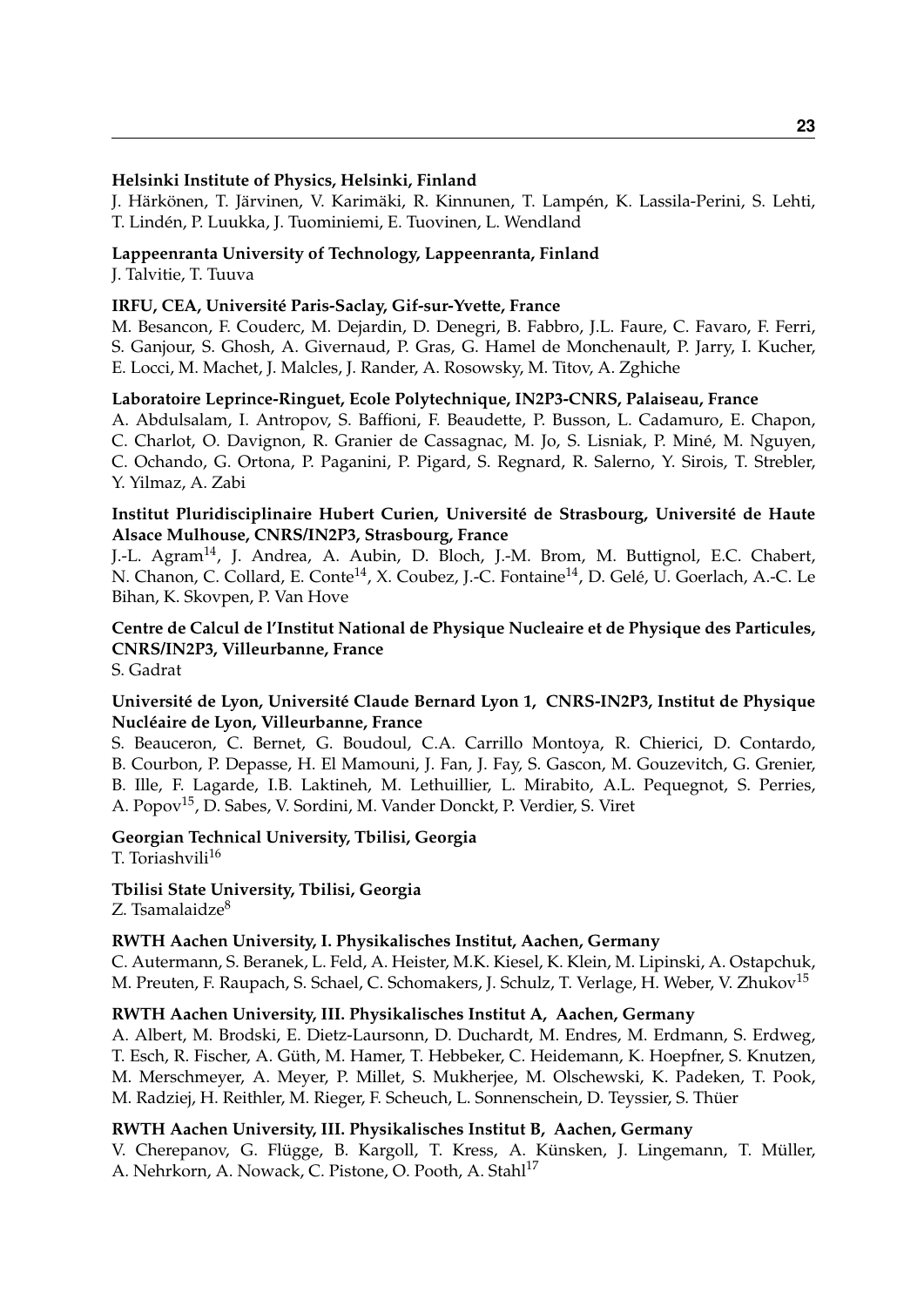#### **Deutsches Elektronen-Synchrotron, Hamburg, Germany**

M. Aldaya Martin, T. Arndt, C. Asawatangtrakuldee, K. Beernaert, O. Behnke, U. Behrens, A.A. Bin Anuar, K. Borras<sup>18</sup>, A. Campbell, P. Connor, C. Contreras-Campana, F. Costanza, C. Diez Pardos, G. Dolinska, G. Eckerlin, D. Eckstein, T. Eichhorn, E. Eren, E. Gallo<sup>19</sup>, J. Garay Garcia, A. Geiser, A. Gizhko, J.M. Grados Luyando, P. Gunnellini, A. Harb, J. Hauk, M. Hempel<sup>20</sup>, H. Jung, A. Kalogeropoulos, O. Karacheban<sup>20</sup>, M. Kasemann, J. Keaveney, C. Kleinwort, I. Korol, D. Krucker, W. Lange, A. Lelek, J. Leonard, K. Lipka, ¨ A. Lobanov, W. Lohmann<sup>20</sup>, R. Mankel, I.-A. Melzer-Pellmann, A.B. Meyer, G. Mittag, J. Mnich, A. Mussgiller, E. Ntomari, D. Pitzl, R. Placakyte, A. Raspereza, B. Roland, M.O. Sahin, ¨ P. Saxena, T. Schoerner-Sadenius, C. Seitz, S. Spannagel, N. Stefaniuk, G.P. Van Onsem, R. Walsh, C. Wissing

#### **University of Hamburg, Hamburg, Germany**

V. Blobel, M. Centis Vignali, A.R. Draeger, T. Dreyer, E. Garutti, D. Gonzalez, J. Haller, M. Hoffmann, A. Junkes, R. Klanner, R. Kogler, N. Kovalchuk, T. Lapsien, T. Lenz, I. Marchesini, D. Marconi, M. Meyer, M. Niedziela, D. Nowatschin, F. Pantaleo<sup>17</sup>, T. Peiffer, A. Perieanu, J. Poehlsen, C. Sander, C. Scharf, P. Schleper, A. Schmidt, S. Schumann, J. Schwandt, H. Stadie, G. Steinbrück, F.M. Stober, M. Stöver, H. Tholen, D. Troendle, E. Usai, L. Vanelderen, A. Vanhoefer, B. Vormwald

## Institut für Experimentelle Kernphysik, Karlsruhe, Germany

M. Akbiyik, C. Barth, S. Baur, C. Baus, J. Berger, E. Butz, R. Caspart, T. Chwalek, F. Colombo, W. De Boer, A. Dierlamm, S. Fink, B. Freund, R. Friese, M. Giffels, A. Gilbert, P. Goldenzweig, D. Haitz, F. Hartmann<sup>17</sup>, S.M. Heindl, U. Husemann, I. Katkov<sup>15</sup>, S. Kudella, H. Mildner, M.U. Mozer, Th. Müller, M. Plagge, G. Quast, K. Rabbertz, S. Röcker, F. Roscher, M. Schröder, I. Shvetsov, G. Sieber, H.J. Simonis, R. Ulrich, S. Wayand, M. Weber, T. Weiler, S. Williamson, C. Wöhrmann, R. Wolf

## **Institute of Nuclear and Particle Physics (INPP), NCSR Demokritos, Aghia Paraskevi, Greece**

G. Anagnostou, G. Daskalakis, T. Geralis, V.A. Giakoumopoulou, A. Kyriakis, D. Loukas, I. Topsis-Giotis

#### **National and Kapodistrian University of Athens, Athens, Greece**

S. Kesisoglou, A. Panagiotou, N. Saoulidou, E. Tziaferi

#### **University of Ioánnina, Ioánnina, Greece**

I. Evangelou, G. Flouris, C. Foudas, P. Kokkas, N. Loukas, N. Manthos, I. Papadopoulos, E. Paradas

# **MTA-ELTE Lendület CMS Particle and Nuclear Physics Group, Eötvös Loránd University, Budapest, Hungary**

N. Filipovic

**Wigner Research Centre for Physics, Budapest, Hungary** G. Bencze, C. Hajdu, D. Horvath<sup>21</sup>, F. Sikler, V. Veszpremi, G. Vesztergombi<sup>22</sup>, A.J. Zsigmond

**Institute of Nuclear Research ATOMKI, Debrecen, Hungary** N. Beni, S. Czellar, J. Karancsi<sup>23</sup>, A. Makovec, J. Molnar, Z. Szillasi

# **University of Debrecen, Debrecen, Hungary**

M. Bartók<sup>22</sup>, P. Raics, Z.L. Trocsanyi, B. Ujvari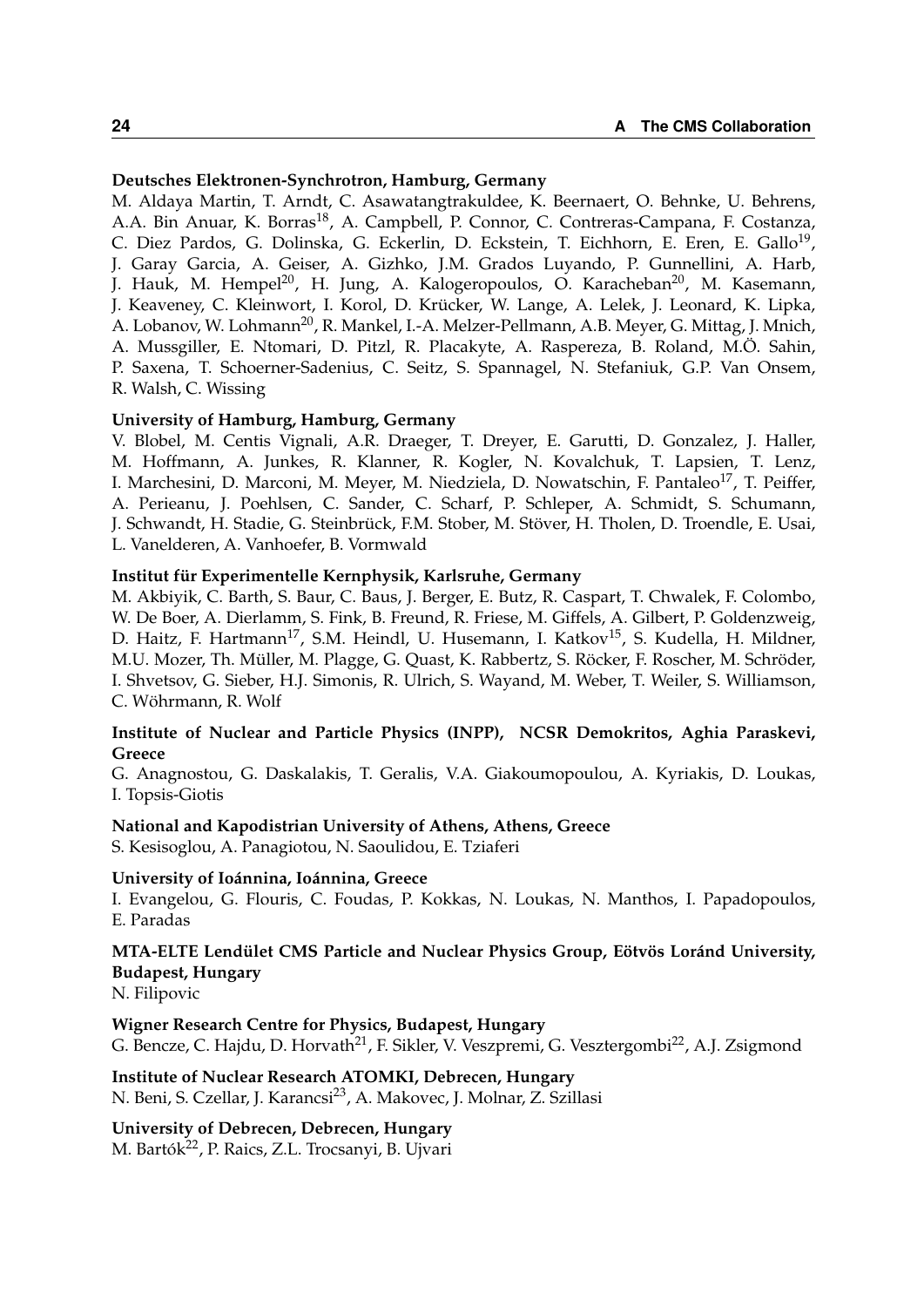## **National Institute of Science Education and Research, Bhubaneswar, India**

S. Bahinipati, S. Choudhury<sup>24</sup>, P. Mal, K. Mandal, A. Nayak<sup>25</sup>, D.K. Sahoo, N. Sahoo, S.K. Swain

# **Panjab University, Chandigarh, India**

S. Bansal, S.B. Beri, V. Bhatnagar, R. Chawla, U.Bhawandeep, A.K. Kalsi, A. Kaur, M. Kaur, R. Kumar, P. Kumari, A. Mehta, M. Mittal, J.B. Singh, G. Walia

# **University of Delhi, Delhi, India**

Ashok Kumar, A. Bhardwaj, B.C. Choudhary, R.B. Garg, S. Keshri, S. Malhotra, M. Naimuddin, N. Nishu, K. Ranjan, R. Sharma, V. Sharma

## **Saha Institute of Nuclear Physics, Kolkata, India**

R. Bhattacharya, S. Bhattacharya, K. Chatterjee, S. Dey, S. Dutt, S. Dutta, S. Ghosh, N. Majumdar, A. Modak, K. Mondal, S. Mukhopadhyay, S. Nandan, A. Purohit, A. Roy, D. Roy, S. Roy Chowdhury, S. Sarkar, M. Sharan, S. Thakur

# **Indian Institute of Technology Madras, Madras, India**

P.K. Behera

## **Bhabha Atomic Research Centre, Mumbai, India**

R. Chudasama, D. Dutta, V. Jha, V. Kumar, A.K. Mohanty<sup>17</sup>, P.K. Netrakanti, L.M. Pant, P. Shukla, A. Topkar

## **Tata Institute of Fundamental Research-A, Mumbai, India**

T. Aziz, S. Dugad, G. Kole, B. Mahakud, S. Mitra, G.B. Mohanty, B. Parida, N. Sur, B. Sutar

#### **Tata Institute of Fundamental Research-B, Mumbai, India**

S. Banerjee, S. Bhowmik<sup>26</sup>, R.K. Dewanjee, S. Ganguly, M. Guchait, Sa. Jain, S. Kumar, M. Maity<sup>26</sup>, G. Majumder, K. Mazumdar, T. Sarkar<sup>26</sup>, N. Wickramage<sup>27</sup>

#### **Indian Institute of Science Education and Research (IISER), Pune, India**

S. Chauhan, S. Dube, V. Hegde, A. Kapoor, K. Kothekar, S. Pandey, A. Rane, S. Sharma

#### **Institute for Research in Fundamental Sciences (IPM), Tehran, Iran**

S. Chenarani<sup>28</sup>, E. Eskandari Tadavani, S.M. Etesami<sup>28</sup>, A. Fahim<sup>29</sup>, M. Khakzad, M. Mohammadi Najafabadi, M. Naseri, S. Paktinat Mehdiabadi<sup>30</sup>, F. Rezaei Hosseinabadi, B. Safarzadeh<sup>31</sup>, M. Zeinali

# **University College Dublin, Dublin, Ireland**

M. Felcini, M. Grunewald

# **INFN Sezione di Bari** *<sup>a</sup>* **, Universit`a di Bari** *<sup>b</sup>* **, Politecnico di Bari** *<sup>c</sup>* **, Bari, Italy**

M. Abbrescia<sup>a,b</sup>, C. Calabria<sup>a,b</sup>, C. Caputo<sup>a,b</sup>, A. Colaleo<sup>a</sup>, D. Creanza<sup>a,c</sup>, L. Cristella<sup>a,b</sup>, N. De Filippis<sup>a,c</sup>, M. De Palma<sup>a,b</sup>, L. Fiore<sup>a</sup>, G. Iaselli<sup>a,c</sup>, G. Maggi<sup>a,c</sup>, M. Maggi<sup>a</sup>, G. Miniello<sup>a,b</sup>, S. My*a*,*<sup>b</sup>* , S. Nuzzo*a*,*<sup>b</sup>* , A. Pompili*a*,*<sup>b</sup>* , G. Pugliese*a*,*<sup>c</sup>* , R. Radogna*a*,*<sup>b</sup>* , A. Ranieri*<sup>a</sup>* , G. Selvaggi*a*,*<sup>b</sup>* , A. Sharma*<sup>a</sup>* , L. Silvestris*a*,17, R. Venditti*a*,*<sup>b</sup>* , P. Verwilligen*<sup>a</sup>*

# **INFN Sezione di Bologna** *<sup>a</sup>* **, Universit`a di Bologna** *<sup>b</sup>* **, Bologna, Italy**

G. Abbiendi<sup>*a*</sup>, C. Battilana, D. Bonacorsi<sup>a,*b*</sup>, S. Braibant-Giacomelli<sup>a,*b*</sup>, L. Brigliadori<sup>a,*b*</sup>, R. Campanini<sup>a,b</sup>, P. Capiluppi<sup>a,b</sup>, A. Castro<sup>a,b</sup>, F.R. Cavallo<sup>a</sup>, S.S. Chhibra<sup>a,b</sup>, G. Codispoti<sup>a,b</sup>, M. Cuffiani<sup>a,b</sup>, G.M. Dallavalle<sup>a</sup>, F. Fabbri<sup>a</sup>, A. Fanfani<sup>a,b</sup>, D. Fasanella<sup>a,b</sup>, P. Giacomelli<sup>a</sup>, C. Grandi<sup>a</sup>, L. Guiducci<sup>a,b</sup>, S. Marcellini<sup>a</sup>, G. Masetti<sup>a</sup>, A. Montanari<sup>a</sup>, F.L. Navarria<sup>a,b</sup>, A. Perrotta*<sup>a</sup>* , A.M. Rossi*a*,*<sup>b</sup>* , T. Rovelli*a*,*<sup>b</sup>* , G.P. Siroli*a*,*<sup>b</sup>* , N. Tosi*a*,*b*,17

# **INFN Sezione di Catania** *<sup>a</sup>* **, Universit`a di Catania** *<sup>b</sup>* **, Catania, Italy**

S. Albergo*a*,*<sup>b</sup>* , S. Costa*a*,*<sup>b</sup>* , A. Di Mattia*<sup>a</sup>* , F. Giordano*a*,*<sup>b</sup>* , R. Potenza*a*,*<sup>b</sup>* , A. Tricomi*a*,*<sup>b</sup>* , C. Tuve*a*,*<sup>b</sup>*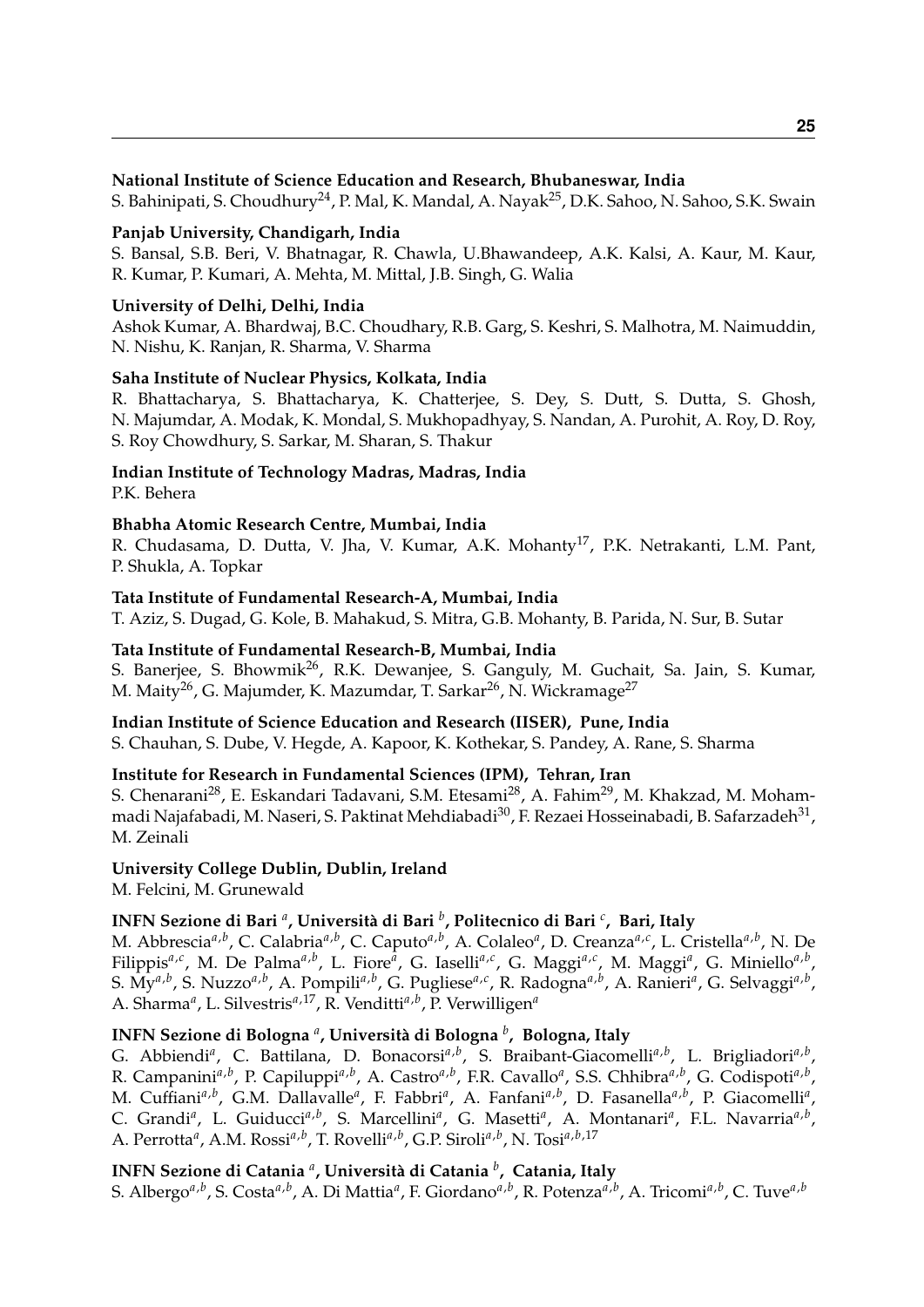## **INFN Sezione di Firenze** *<sup>a</sup>* **, Universit`a di Firenze** *<sup>b</sup>* **, Firenze, Italy**

G. Barbagli<sup>a</sup>, V. Ciulli<sup>a,b</sup>, C. Civinini<sup>a</sup>, R. D'Alessandro<sup>a,b</sup>, E. Focardi<sup>a,b</sup>, P. Lenzi<sup>a,b</sup>, M. Meschini*<sup>a</sup>* , S. Paoletti*<sup>a</sup>* , G. Sguazzoni*<sup>a</sup>* , L. Viliani*a*,*b*,17

#### **INFN Laboratori Nazionali di Frascati, Frascati, Italy**

L. Benussi, S. Bianco, F. Fabbri, D. Piccolo, F. Primavera<sup>17</sup>

# **INFN Sezione di Genova** *<sup>a</sup>* **, Universit`a di Genova** *<sup>b</sup>* **, Genova, Italy**

V. Calvelli<sup>a,b</sup>, F. Ferro<sup>a</sup>, M. Lo Vetere<sup>a,b</sup>, M.R. Monge<sup>a,b</sup>, E. Robutti<sup>a</sup>, S. Tosi<sup>a,b</sup>

## **INFN Sezione di Milano-Bicocca** *<sup>a</sup>* **, Universit`a di Milano-Bicocca** *<sup>b</sup>* **, Milano, Italy**

L. Brianza<sup>*a*,*b*,17</sup>, F. Brivio<sup>*a*,*b*</sup>, M.E. Dinardo<sup>*a*,*b*</sup>, S. Fiorendi<sup>*a*,*b*,17</sup>, S. Gennai<sup>*a*</sup>, A. Ghezzi<sup>*a*,*b*</sup>, P. Govoni<sup>a,*b*</sup>, M. Malberti<sup>a,*b*</sup>, S. Malvezzi<sup>a</sup>, R.A. Manzoni<sup>a,*b*</sup>, D. Menasce<sup>a</sup>, L. Moroni<sup>a</sup>, M. Paganoni*a*,*<sup>b</sup>* , D. Pedrini*<sup>a</sup>* , S. Pigazzini*a*,*<sup>b</sup>* , S. Ragazzi*a*,*<sup>b</sup>* , T. Tabarelli de Fatis*a*,*<sup>b</sup>*

# INFN Sezione di Napoli*ª,* Università di Napoli 'Federico II' <sup>b</sup>, Napoli, Italy, Università della **Basilicata** *<sup>c</sup>* **, Potenza, Italy, Universit`a G. Marconi** *<sup>d</sup>* **, Roma, Italy**

S. Buontempo<sup>a</sup>, N. Cavallo<sup>a,c</sup>, G. De Nardo, S. Di Guida<sup>a,d,17</sup>, M. Esposito<sup>a,b</sup>, F. Fabozzi<sup>a,c</sup>, F. Fienga*a*,*<sup>b</sup>* , A.O.M. Iorio*a*,*<sup>b</sup>* , G. Lanza*<sup>a</sup>* , L. Lista*<sup>a</sup>* , S. Meola*a*,*d*,17, P. Paolucci*a*,17, C. Sciacca*a*,*<sup>b</sup>* , F. Thyssen*<sup>a</sup>*

## INFN Sezione di Padova <sup>a</sup>, Università di Padova <sup>b</sup>, Padova, Italy, Università di Trento <sup>*c*</sup>, **Trento, Italy**

P. Azzi<sup>a,17</sup>, N. Bacchetta<sup>a</sup>, L. Benato<sup>a,*b*</sup>, D. Bisello<sup>a,*b*</sup>, A. Boletti<sup>a,*b*</sup>, R. Carlin<sup>a,*b*</sup>, P. Checchia<sup>a</sup>, M. Dall'Osso<sup>a,b</sup>, P. De Castro Manzano<sup>a</sup>, T. Dorigo<sup>a</sup>, U. Dosselli<sup>a</sup>, F. Gasparini<sup>a,b</sup>, U. Gasparini<sup>a,b</sup>, A. Gozzelino<sup>a</sup>, S. Lacaprara<sup>a</sup>, M. Margoni<sup>a,b</sup>, A.T. Meneguzzo<sup>a,b</sup>, J. Pazzini<sup>a,b</sup>, N. Pozzobon*a*,*<sup>b</sup>* , P. Ronchese*a*,*<sup>b</sup>* , F. Simonetto*a*,*<sup>b</sup>* , E. Torassa*<sup>a</sup>* , S. Ventura*<sup>a</sup>* , M. Zanetti, P. Zotto*a*,*<sup>b</sup>* , G. Zumerle*a*,*<sup>b</sup>*

## **INFN Sezione di Pavia** *<sup>a</sup>* **, Universit`a di Pavia** *<sup>b</sup>* **, Pavia, Italy**

A. Braghieri<sup>a</sup>, A. Magnani<sup>a,b</sup>, P. Montagna<sup>a,b</sup>, S.P. Ratti<sup>a,b</sup>, V. Re<sup>a</sup>, C. Riccardi<sup>a,b</sup>, P. Salvini<sup>a</sup>, I. Vai*a*,*<sup>b</sup>* , P. Vitulo*a*,*<sup>b</sup>*

## **INFN Sezione di Perugia** *<sup>a</sup>* **, Universit`a di Perugia** *<sup>b</sup>* **, Perugia, Italy**

L. Alunni Solestizi<sup>a,b</sup>, G.M. Bilei<sup>a</sup>, D. Ciangottini<sup>a,b</sup>, L. Fanò<sup>a,b</sup>, P. Lariccia<sup>a,b</sup>, R. Leonardi<sup>a,b</sup>, G. Mantovani*a*,*<sup>b</sup>* , M. Menichelli*<sup>a</sup>* , A. Saha*<sup>a</sup>* , A. Santocchia*a*,*<sup>b</sup>*

**INFN Sezione di Pisa** *<sup>a</sup>* **, Universit`a di Pisa** *<sup>b</sup>* **, Scuola Normale Superiore di Pisa** *<sup>c</sup>* **, Pisa, Italy** K. Androsov<sup>a,32</sup>, P. Azzurri<sup>a,17</sup>, G. Bagliesi<sup>a</sup>, J. Bernardini<sup>a</sup>, T. Boccali<sup>a</sup>, R. Castaldi<sup>a</sup>, M.A. Ciocci<sup>a,32</sup>, R. Dell'Orso<sup>a</sup>, S. Donato<sup>a,*c*</sup>, G. Fedi, A. Giassi<sup>a</sup>, M.T. Grippo<sup>a,32</sup>, F. Ligabue<sup>a,*c*</sup>, T. Lomtadze<sup>a</sup>, L. Martini<sup>a,b</sup>, A. Messineo<sup>a,b</sup>, F. Palla<sup>a</sup>, A. Rizzi<sup>a,b</sup>, A. Savoy-Navarro<sup>a,33</sup>, P. Spagnolo*<sup>a</sup>* , R. Tenchini*<sup>a</sup>* , G. Tonelli*a*,*<sup>b</sup>* , A. Venturi*<sup>a</sup>* , P.G. Verdini*<sup>a</sup>*

# **INFN Sezione di Roma** *<sup>a</sup>* **, Universit`a di Roma** *<sup>b</sup>* **, Roma, Italy**

L. Barone*a*,*<sup>b</sup>* , F. Cavallari*<sup>a</sup>* , M. Cipriani*a*,*<sup>b</sup>* , D. Del Re*a*,*b*,17, M. Diemoz*<sup>a</sup>* , S. Gelli*a*,*<sup>b</sup>* , E. Longo*a*,*<sup>b</sup>* , F. Margaroli<sup>a,*b*</sup>, B. Marzocchi<sup>a,*b*</sup>, P. Meridiani<sup>a</sup>, G. Organtini<sup>a,*b*</sup>, R. Paramatti<sup>a</sup>, F. Preiato<sup>a,*b*</sup>, S. Rahatlou*a*,*<sup>b</sup>* , C. Rovelli*<sup>a</sup>* , F. Santanastasio*a*,*<sup>b</sup>*

# **INFN Sezione di Torino** *<sup>a</sup>* **, Universit`a di Torino** *<sup>b</sup>* **, Torino, Italy, Universit`a del Piemonte Orientale** *<sup>c</sup>* **, Novara, Italy**

N. Amapane<sup>a,b</sup>, R. Arcidiacono<sup>a,c,17</sup>, S. Argiro<sup>a,b</sup>, M. Arneodo<sup>a,c</sup>, N. Bartosik<sup>a</sup>, R. Bellan<sup>a,b</sup>, C. Biino<sup>a</sup>, N. Cartiglia<sup>a</sup>, F. Cenna<sup>a,b</sup>, M. Costa<sup>a,b</sup>, R. Covarelli<sup>a,b</sup>, A. Degano<sup>a,b</sup>, N. Demaria<sup>a</sup>, L. Finco<sup>a,*b*</sup>, B. Kiani<sup>a,*b*</sup>, C. Mariotti<sup>a</sup>, S. Maselli<sup>a</sup>, E. Migliore<sup>a,*b*</sup>, V. Monaco<sup>a,*b*</sup>, E. Monteil<sup>a,*b*</sup>, M. Monteno*<sup>a</sup>* , M.M. Obertino*a*,*<sup>b</sup>* , L. Pacher*a*,*<sup>b</sup>* , N. Pastrone*<sup>a</sup>* , M. Pelliccioni*<sup>a</sup>* , G.L. Pinna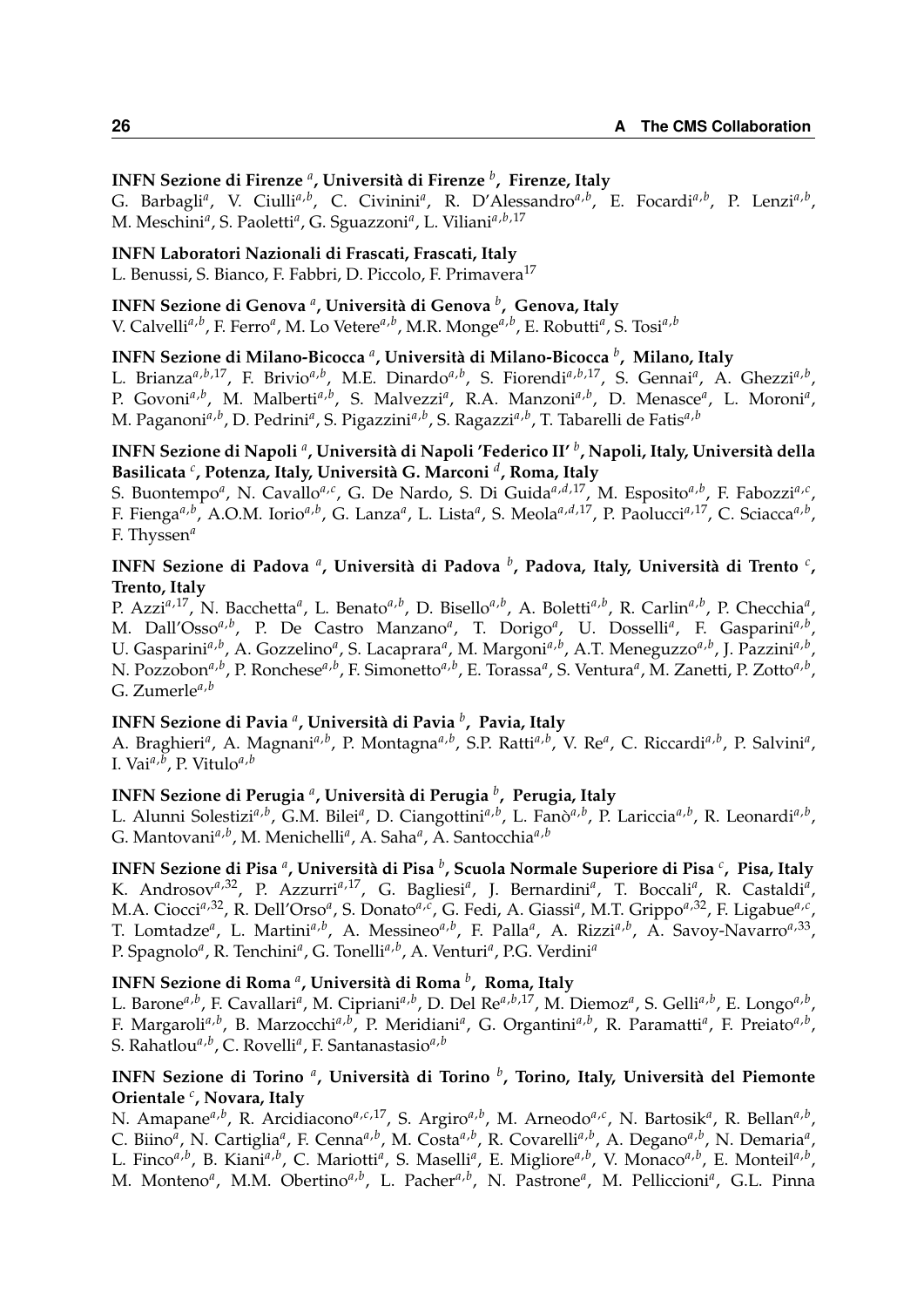Angioni<sup>a,*b*</sup>, F. Ravera<sup>a,*b*</sup>, A. Romero<sup>a,*b*</sup>, M. Ruspa<sup>a,c</sup>, R. Sacchi<sup>a,*b*</sup>, K. Shchelina<sup>a,*b*</sup>, V. Sola<sup>a</sup>, A. Solano*a*,*<sup>b</sup>* , A. Staiano*<sup>a</sup>* , P. Traczyk*a*,*<sup>b</sup>*

**INFN Sezione di Trieste** *<sup>a</sup>* **, Universit`a di Trieste** *<sup>b</sup>* **, Trieste, Italy** S. Belforte*<sup>a</sup>* , M. Casarsa*<sup>a</sup>* , F. Cossutti*<sup>a</sup>* , G. Della Ricca*a*,*<sup>b</sup>* , A. Zanetti*<sup>a</sup>*

**Kyungpook National University, Daegu, Korea** D.H. Kim, G.N. Kim, M.S. Kim, S. Lee, S.W. Lee, Y.D. Oh, S. Sekmen, D.C. Son, Y.C. Yang

**Chonbuk National University, Jeonju, Korea** A. Lee

**Chonnam National University, Institute for Universe and Elementary Particles, Kwangju, Korea** H. Kim

**Hanyang University, Seoul, Korea** J.A. Brochero Cifuentes, T.J. Kim

**Korea University, Seoul, Korea** S. Cho, S. Choi, Y. Go, D. Gyun, S. Ha, B. Hong, Y. Jo, Y. Kim, B. Lee, K. Lee, K.S. Lee, S. Lee, J. Lim, S.K. Park, Y. Roh

**Seoul National University, Seoul, Korea** J. Almond, J. Kim, H. Lee, S.B. Oh, B.C. Radburn-Smith, S.h. Seo, U.K. Yang, H.D. Yoo, G.B. Yu

**University of Seoul, Seoul, Korea** M. Choi, H. Kim, J.H. Kim, J.S.H. Lee, I.C. Park, G. Ryu, M.S. Ryu

**Sungkyunkwan University, Suwon, Korea** Y. Choi, J. Goh, C. Hwang, J. Lee, I. Yu

**Vilnius University, Vilnius, Lithuania** V. Dudenas, A. Juodagalvis, J. Vaitkus

**National Centre for Particle Physics, Universiti Malaya, Kuala Lumpur, Malaysia** I. Ahmed, Z.A. Ibrahim, J.R. Komaragiri, M.A.B. Md Ali<sup>34</sup>, F. Mohamad Idris<sup>35</sup>, W.A.T. Wan Abdullah, M.N. Yusli, Z. Zolkapli

**Centro de Investigacion y de Estudios Avanzados del IPN, Mexico City, Mexico** H. Castilla-Valdez, E. De La Cruz-Burelo, I. Heredia-De La Cruz<sup>36</sup>, A. Hernandez-Almada, R. Lopez-Fernandez, R. Magaña Villalba, J. Mejia Guisao, A. Sanchez-Hernandez

**Universidad Iberoamericana, Mexico City, Mexico** S. Carrillo Moreno, C. Oropeza Barrera, F. Vazquez Valencia

**Benemerita Universidad Autonoma de Puebla, Puebla, Mexico** S. Carpinteyro, I. Pedraza, H.A. Salazar Ibarguen, C. Uribe Estrada

**Universidad Autónoma de San Luis Potosí, San Luis Potosí, Mexico** A. Morelos Pineda

**University of Auckland, Auckland, New Zealand** D. Krofcheck

**University of Canterbury, Christchurch, New Zealand** P.H. Butler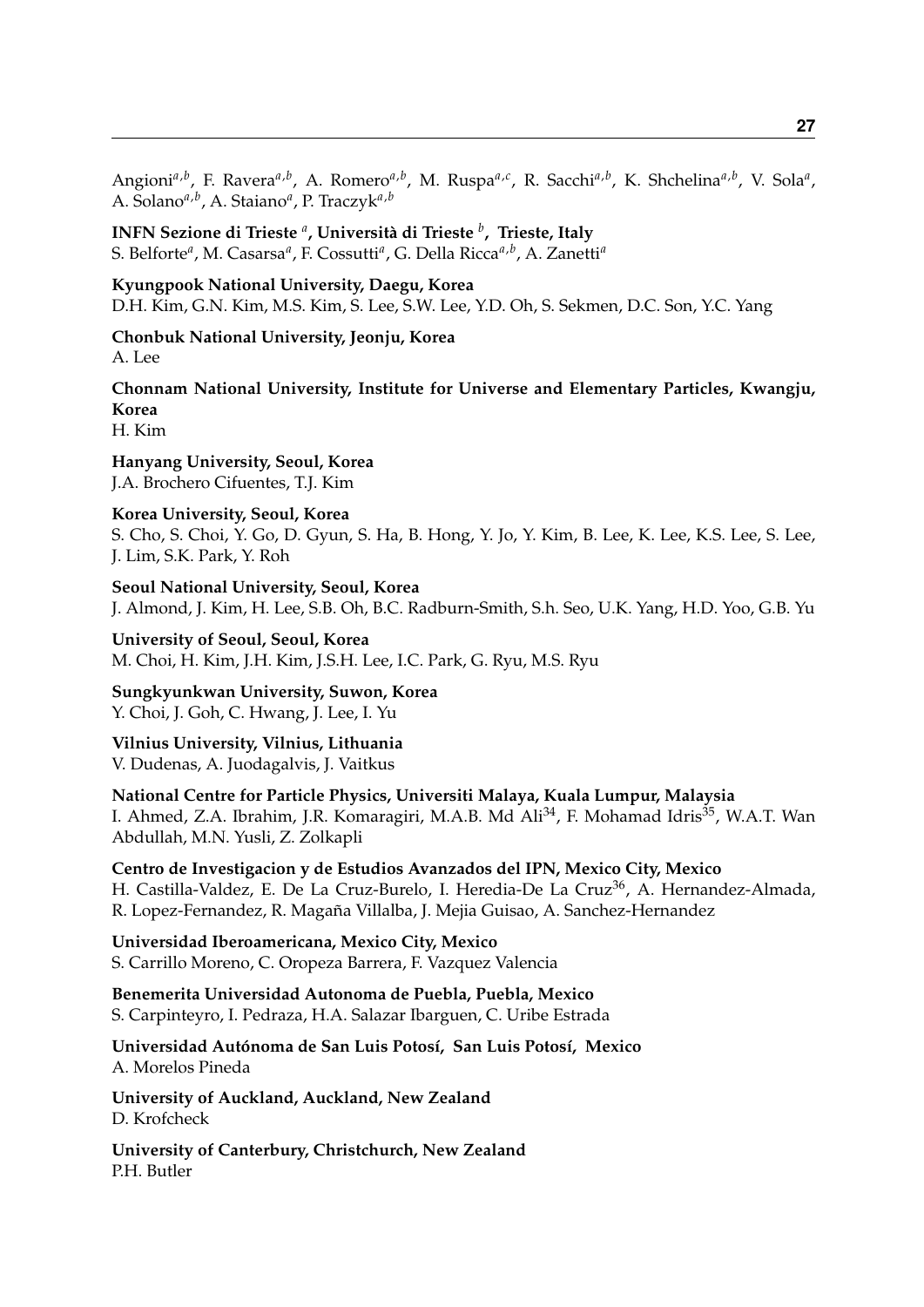#### **National Centre for Physics, Quaid-I-Azam University, Islamabad, Pakistan**

A. Ahmad, M. Ahmad, Q. Hassan, H.R. Hoorani, W.A. Khan, A. Saddique, M.A. Shah, M. Shoaib, M. Waqas

#### **National Centre for Nuclear Research, Swierk, Poland**

H. Bialkowska, M. Bluj, B. Boimska, T. Frueboes, M. Górski, M. Kazana, K. Nawrocki, K. Romanowska-Rybinska, M. Szleper, P. Zalewski

**Institute of Experimental Physics, Faculty of Physics, University of Warsaw, Warsaw, Poland** K. Bunkowski, A. Byszuk<sup>37</sup>, K. Doroba, A. Kalinowski, M. Konecki, J. Krolikowski, M. Misiura, M. Olszewski, M. Walczak

#### Laboratório de Instrumentação e Física Experimental de Partículas, Lisboa, Portugal

P. Bargassa, C. Beirão Da Cruz E Silva, B. Calpas, A. Di Francesco, P. Faccioli, P.G. Ferreira Parracho, M. Gallinaro, J. Hollar, N. Leonardo, L. Lloret Iglesias, M.V. Nemallapudi, J. Rodrigues Antunes, J. Seixas, O. Toldaiev, D. Vadruccio, J. Varela, P. Vischia

#### **Joint Institute for Nuclear Research, Dubna, Russia**

S. Afanasiev, P. Bunin, M. Gavrilenko, I. Golutvin, I. Gorbunov, A. Kamenev, V. Karjavin, A. Lanev, A. Malakhov, V. Matveev<sup>38,39</sup>, V. Palichik, V. Perelygin, S. Shmatov, S. Shulha, N. Skatchkov, V. Smirnov, N. Voytishin, A. Zarubin

#### **Petersburg Nuclear Physics Institute, Gatchina (St. Petersburg), Russia**

L. Chtchipounov, V. Golovtsov, Y. Ivanov, V. Kim<sup>40</sup>, E. Kuznetsova<sup>41</sup>, V. Murzin, V. Oreshkin, V. Sulimov, A. Vorobyev

#### **Institute for Nuclear Research, Moscow, Russia**

Yu. Andreev, A. Dermenev, S. Gninenko, N. Golubev, A. Karneyeu, M. Kirsanov, N. Krasnikov, A. Pashenkov, D. Tlisov, A. Toropin

#### **Institute for Theoretical and Experimental Physics, Moscow, Russia**

V. Epshteyn, V. Gavrilov, N. Lychkovskaya, V. Popov, I. Pozdnyakov, G. Safronov, A. Spiridonov, M. Toms, E. Vlasov, A. Zhokin

# **Moscow Institute of Physics and Technology**

A. Bylinkin<sup>39</sup>

# **National Research Nuclear University 'Moscow Engineering Physics Institute' (MEPhI), Moscow, Russia**

R. Chistov<sup>42</sup>, O. Markin, S. Polikarpov

**P.N. Lebedev Physical Institute, Moscow, Russia** V. Andreev, M. Azarkin<sup>39</sup>, I. Dremin<sup>39</sup>, M. Kirakosyan, A. Leonidov<sup>39</sup>, A. Terkulov

#### **Skobeltsyn Institute of Nuclear Physics, Lomonosov Moscow State University, Moscow, Russia**

A. Baskakov, A. Belyaev, E. Boos, A. Ershov, A. Gribushin, A. Kaminskiy<sup>43</sup>, O. Kodolova, V. Korotkikh, I. Lokhtin, I. Miagkov, S. Obraztsov, S. Petrushanko, V. Savrin, A. Snigirev, I. Vardanyan

# **Novosibirsk State University (NSU), Novosibirsk, Russia**

V. Blinov<sup>44</sup>, Y.Skovpen<sup>44</sup>, D. Shtol<sup>44</sup>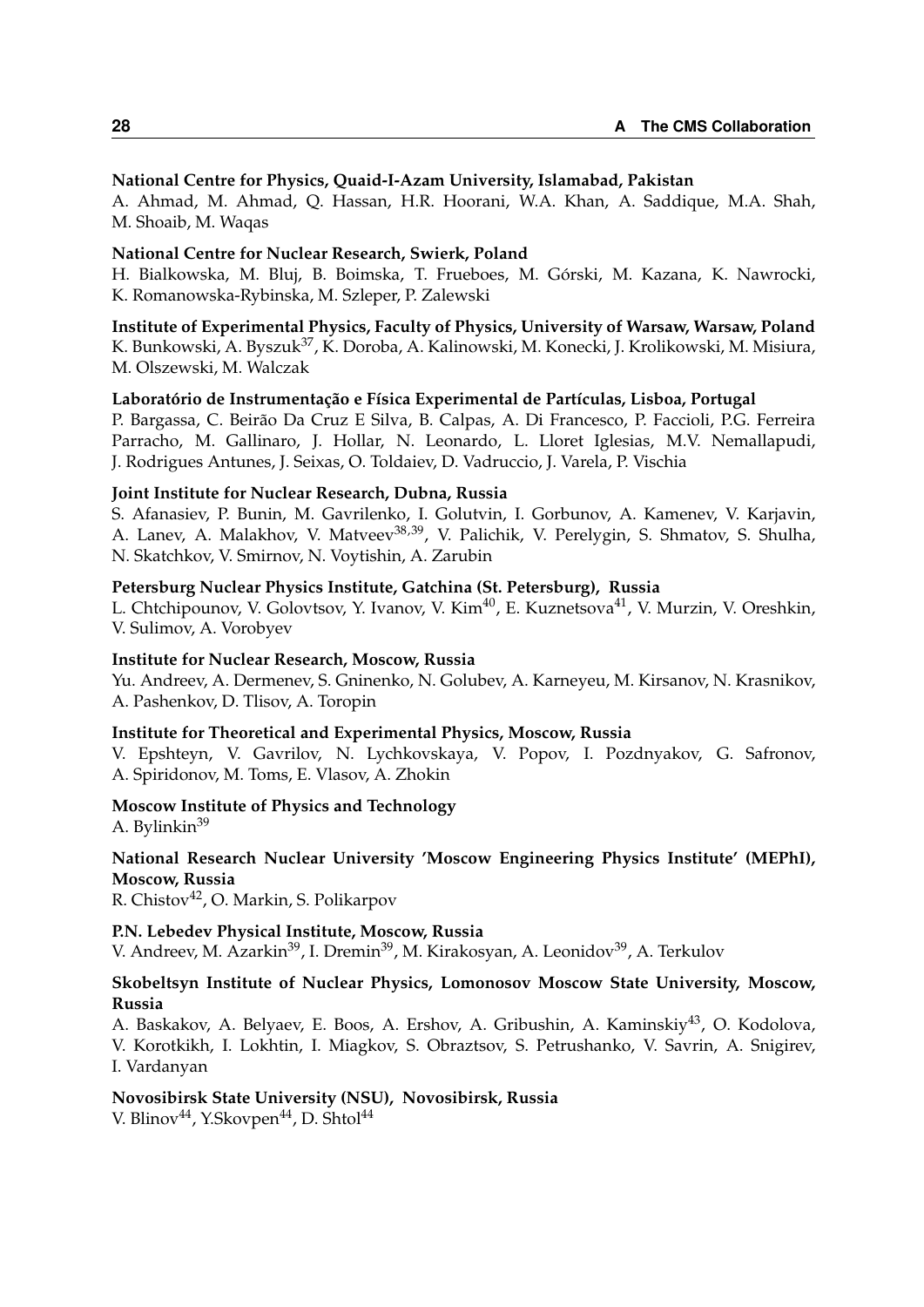## **State Research Center of Russian Federation, Institute for High Energy Physics, Protvino, Russia**

I. Azhgirey, I. Bayshev, S. Bitioukov, D. Elumakhov, V. Kachanov, A. Kalinin, D. Konstantinov, V. Krychkine, V. Petrov, R. Ryutin, A. Sobol, S. Troshin, N. Tyurin, A. Uzunian, A. Volkov

## **University of Belgrade, Faculty of Physics and Vinca Institute of Nuclear Sciences, Belgrade, Serbia**

P. Adzic45, P. Cirkovic, D. Devetak, M. Dordevic, J. Milosevic, V. Rekovic

# Centro de Investigaciones Energéticas Medioambientales y Tecnológicas (CIEMAT), **Madrid, Spain**

J. Alcaraz Maestre, M. Barrio Luna, E. Calvo, M. Cerrada, M. Chamizo Llatas, N. Colino, B. De La Cruz, A. Delgado Peris, A. Escalante Del Valle, C. Fernandez Bedoya, J.P. Fernández Ramos, J. Flix, M.C. Fouz, P. Garcia-Abia, O. Gonzalez Lopez, S. Goy Lopez, J.M. Hernandez, M.I. Josa, E. Navarro De Martino, A. Pérez-Calero Yzquierdo, J. Puerta Pelayo, A. Quintario Olmeda, I. Redondo, L. Romero, M.S. Soares

#### **Universidad Autónoma de Madrid, Madrid, Spain**

J.F. de Trocóniz, M. Missiroli, D. Moran

#### **Universidad de Oviedo, Oviedo, Spain**

J. Cuevas, J. Fernandez Menendez, I. Gonzalez Caballero, J.R. González Fernández, E. Palencia Cortezon, S. Sanchez Cruz, I. Suárez Andrés, J.M. Vizan Garcia

#### Instituto de Física de Cantabria (IFCA), CSIC-Universidad de Cantabria, Santander, Spain

I.J. Cabrillo, A. Calderon, J.R. Castiñeiras De Saa, E. Curras, M. Fernandez, J. Garcia-Ferrero, G. Gomez, A. Lopez Virto, J. Marco, C. Martinez Rivero, F. Matorras, J. Piedra Gomez, T. Rodrigo, A. Ruiz-Jimeno, L. Scodellaro, N. Trevisani, I. Vila, R. Vilar Cortabitarte

#### **CERN, European Organization for Nuclear Research, Geneva, Switzerland**

D. Abbaneo, E. Auffray, G. Auzinger, M. Bachtis, P. Baillon, A.H. Ball, D. Barney, P. Bloch, A. Bocci, A. Bonato, C. Botta, T. Camporesi, R. Castello, M. Cepeda, G. Cerminara, M. D'Alfonso, D. d'Enterria, A. Dabrowski, V. Daponte, A. David, M. De Gruttola, A. De Roeck, E. Di Marco<sup>46</sup>, M. Dobson, B. Dorney, T. du Pree, D. Duggan, M. Dünser, N. Dupont, A. Elliott-Peisert, S. Fartoukh, G. Franzoni, J. Fulcher, W. Funk, D. Gigi, K. Gill, M. Girone, F. Glege, D. Gulhan, S. Gundacker, M. Guthoff, J. Hammer, P. Harris, J. Hegeman, V. Innocente, P. Janot, J. Kieseler, H. Kirschenmann, V. Knünz, A. Kornmayer<sup>17</sup>, M.J. Kortelainen, K. Kousouris, M. Krammer<sup>1</sup>, C. Lange, P. Lecoq, C. Lourenço, M.T. Lucchini, L. Malgeri, M. Mannelli, A. Martelli, F. Meijers, J.A. Merlin, S. Mersi, E. Meschi, P. Milenovic<sup>47</sup>, F. Moortgat, S. Morovic, M. Mulders, H. Neugebauer, S. Orfanelli, L. Orsini, L. Pape, E. Perez, M. Peruzzi, A. Petrilli, G. Petrucciani, A. Pfeiffer, M. Pierini, A. Racz, T. Reis, G. Rolandi<sup>48</sup>, M. Rovere, M. Ruan, H. Sakulin, J.B. Sauvan, C. Schäfer, C. Schwick, M. Seidel, A. Sharma, P. Silva, P. Sphicas<sup>49</sup>, J. Steggemann, M. Stoye, Y. Takahashi, M. Tosi, D. Treille, A. Triossi, A. Tsirou, V. Veckalns<sup>50</sup>, G.I. Veres<sup>22</sup>, M. Verweij, N. Wardle, H.K. Wöhri, A. Zagozdzinska<sup>37</sup>, W.D. Zeuner

## **Paul Scherrer Institut, Villigen, Switzerland**

W. Bertl, K. Deiters, W. Erdmann, R. Horisberger, Q. Ingram, H.C. Kaestli, D. Kotlinski, U. Langenegger, T. Rohe

#### **Institute for Particle Physics, ETH Zurich, Zurich, Switzerland**

F. Bachmair, L. Bäni, L. Bianchini, B. Casal, G. Dissertori, M. Dittmar, M. Donegà, C. Grab, C. Heidegger, D. Hits, J. Hoss, G. Kasieczka, P. Lecomte† , W. Lustermann, B. Mangano, M. Marionneau, P. Martinez Ruiz del Arbol, M. Masciovecchio, M.T. Meinhard, D. Meister,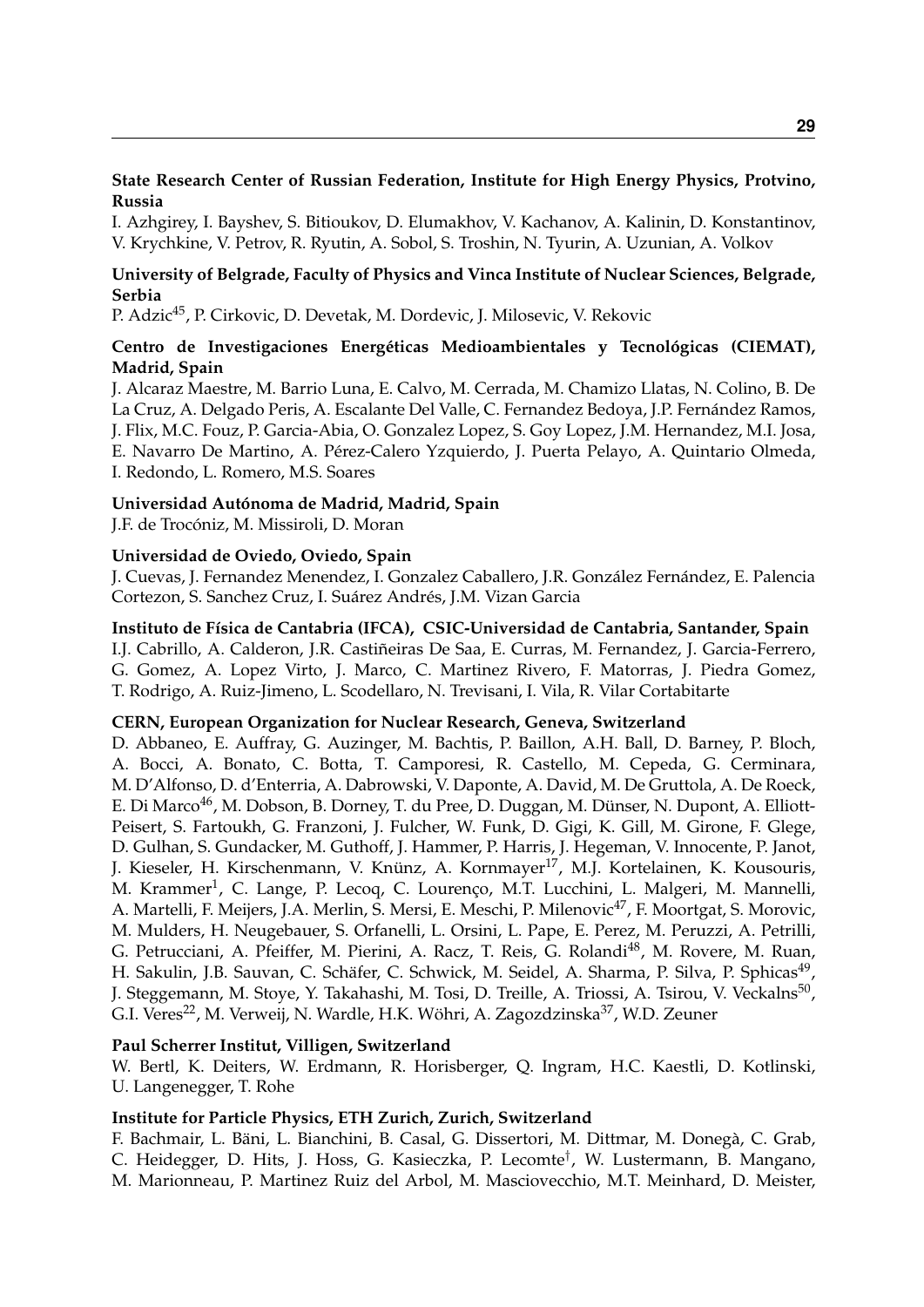F. Micheli, P. Musella, F. Nessi-Tedaldi, F. Pandolfi, J. Pata, F. Pauss, G. Perrin, L. Perrozzi, M. Quittnat, M. Rossini, M. Schönenberger, A. Starodumov<sup>51</sup>, V.R. Tavolaro, K. Theofilatos, R. Wallny

#### Universität Zürich, Zurich, Switzerland

T.K. Aarrestad, C. Amsler<sup>52</sup>, L. Caminada, M.F. Canelli, A. De Cosa, C. Galloni, A. Hinzmann, T. Hreus, B. Kilminster, J. Ngadiuba, D. Pinna, G. Rauco, P. Robmann, D. Salerno, Y. Yang, A. Zucchetta

#### **National Central University, Chung-Li, Taiwan**

V. Candelise, T.H. Doan, Sh. Jain, R. Khurana, M. Konyushikhin, C.M. Kuo, W. Lin, Y.J. Lu, A. Pozdnyakov, S.S. Yu

## **National Taiwan University (NTU), Taipei, Taiwan**

Arun Kumar, P. Chang, Y.H. Chang, Y.W. Chang, Y. Chao, K.F. Chen, P.H. Chen, C. Dietz, F. Fiori, W.-S. Hou, Y. Hsiung, Y.F. Liu, R.-S. Lu, M. Miñano Moya, E. Paganis, A. Psallidas, J.f. Tsai, Y.M. Tzeng

**Chulalongkorn University, Faculty of Science, Department of Physics, Bangkok, Thailand** B. Asavapibhop, G. Singh, N. Srimanobhas, N. Suwonjandee

## **Cukurova University, Adana, Turkey**

A. Adiguzel, S. Cerci<sup>53</sup>, S. Damarseckin, Z.S. Demiroglu, C. Dozen, I. Dumanoglu, S. Girgis, G. Gokbulut, Y. Guler, I. Hos<sup>54</sup>, E.E. Kangal<sup>55</sup>, O. Kara, U. Kiminsu, M. Oglakci, G. Onengut<sup>56</sup>, K. Ozdemir<sup>57</sup>, D. Sunar Cerci<sup>53</sup>, B. Tali<sup>53</sup>, H. Topakli<sup>58</sup>, S. Turkcapar, I.S. Zorbakir, C. Zorbilmez

#### **Middle East Technical University, Physics Department, Ankara, Turkey**

B. Bilin, S. Bilmis, B. Isildak<sup>59</sup>, G. Karapinar<sup>60</sup>, M. Yalvac, M. Zeyrek

#### **Bogazici University, Istanbul, Turkey**

E. Gülmez, M. Kaya<sup>61</sup>, O. Kaya<sup>62</sup>, E.A. Yetkin<sup>63</sup>, T. Yetkin<sup>64</sup>

# **Istanbul Technical University, Istanbul, Turkey**

A. Cakir, K. Cankocak, S. Sen<sup>65</sup>

# **Institute for Scintillation Materials of National Academy of Science of Ukraine, Kharkov, Ukraine**

B. Grynyov

## **National Scientific Center, Kharkov Institute of Physics and Technology, Kharkov, Ukraine** L. Levchuk, P. Sorokin

#### **University of Bristol, Bristol, United Kingdom**

R. Aggleton, F. Ball, L. Beck, J.J. Brooke, D. Burns, E. Clement, D. Cussans, H. Flacher, , J. Goldstein, M. Grimes, G.P. Heath, H.F. Heath, J. Jacob, L. Kreczko, C. Lucas, D.M. Newbold<sup>66</sup> S. Paramesvaran, A. Poll, T. Sakuma, S. Seif El Nasr-storey, D. Smith, V.J. Smith

# **Rutherford Appleton Laboratory, Didcot, United Kingdom**

A. Belyaev<sup>67</sup>, C. Brew, R.M. Brown, L. Calligaris, D. Cieri, D.J.A. Cockerill, J.A. Coughlan, K. Harder, S. Harper, E. Olaiya, D. Petyt, C.H. Shepherd-Themistocleous, A. Thea, I.R. Tomalin, T. Williams

#### **Imperial College, London, United Kingdom**

M. Baber, R. Bainbridge, O. Buchmuller, A. Bundock, D. Burton, S. Casasso, M. Citron, D. Colling, L. Corpe, P. Dauncey, G. Davies, A. De Wit, M. Della Negra, R. Di Maria, P. Dunne, A. Elwood, D. Futyan, Y. Haddad, G. Hall, G. Iles, T. James, R. Lane, C. Laner, R. Lucas<sup>66</sup>,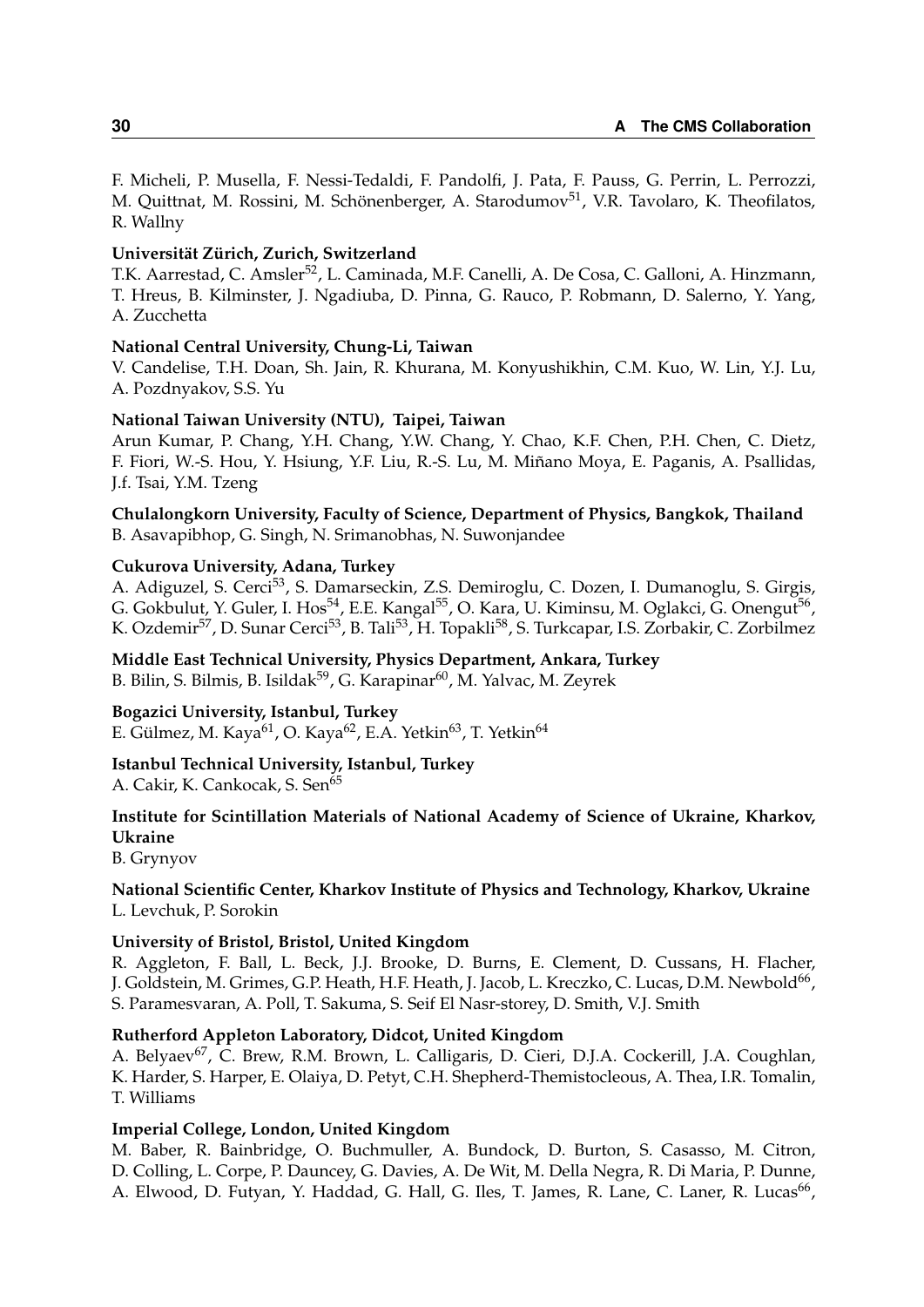L. Lyons, A.-M. Magnan, S. Malik, L. Mastrolorenzo, J. Nash, A. Nikitenko<sup>51</sup>, J. Pela, B. Penning, M. Pesaresi, D.M. Raymond, A. Richards, A. Rose, C. Seez, S. Summers, A. Tapper, K. Uchida, M. Vazquez Acosta<sup>68</sup>, T. Virdee<sup>17</sup>, J. Wright, S.C. Zenz

#### **Brunel University, Uxbridge, United Kingdom**

J.E. Cole, P.R. Hobson, A. Khan, P. Kyberd, D. Leslie, I.D. Reid, P. Symonds, L. Teodorescu, M. Turner

## **Baylor University, Waco, USA**

A. Borzou, K. Call, J. Dittmann, K. Hatakeyama, H. Liu, N. Pastika

#### **The University of Alabama, Tuscaloosa, USA**

S.I. Cooper, C. Henderson, P. Rumerio, C. West

## **Boston University, Boston, USA**

D. Arcaro, A. Avetisyan, T. Bose, D. Gastler, D. Rankin, C. Richardson, J. Rohlf, L. Sulak, D. Zou

## **Brown University, Providence, USA**

G. Benelli, E. Berry, D. Cutts, A. Garabedian, J. Hakala, U. Heintz, J.M. Hogan, O. Jesus, K.H.M. Kwok, E. Laird, G. Landsberg, Z. Mao, M. Narain, S. Piperov, S. Sagir, E. Spencer, R. Syarif

## **University of California, Davis, Davis, USA**

R. Breedon, G. Breto, D. Burns, M. Calderon De La Barca Sanchez, S. Chauhan, M. Chertok, J. Conway, R. Conway, P.T. Cox, R. Erbacher, C. Flores, G. Funk, M. Gardner, W. Ko, R. Lander, C. Mclean, M. Mulhearn, D. Pellett, J. Pilot, S. Shalhout, J. Smith, M. Squires, D. Stolp, M. Tripathi

#### **University of California, Los Angeles, USA**

C. Bravo, R. Cousins, A. Dasgupta, P. Everaerts, A. Florent, J. Hauser, M. Ignatenko, N. Mccoll, D. Saltzberg, C. Schnaible, E. Takasugi, V. Valuev, M. Weber

#### **University of California, Riverside, Riverside, USA**

E. Bouvier, K. Burt, R. Clare, J. Ellison, J.W. Gary, S.M.A. Ghiasi Shirazi, G. Hanson, J. Heilman, P. Jandir, E. Kennedy, F. Lacroix, O.R. Long, M. Olmedo Negrete, M.I. Paneva, A. Shrinivas, W. Si, H. Wei, S. Wimpenny, B. R. Yates

# **University of California, San Diego, La Jolla, USA**

J.G. Branson, G.B. Cerati, S. Cittolin, M. Derdzinski, R. Gerosa, A. Holzner, D. Klein, V. Krutelyov, J. Letts, I. Macneill, D. Olivito, S. Padhi, M. Pieri, M. Sani, V. Sharma, S. Simon, M. Tadel, A. Vartak, S. Wasserbaech<sup>69</sup>, C. Welke, J. Wood, F. Würthwein, A. Yagil, G. Zevi Della Porta

#### **University of California, Santa Barbara - Department of Physics, Santa Barbara, USA**

N. Amin, R. Bhandari, J. Bradmiller-Feld, C. Campagnari, A. Dishaw, V. Dutta, M. Franco Sevilla, C. George, F. Golf, L. Gouskos, J. Gran, R. Heller, J. Incandela, S.D. Mullin, A. Ovcharova, H. Qu, J. Richman, D. Stuart, I. Suarez, J. Yoo

# **California Institute of Technology, Pasadena, USA**

D. Anderson, J. Bendavid, A. Bornheim, J. Bunn, Y. Chen, J. Duarte, J.M. Lawhorn, A. Mott, H.B. Newman, C. Pena, M. Spiropulu, J.R. Vlimant, S. Xie, R.Y. Zhu

# **Carnegie Mellon University, Pittsburgh, USA**

M.B. Andrews, T. Ferguson, M. Paulini, J. Russ, M. Sun, H. Vogel, I. Vorobiev, M. Weinberg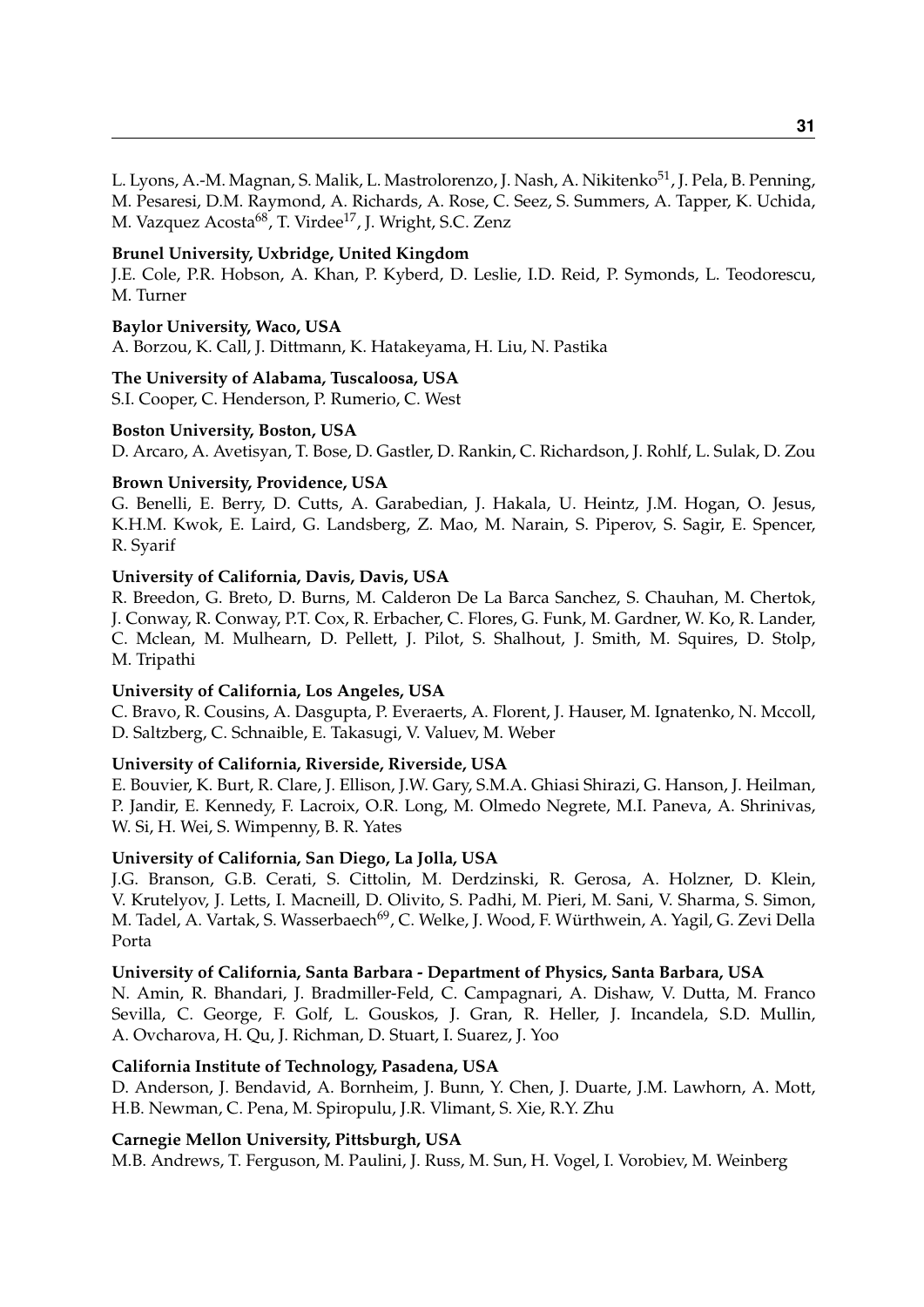#### **University of Colorado Boulder, Boulder, USA**

J.P. Cumalat, W.T. Ford, F. Jensen, A. Johnson, M. Krohn, T. Mulholland, K. Stenson, S.R. Wagner

#### **Cornell University, Ithaca, USA**

J. Alexander, J. Chaves, J. Chu, S. Dittmer, K. Mcdermott, N. Mirman, G. Nicolas Kaufman, J.R. Patterson, A. Rinkevicius, A. Ryd, L. Skinnari, L. Soffi, S.M. Tan, Z. Tao, J. Thom, J. Tucker, P. Wittich, M. Zientek

#### **Fairfield University, Fairfield, USA**

D. Winn

#### **Fermi National Accelerator Laboratory, Batavia, USA**

S. Abdullin, M. Albrow, G. Apollinari, A. Apresyan, S. Banerjee, L.A.T. Bauerdick, A. Beretvas, J. Berryhill, P.C. Bhat, G. Bolla, K. Burkett, J.N. Butler, H.W.K. Cheung, F. Chlebana, S. Cihangir† , M. Cremonesi, V.D. Elvira, I. Fisk, J. Freeman, E. Gottschalk, L. Gray, D. Green, S. Grünendahl, O. Gutsche, D. Hare, R.M. Harris, S. Hasegawa, J. Hirschauer, Z. Hu, B. Jayatilaka, S. Jindariani, M. Johnson, U. Joshi, B. Klima, B. Kreis, S. Lammel, J. Linacre, D. Lincoln, R. Lipton, M. Liu, T. Liu, R. Lopes De Sá, J. Lykken, K. Maeshima, N. Magini, J.M. Marraffino, S. Maruyama, D. Mason, P. McBride, P. Merkel, S. Mrenna, S. Nahn, V. O'Dell, K. Pedro, O. Prokofyev, G. Rakness, L. Ristori, E. Sexton-Kennedy, A. Soha, W.J. Spalding, L. Spiegel, S. Stoynev, J. Strait, N. Strobbe, L. Taylor, S. Tkaczyk, N.V. Tran, L. Uplegger, E.W. Vaandering, C. Vernieri, M. Verzocchi, R. Vidal, M. Wang, H.A. Weber, A. Whitbeck, Y. Wu

#### **University of Florida, Gainesville, USA**

D. Acosta, P. Avery, P. Bortignon, D. Bourilkov, A. Brinkerhoff, A. Carnes, M. Carver, D. Curry, S. Das, R.D. Field, I.K. Furic, J. Konigsberg, A. Korytov, J.F. Low, P. Ma, K. Matchev, H. Mei, G. Mitselmakher, D. Rank, L. Shchutska, D. Sperka, L. Thomas, J. Wang, S. Wang, J. Yelton

#### **Florida International University, Miami, USA**

S. Linn, P. Markowitz, G. Martinez, J.L. Rodriguez

#### **Florida State University, Tallahassee, USA**

A. Ackert, J.R. Adams, T. Adams, A. Askew, S. Bein, B. Diamond, S. Hagopian, V. Hagopian, K.F. Johnson, H. Prosper, A. Santra, R. Yohay

#### **Florida Institute of Technology, Melbourne, USA**

M.M. Baarmand, V. Bhopatkar, S. Colafranceschi, M. Hohlmann, D. Noonan, T. Roy, F. Yumiceva

#### **University of Illinois at Chicago (UIC), Chicago, USA**

M.R. Adams, L. Apanasevich, D. Berry, R.R. Betts, I. Bucinskaite, R. Cavanaugh, O. Evdokimov, L. Gauthier, C.E. Gerber, D.J. Hofman, K. Jung, P. Kurt, C. O'Brien, I.D. Sandoval Gonzalez, P. Turner, N. Varelas, H. Wang, Z. Wu, M. Zakaria, J. Zhang

#### **The University of Iowa, Iowa City, USA**

B. Bilki70, W. Clarida, K. Dilsiz, S. Durgut, R.P. Gandrajula, M. Haytmyradov, V. Khristenko, J.-P. Merlo, H. Mermerkaya<sup>71</sup>, A. Mestvirishvili, A. Moeller, J. Nachtman, H. Ogul, Y. Onel, F. Ozok72, A. Penzo, C. Snyder, E. Tiras, J. Wetzel, K. Yi

#### **Johns Hopkins University, Baltimore, USA**

I. Anderson, B. Blumenfeld, A. Cocoros, N. Eminizer, D. Fehling, L. Feng, A.V. Gritsan, P. Maksimovic, C. Martin, M. Osherson, J. Roskes, U. Sarica, M. Swartz, M. Xiao, Y. Xin, C. You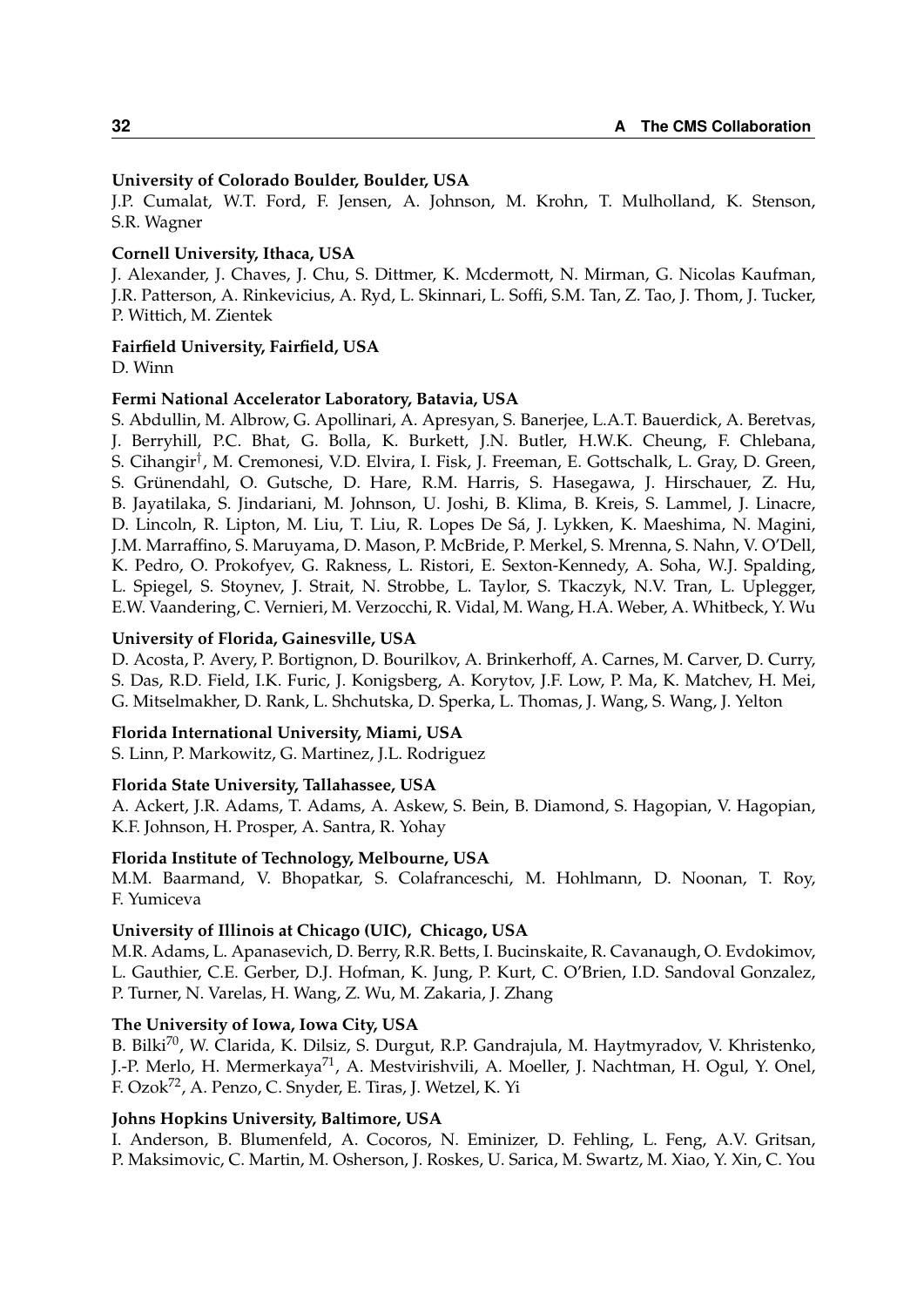#### **The University of Kansas, Lawrence, USA**

A. Al-bataineh, P. Baringer, A. Bean, S. Boren, J. Bowen, C. Bruner, J. Castle, L. Forthomme, R.P. Kenny III, S. Khalil, A. Kropivnitskaya, D. Majumder, W. Mcbrayer, M. Murray, S. Sanders, R. Stringer, J.D. Tapia Takaki, Q. Wang

#### **Kansas State University, Manhattan, USA**

A. Ivanov, K. Kaadze, Y. Maravin, A. Mohammadi, L.K. Saini, N. Skhirtladze, S. Toda

#### **Lawrence Livermore National Laboratory, Livermore, USA**

F. Rebassoo, D. Wright

#### **University of Maryland, College Park, USA**

C. Anelli, A. Baden, O. Baron, A. Belloni, B. Calvert, S.C. Eno, C. Ferraioli, J.A. Gomez, N.J. Hadley, S. Jabeen, R.G. Kellogg, T. Kolberg, J. Kunkle, Y. Lu, A.C. Mignerey, F. Ricci-Tam, Y.H. Shin, A. Skuja, M.B. Tonjes, S.C. Tonwar

#### **Massachusetts Institute of Technology, Cambridge, USA**

D. Abercrombie, B. Allen, A. Apyan, V. Azzolini, R. Barbieri, A. Baty, R. Bi, K. Bierwagen, S. Brandt, W. Busza, I.A. Cali, Z. Demiragli, L. Di Matteo, G. Gomez Ceballos, M. Goncharov, D. Hsu, Y. Iiyama, G.M. Innocenti, M. Klute, D. Kovalskyi, K. Krajczar, Y.S. Lai, Y.-J. Lee, A. Levin, P.D. Luckey, B. Maier, A.C. Marini, C. Mcginn, C. Mironov, S. Narayanan, X. Niu, C. Paus, C. Roland, G. Roland, J. Salfeld-Nebgen, G.S.F. Stephans, K. Sumorok, K. Tatar, M. Varma, D. Velicanu, J. Veverka, J. Wang, T.W. Wang, B. Wyslouch, M. Yang, V. Zhukova

#### **University of Minnesota, Minneapolis, USA**

A.C. Benvenuti, R.M. Chatterjee, A. Evans, A. Finkel, A. Gude, P. Hansen, S. Kalafut, S.C. Kao, Y. Kubota, Z. Lesko, J. Mans, S. Nourbakhsh, N. Ruckstuhl, R. Rusack, N. Tambe, J. Turkewitz

#### **University of Mississippi, Oxford, USA**

J.G. Acosta, S. Oliveros

## **University of Nebraska-Lincoln, Lincoln, USA**

E. Avdeeva, R. Bartek73, K. Bloom, D.R. Claes, A. Dominguez73, C. Fangmeier, R. Gonzalez Suarez, R. Kamalieddin, I. Kravchenko, A. Malta Rodrigues, F. Meier, J. Monroy, J.E. Siado, G.R. Snow, B. Stieger

#### **State University of New York at Buffalo, Buffalo, USA**

M. Alyari, J. Dolen, J. George, A. Godshalk, C. Harrington, I. Iashvili, J. Kaisen, A. Kharchilava, A. Kumar, A. Parker, S. Rappoccio, B. Roozbahani

#### **Northeastern University, Boston, USA**

G. Alverson, E. Barberis, A. Hortiangtham, A. Massironi, D.M. Morse, D. Nash, T. Orimoto, R. Teixeira De Lima, D. Trocino, R.-J. Wang, D. Wood

#### **Northwestern University, Evanston, USA**

S. Bhattacharya, O. Charaf, K.A. Hahn, A. Kubik, A. Kumar, N. Mucia, N. Odell, B. Pollack, M.H. Schmitt, K. Sung, M. Trovato, M. Velasco

#### **University of Notre Dame, Notre Dame, USA**

N. Dev, M. Hildreth, K. Hurtado Anampa, C. Jessop, D.J. Karmgard, N. Kellams, K. Lannon, N. Marinelli, F. Meng, C. Mueller, Y. Musienko<sup>38</sup>, M. Planer, A. Reinsvold, R. Ruchti, G. Smith, S. Taroni, M. Wayne, M. Wolf, A. Woodard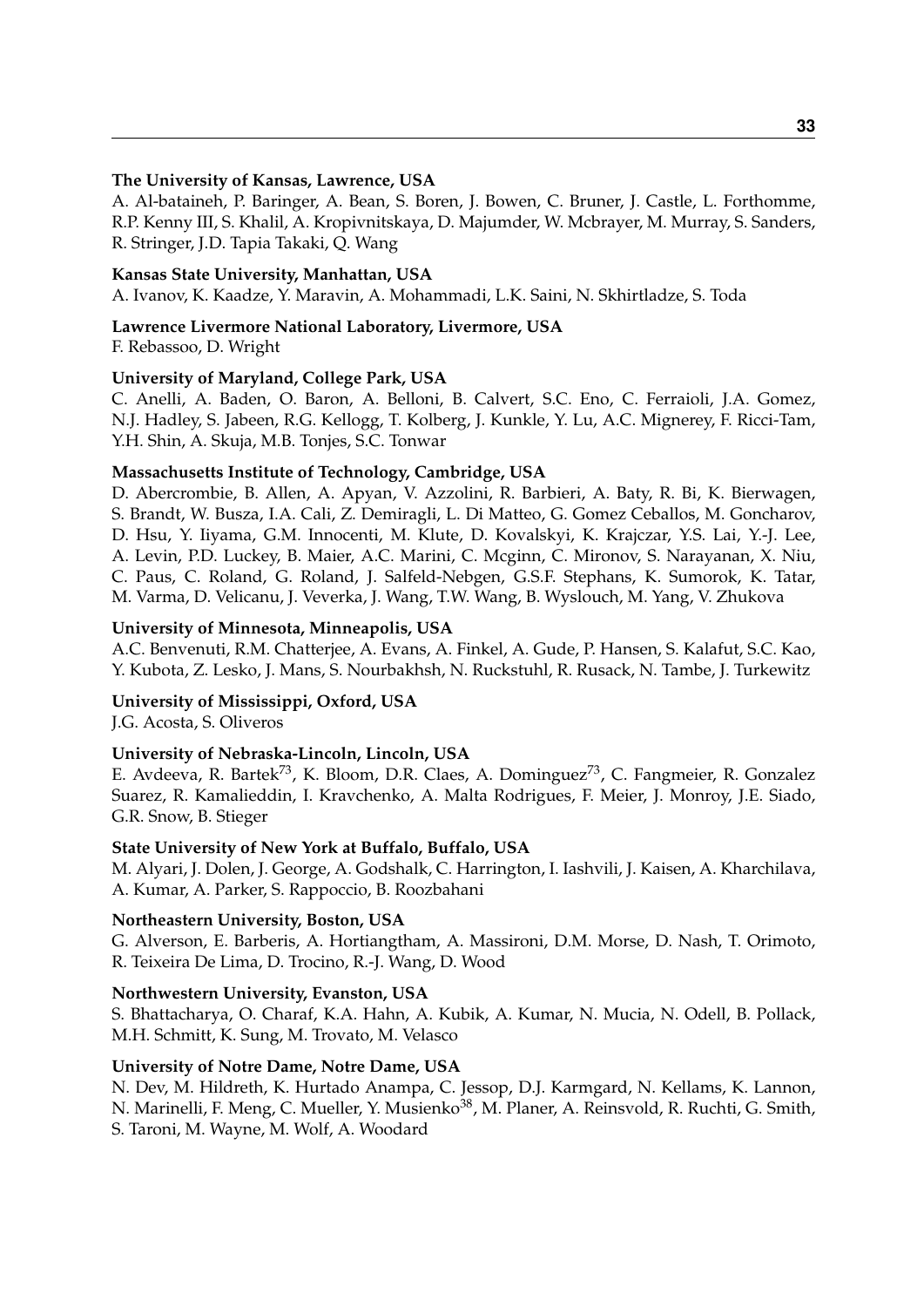#### **The Ohio State University, Columbus, USA**

J. Alimena, L. Antonelli, B. Bylsma, L.S. Durkin, S. Flowers, B. Francis, A. Hart, C. Hill, R. Hughes, W. Ji, B. Liu, W. Luo, D. Puigh, B.L. Winer, H.W. Wulsin

#### **Princeton University, Princeton, USA**

S. Cooperstein, O. Driga, P. Elmer, J. Hardenbrook, P. Hebda, D. Lange, J. Luo, D. Marlow, T. Medvedeva, K. Mei, M. Mooney, J. Olsen, C. Palmer, P. Piroue, D. Stickland, A. Svyatkovskiy, ´ C. Tully, A. Zuranski

**University of Puerto Rico, Mayaguez, USA**

S. Malik

#### **Purdue University, West Lafayette, USA**

A. Barker, V.E. Barnes, S. Folgueras, L. Gutay, M.K. Jha, M. Jones, A.W. Jung, A. Khatiwada, D.H. Miller, N. Neumeister, J.F. Schulte, X. Shi, J. Sun, F. Wang, W. Xie

#### **Purdue University Calumet, Hammond, USA**

N. Parashar, J. Stupak

#### **Rice University, Houston, USA**

A. Adair, B. Akgun, Z. Chen, K.M. Ecklund, F.J.M. Geurts, M. Guilbaud, W. Li, B. Michlin, M. Northup, B.P. Padley, R. Redjimi, J. Roberts, J. Rorie, Z. Tu, J. Zabel

#### **University of Rochester, Rochester, USA**

B. Betchart, A. Bodek, P. de Barbaro, R. Demina, Y.t. Duh, T. Ferbel, M. Galanti, A. Garcia-Bellido, J. Han, O. Hindrichs, A. Khukhunaishvili, K.H. Lo, P. Tan, M. Verzetti

#### **Rutgers, The State University of New Jersey, Piscataway, USA**

A. Agapitos, J.P. Chou, E. Contreras-Campana, Y. Gershtein, T.A. Gomez Espinosa, ´ E. Halkiadakis, M. Heindl, D. Hidas, E. Hughes, S. Kaplan, R. Kunnawalkam Elayavalli, S. Kyriacou, A. Lath, K. Nash, H. Saka, S. Salur, S. Schnetzer, D. Sheffield, S. Somalwar, R. Stone, S. Thomas, P. Thomassen, M. Walker

#### **University of Tennessee, Knoxville, USA**

A.G. Delannoy, M. Foerster, J. Heideman, G. Riley, K. Rose, S. Spanier, K. Thapa

#### **Texas A&M University, College Station, USA**

O. Bouhali74, A. Celik, M. Dalchenko, M. De Mattia, A. Delgado, S. Dildick, R. Eusebi, J. Gilmore, T. Huang, E. Juska, T. Kamon<sup>75</sup>, R. Mueller, Y. Pakhotin, R. Patel, A. Perloff, L. Pernie, D. Rathjens, A. Rose, A. Safonov, A. Tatarinov, K.A. Ulmer `

#### **Texas Tech University, Lubbock, USA**

N. Akchurin, C. Cowden, J. Damgov, F. De Guio, C. Dragoiu, P.R. Dudero, J. Faulkner, E. Gurpinar, S. Kunori, K. Lamichhane, S.W. Lee, T. Libeiro, T. Peltola, S. Undleeb, I. Volobouev, Z. Wang

#### **Vanderbilt University, Nashville, USA**

S. Greene, A. Gurrola, R. Janjam, W. Johns, C. Maguire, A. Melo, H. Ni, P. Sheldon, S. Tuo, J. Velkovska, Q. Xu

#### **University of Virginia, Charlottesville, USA**

M.W. Arenton, P. Barria, B. Cox, J. Goodell, R. Hirosky, A. Ledovskoy, H. Li, C. Neu, T. Sinthuprasith, X. Sun, Y. Wang, E. Wolfe, F. Xia

#### **Wayne State University, Detroit, USA**

C. Clarke, R. Harr, P.E. Karchin, J. Sturdy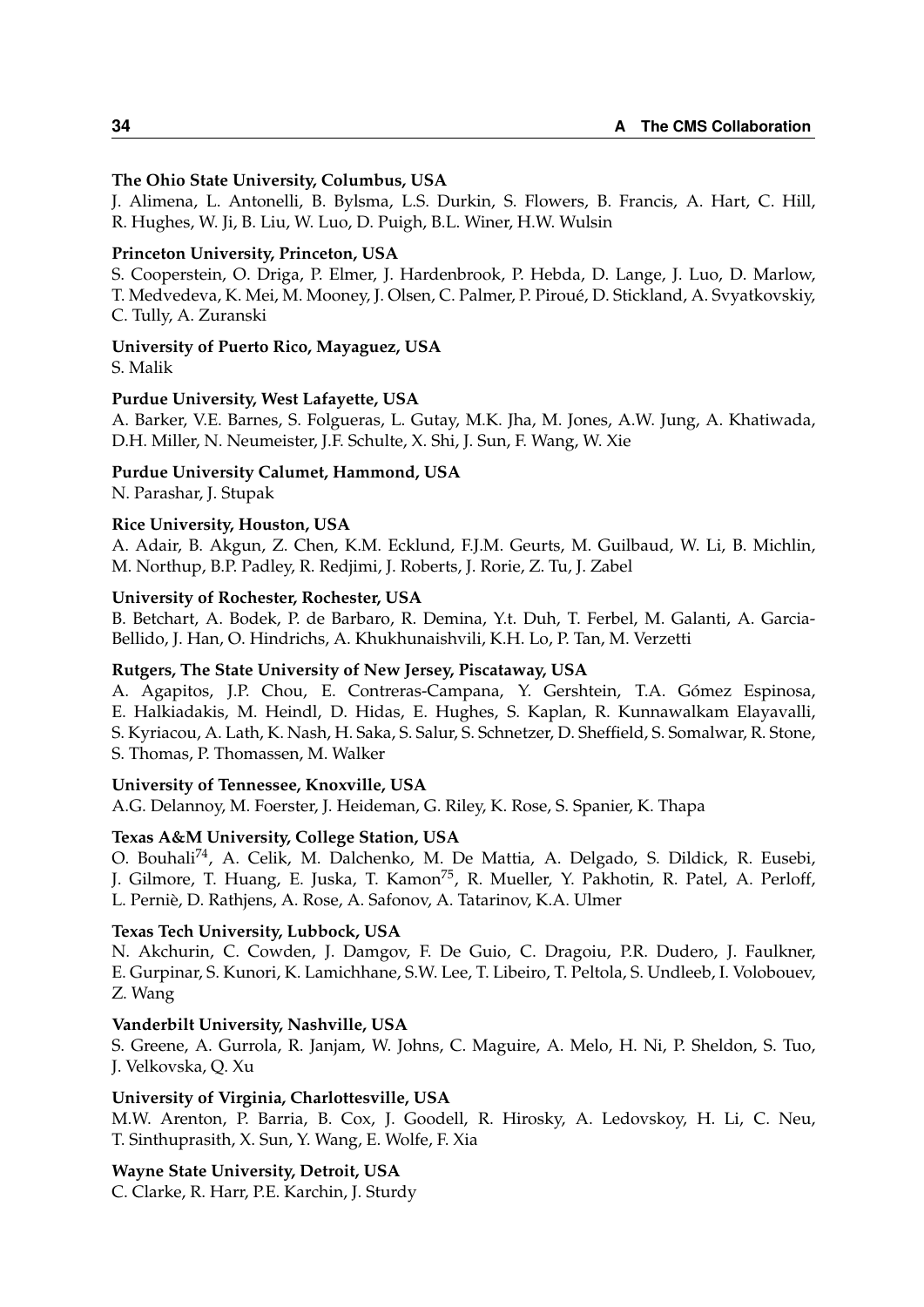#### **University of Wisconsin - Madison, Madison, WI, USA**

D.A. Belknap, J. Buchanan, C. Caillol, S. Dasu, L. Dodd, S. Duric, B. Gomber, M. Grothe, M. Herndon, A. Hervé, P. Klabbers, A. Lanaro, A. Levine, K. Long, R. Loveless, I. Ojalvo, T. Perry, G.A. Pierro, G. Polese, T. Ruggles, A. Savin, N. Smith, W.H. Smith, D. Taylor, N. Woods

- †: Deceased
- 1: Also at Vienna University of Technology, Vienna, Austria
- 2: Also at State Key Laboratory of Nuclear Physics and Technology, Peking University, Beijing, China
- 3: Also at Institut Pluridisciplinaire Hubert Curien, Université de Strasbourg, Université de Haute Alsace Mulhouse, CNRS/IN2P3, Strasbourg, France
- 4: Also at Universidade Estadual de Campinas, Campinas, Brazil
- 5: Also at Universidade Federal de Pelotas, Pelotas, Brazil
- 6: Also at Université Libre de Bruxelles, Bruxelles, Belgium
- 7: Also at Deutsches Elektronen-Synchrotron, Hamburg, Germany
- 8: Also at Joint Institute for Nuclear Research, Dubna, Russia
- 9: Also at Helwan University, Cairo, Egypt
- 10: Now at Zewail City of Science and Technology, Zewail, Egypt
- 11: Now at Fayoum University, El-Fayoum, Egypt
- 12: Also at British University in Egypt, Cairo, Egypt
- 13: Now at Ain Shams University, Cairo, Egypt
- 14: Also at Université de Haute Alsace, Mulhouse, France

15: Also at Skobeltsyn Institute of Nuclear Physics, Lomonosov Moscow State University, Moscow, Russia

- 16: Also at Tbilisi State University, Tbilisi, Georgia
- 17: Also at CERN, European Organization for Nuclear Research, Geneva, Switzerland
- 18: Also at RWTH Aachen University, III. Physikalisches Institut A, Aachen, Germany
- 19: Also at University of Hamburg, Hamburg, Germany
- 20: Also at Brandenburg University of Technology, Cottbus, Germany
- 21: Also at Institute of Nuclear Research ATOMKI, Debrecen, Hungary

22: Also at MTA-ELTE Lendület CMS Particle and Nuclear Physics Group, Eötvös Loránd University, Budapest, Hungary

- 23: Also at University of Debrecen, Debrecen, Hungary
- 24: Also at Indian Institute of Science Education and Research, Bhopal, India
- 25: Also at Institute of Physics, Bhubaneswar, India
- 26: Also at University of Visva-Bharati, Santiniketan, India
- 27: Also at University of Ruhuna, Matara, Sri Lanka
- 28: Also at Isfahan University of Technology, Isfahan, Iran
- 29: Also at University of Tehran, Department of Engineering Science, Tehran, Iran
- 30: Also at Yazd University, Yazd, Iran
- 31: Also at Plasma Physics Research Center, Science and Research Branch, Islamic Azad University, Tehran, Iran
- 32: Also at Universita degli Studi di Siena, Siena, Italy `
- 33: Also at Purdue University, West Lafayette, USA
- 34: Also at International Islamic University of Malaysia, Kuala Lumpur, Malaysia
- 35: Also at Malaysian Nuclear Agency, MOSTI, Kajang, Malaysia
- 36: Also at Consejo Nacional de Ciencia y Tecnología, Mexico city, Mexico
- 37: Also at Warsaw University of Technology, Institute of Electronic Systems, Warsaw, Poland
- 38: Also at Institute for Nuclear Research, Moscow, Russia
- 39: Now at National Research Nuclear University 'Moscow Engineering Physics